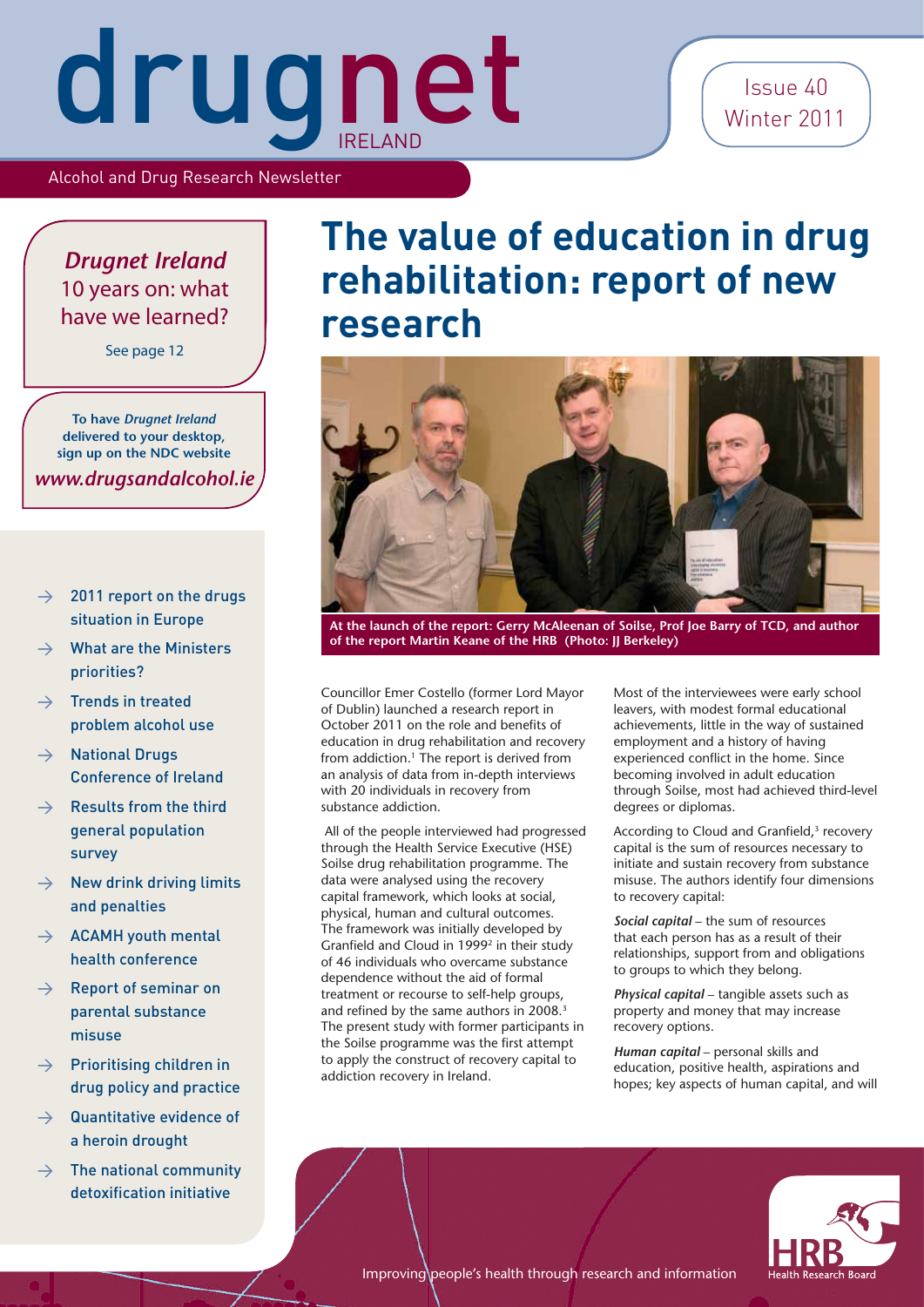- 1 The value of education in drug rehabilitation: report of new research
- 2 Trends in treated problem alcohol use
- 5 2011 report on the drugs situation in Europe
- 6 Results from the third general population survey in Ireland
- 8 National Drugs Conference of Ireland 2011
- 9 What are the Minister's priorities?
- 10 Drugnet digest
- 11 Latest NDTRS drug treatment data now available on line
- 12 *Drugnet Ireland* 10 years on: what have we learned?
- 16 Service providers accredited in Community Reinforcement Approach
- 17 Review of motivational interviewing in addressing substance abuse
- 17 Employment and drug use: an emerging evidence base
- 18 Update on drug-related deaths and deaths among drug users
- 19 The national community detoxification initiative
- 21 Quantitative evidence of a heroin drought
- 23 New drink driving limits and penalties in Ireland
- 24 AAI conference addresses alcohol-related harms
- 25 Alcohol consumption and pregnancy: a retrospective cohort study
- 26 Children's exposure to risks from parental drinking
- 27 A family affair? Seminar on parental substance misuse
- 28 Prioritising children in drug policy and practice
- 29 Impact of legislation to control head shops
- 30 Drug tests in Irish prisons
- 30 Neuroscience and addiction recovery – NEAR conference
- 31 ACAMH youth mental health conference
- 32 MQI annual review 2010
- 33 *Drugs in focus* policy briefing
- 33 From *Drugnet Europe*
- 34 In brief
- 35 Recent publications
- 36 Upcoming events

#### The value of education in drug rehabilitation *(continued)*

**contents** help with some of the problem solving that is required on a recovery journey. required on a recovery journey.

> *Cultural capital* – values, beliefs and attitudes that link the individual to social attachment and the ability to fit into dominant social behaviour.

#### **Study findings**

This study of 20 people in self-reported recovery from substance addiction demonstrated the contribution that education can make to developing recovery capital. Education played a role in all four dimensions for the participants in this study: it improved social capital by opening up opportunities to develop new networks of friends outside the confines of formal treatment and self-help groups; it improved physical capital by improving career options and job opportunities, which can improve living standards; and it improved cultural capital by exposing people to new values, beliefs and attitudes and instilling a revised work ethic grounded in the demands of educational pursuits. Finally, education contributed to recovery capital by improving human capital, empowering these people to look after their health, become more effective parents, reappraise ingrained negative belief systems, develop achievable goals and improve day-today functioning and personal efficacy.

Official treatment programmes can play a vital role in halting addiction and promoting recovery and can benefit people on a number of therapeutic levels. However, when people emerge from treatment they need to transfer these benefits into day-to-day living and also navigate their way into and through real-life situations. Returning to adult education can enable people in recovery to build sufficient recovery capital to assist them on this journey and help them to reproduce their recovery on a day-to-day basis. Drug policy and practice can be strengthened by giving renewed emphasis to the role of education in developing recovery capital. Finally, engaging with adult education

while in recovery can open up opportunities for people that can provide them with rewards which they will not risk losing, such as legitimate income, sustainable housing, improved relations with family and a sense that they belong to a community. The importance of these components of sustained recovery is neatly encapsulated by Neale.4

Recovery will only occur if drug users believe that abstinence has more to offer than addiction. Accordingly, recovering drug users must find a purpose for their drug-free lives. To this end, they need meaningful roles and activities that offer them selfrespect and pride, and daily routines that do not involve criminal or drug-using activities. …the conditions that seem likely to facilitate successful rehabilitation are the same kinds of conditions that probably prevent drug misuse in the first place. That is, access to a decent income; adequate housing; employment opportunities; family relationships; and being connected to community networks. …these are also key factors motivating most non-addicted members of society... (pp. 218–219)

#### *(Martin Keane)*

- 1. Keane M (2011) *The role of education in developing recovery capital in recovery from substance addiction*. Dublin: Soilse Drug Rehabilitation Project.
- 2. Granfield R and Cloud W (1999) Coming *clean: overcoming addiction without treatment.* New York: New York University Press.
- 3. Cloud W and Granfield R (2008) Conceptualising recovery capital: expansion of a theoretical construct. *Substance Use and Misuse,* 43 (12–13): 1971–1986
- 4. Neale J (2002) *Drug users in society*. Basingstoke: Palgrave Macmillan.

### **Trends in treated problem alcohol use**

A recent addition to the HRB Trends Series, *Treated problem alcohol use in Ireland 2005 to 2010*, 1 was published in November 2011. Number 11 in the series, the paper is based on data reported to the National Drug Treatment Reporting System (NDTRS). It is important to note that the reporting system collects data on episodes of treatment, rather than the number of individual people treated each year. This means that individuals may appear more than once if they attend more than one treatment service in a year, and may reappear in subsequent years. The main findings of the paper are summarised below.

#### **Numbers treated**

In the period 2005–2010, a total of 42,333 cases presented with alcohol as a **main problem substance**, accounting for more than half (52.7%) of all cases treated for problem substance use during that period.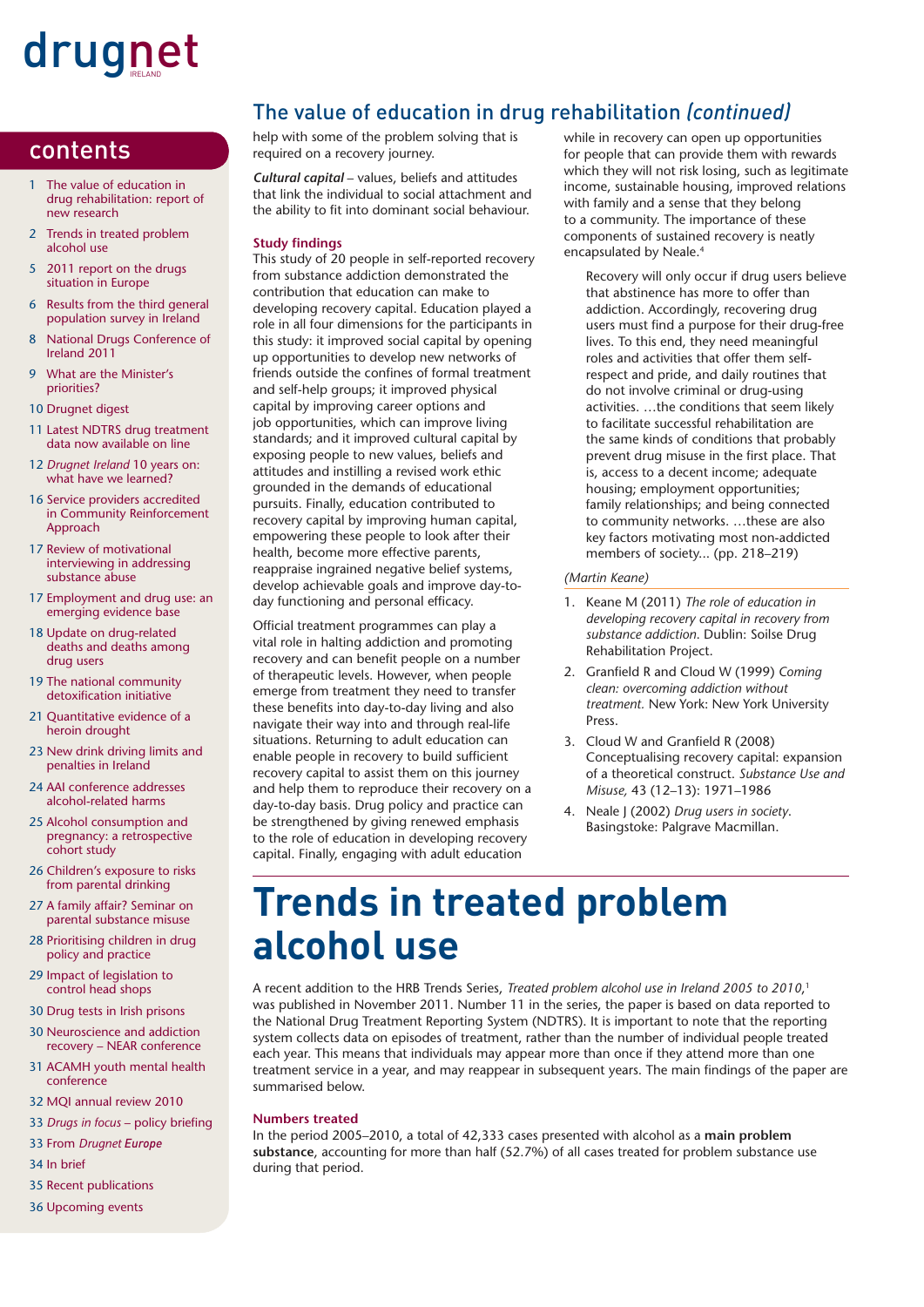#### Trends in treated alcohol use *(continued)*

The incidence of such cases increased from 109.9 per 100,000 of the 15–64-year-old population in 2005 to 133.2 per 100,000 in 2010. The prevalence increased from 187.6 per 100,000 in 2005 to 251.6 per 100,000 in 2010. This is an indication that problem alcohol use is a recurring addiction that requires repeated treatment over time.

These increases in incidence and prevalence may be explained by a true increase in problem alcohol use in the population, an increase in reporting to the NDTRS, or a combination of both.



**Figure 1 Incidence and prevalence of cases per 100,000 of the 15–64-year-old population (NDTRS 2005–2010)** 

The incidence of cases treated for alcohol as a main problem drug was analysed by county for two distinct time periods: 2005–2007 and 2008–2010. In the period 2005–2007 the incidence rates per 100,000 of the 15–64-yearold population were highest in Sligo, Donegal, Leitrim, Waterford, Cavan and Wexford (with more than 200 cases per 100,000), and lowest in Mayo, Roscommon and Galway. The rates were also low in Dublin and Wicklow (with less than 100 cases per 100,000). These low rates may be explained by low levels of participation in the NDTRS by services in these counties prior to 2007. In the period 2008–2010 the incidence rates were highest in Waterford, Leitrim and Donegal and lowest in Wicklow, Clare and Laois. The annual number of cases increased from 5,525 in 2005 to 7,866 in 2010. This increase reflects the growing number of treatment centres participating in the NDTRS, but may also point to an increase in the number of people presenting for treatment.

The number of new cases rose by 29.4%, from 3,228 in 2005 to 4,178 in 2010. The number of previously treated cases also increased (by 60.7%), from 2,229 in 2005 to 3,583 in 2009.

The largest proportion (39.4%) of cases in 2010 lived in the HSE South Region, and more than one quarter (25.6%) lived in the HSE West Region.

|  | Table 1 Number (%) of cases treated, by treatment status (NDTRS 2005–2010) |  |  |  |
|--|----------------------------------------------------------------------------|--|--|--|
|  |                                                                            |  |  |  |

| <b>Treatment</b><br>status         | 2005        |        | 2006         |        | 2007         |        | 2008         |        | 2009         |        | 2010         |        |
|------------------------------------|-------------|--------|--------------|--------|--------------|--------|--------------|--------|--------------|--------|--------------|--------|
|                                    | $\mathbf n$ | (%)    | $\mathsf{n}$ | (%)    | $\mathsf{n}$ | (%)    | $\mathsf{n}$ | (%)    | $\mathsf{n}$ | (%)    | $\mathsf{n}$ | (%)    |
| All cases                          | 5525        |        | 5874         |        | 7312         |        | 7940         |        | 7816         |        | 7866         |        |
| New cases                          | 3228        | (58.4) | 3431         | (58.4) | 3736         | (51.1) | 3833         | (48.3) | 4220         | (54.0) | 4178         | (53.1) |
| Previously<br>treated cases        | 2229        | (40.3) | 2344         | (39.9) | 3110         | (42.5) | 3606         | (45.4) | 3524         | (45.1) | 3583         | (45.6) |
| <b>Treatment status</b><br>unknown | 68          | (1.2)  | 99           | (1.7)  | 466          | (6.4)  | 501          | (6.3)  | 72           | (0.9)  | 105          | (1.3)  |

#### **Substances used in conjunction with alcohol**

Almost one in five of those treated for alcohol as a main problem substance also reported using at least one other substance. In 2010, the most common drugs used in conjunction with alcohol were cannabis, cocaine, benzodiazepines and ecstasy. This reflects a minor change since 2008, when opiates were the fourth most common additional drug. Use of more than one substance increases the complexity of cases and leads to poorer outcomes for the patient. Information about combinations of substances used is important in terms of individual clients' care plans.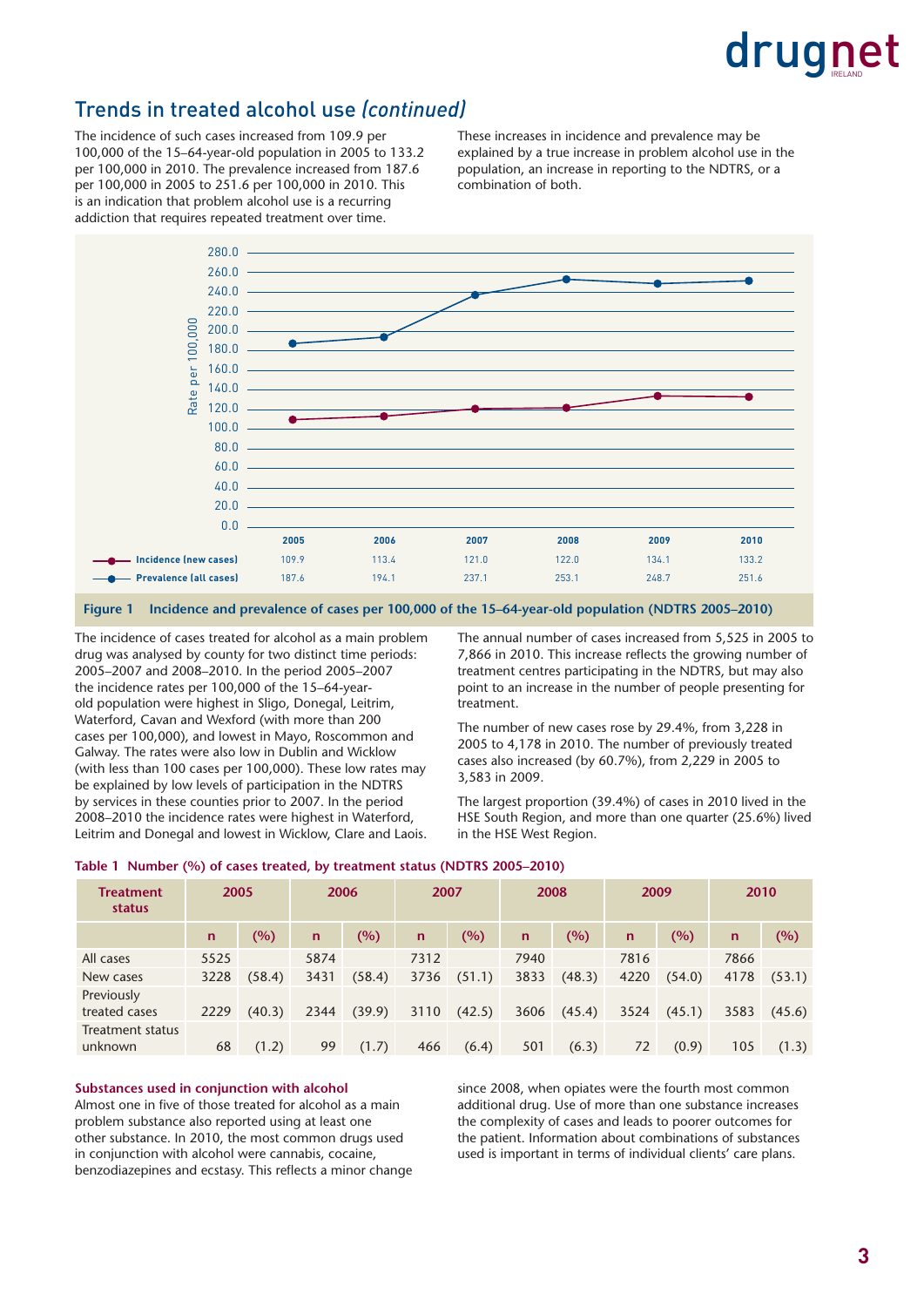Trends in treated alcohol use *(continued)*



**Figure 2 All cases: additional problem substances associated with alcohol as a main problem substance (NDTRS 2005–2010)** 



#### **Patterns of alcohol use**

The largest percentage (39.9%) of cases in the period 2005–2010 reported using alcohol daily (Figure 3).

In 2010, 31.0% used alcohol daily, 38.1% used it between two and six days per week, 9.0% used it once per week or less, and 17.5% had not used it in the month prior to entering treatment. In the same year, the figure for 'daily use' was higher for previously treated cases (33.2%) than for new cases (29.4%).

Half of all cases had begun drinking by the age of 16 years. This was true for new and previously treated cases. Of those who reported ever using drugs (10,336, 25.4%), the median age at which they commenced the illicit use of drugs remained constant over the reporting period. By the time they were 16 years old, half of all those treated for problem alcohol use had commenced the illicit use of drugs (excluding alcohol and tobacco).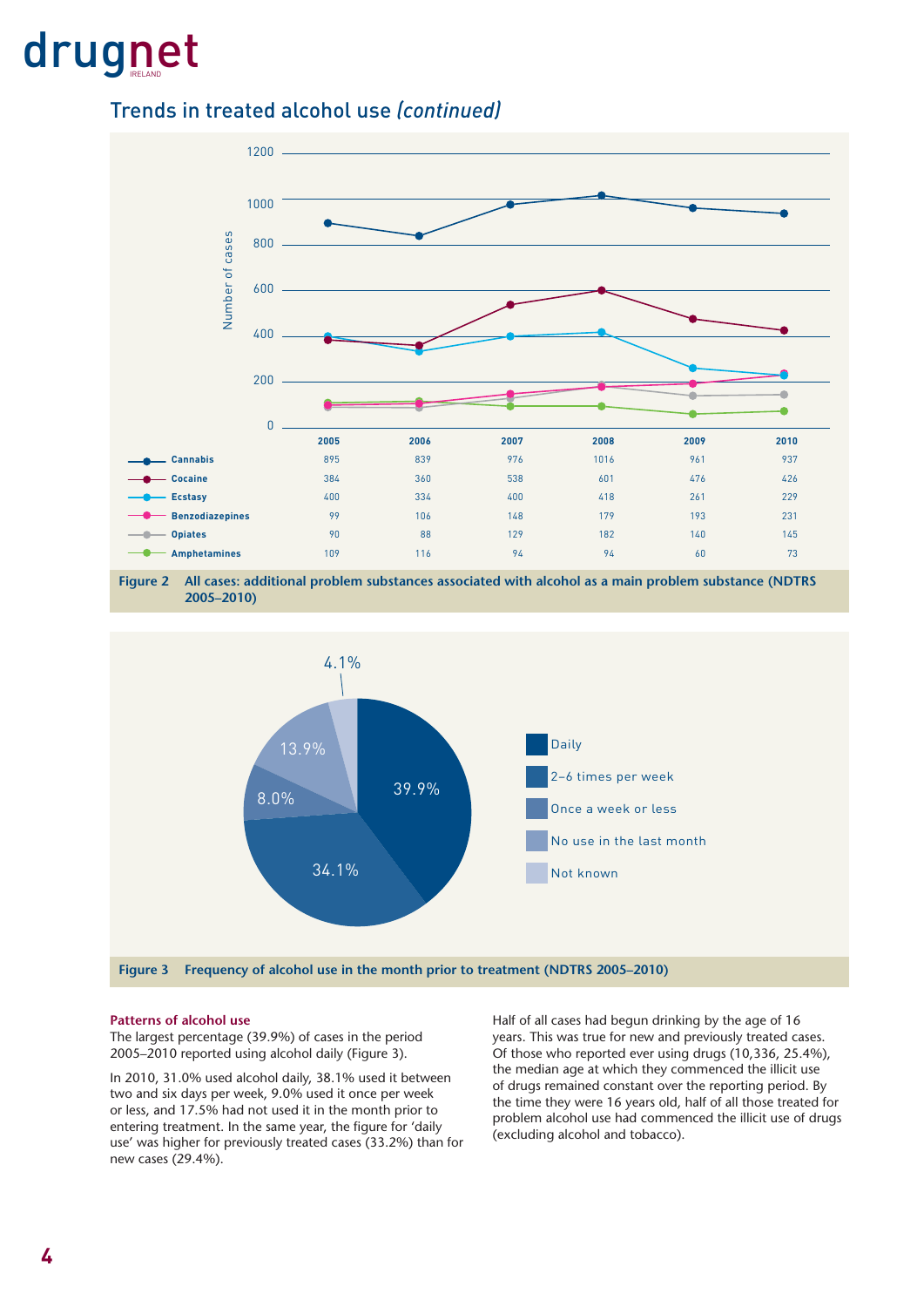#### Trends in treated alcohol use *(continued)*

The median age at which new cases commenced treatment was 36 years. Half of the new alcohol cases had used alcohol for 19 years or more before seeking treatment.

#### **Socio-demographic characteristics**

Half of those treated for alcohol as a main problem substance were aged 40 years or under. The age profile of cases remained similar throughout the reporting period. The median age for all treated cases was 39 years; the median age for new cases continued to be lower (36 years). While the proportion of cases aged under 18 years remained small, the number of new cases in that age group rose by 151.9% in the reporting period.

The socio-demographic characteristics of cases, both new and previously-treated, remained similar throughout the reporting period. The majority of cases were male, with low levels of employment. The proportion of cases in employment fell in the years 2008 to 2010, possibly

reflecting the current economic climate. The proportion of cases who were homeless fell slightly between 2008 and 2009, but rose again in 2010: new cases from 2.4% to 1.5% to 2.3%, and previously-treated cases from 6.9% to 5.0% to 6.5%. Those who used other substances as well as alcohol were more likely to be unemployed and to live in unstable accommodation.

The findings and their implications are presented in detail in the Trends Series paper. An online Appendix to the paper, containing additional tables and figures with supplementary data, is available at [www.drugsandalcohol.ie/16037](http://www.drugsandalcohol.ie/16037)

#### *(Anne Marie Carew)*

1. Carew AM, Bellerose D and Lyons S (2011) *Trends in treated problem alcohol use in Ireland 2005 to 2010*. HRB Trends Series 11. Dublin: Health Research Board. [www.](http://www.drugsandalcohol.ie/16037) [drugsandalcohol.ie/16037](http://www.drugsandalcohol.ie/16037)

### **2011 report on the drugs situation in Europe**

The annual report for 2011<sup>1</sup> from the European Monitoring Centre for Drugs and Drug Addiction (EMCDDA) was published on 15 November. The Health Research Board (HRB) provides the Irish figures for the EMCDDA report.

The report shows drug use to be relatively stable in Europe, with some positive signs that cocaine use may have peaked and that cannabis use continues to decline among young people in many countries. The number of new cases entering treatment for problem cocaine use has declined over the past two years, indicating a possible decrease in cocaine use in Ireland. The 2007 Health Behaviour in Schoolaged Children (HBSC) survey shows a small increase in lifetime cannabis use among schoolchildren over three time points, indicating that cannabis use continues to increase among young people in Ireland.

Signs of stability in relation to some of the more established drugs are offset by new threats across Europe. Over the last nine years, and more intensively over the last three to four years, the selling of new psychoactive substances in head shops and online has emerged as a new phenomenon across Europe, including Ireland.

#### **Opiates (mainly heroin)**

Around 5% of those entering treatment for drug problems now report opiates other than heroin as their primary drug; this proportion is much higher in Northern Europe. For instance, three quarters of those entering treatment in Estonia now report fentanyl, a synthetic opiate, as their main problem drug. In Ireland around 2% of those entering treatment for drug problems reported opiates other than heroin as their primary drug.

Among opiate users entering treatment, rates of injecting vary considerably between countries, ranging from under 10% in the Netherlands to over 90% in Latvia and Lithuania. However, a five-year analysis of trends among heroin users entering treatment shows that the proportion of those reporting injecting (40% in 2009) is falling in most European countries. In Ireland 36% of heroin users entering treatment reported injecting drug use. The proportion of injector cases has decreased since 2005. The EMCDDA estimates that

between 10,000 and 20,000 opiate users die each year from overdose, disease, suicide and trauma. The report estimates that the mortality rate among regular opiate users is 10 to 20 times higher than that among their non-opiate-using peers. Opiates continued to be associated with the majority of fatal overdoses in Ireland. In 2009, 180 poisoning deaths were associated with opiates, alone or with another drug. A total of 1,345 non-poisoning deaths were recorded among drug users between 1998 and 2007; 60% were due to trauma (mainly hangings and road traffic collisions) and 40% were due to medical causes (mainly cardiac events and respiratory infections). The proportion attributable to opiate use has not been calculated.

The availability of heroin was reported to have dropped in a number of European countries at the end of 2010 and in early 2011, with the drought being particularly evident in the UK and Ireland. (See Quantitative evidence of a heroin drought on page 21 of this issue.)

#### **Cocaine**

Of the five high-prevalence countries, four – Denmark, Spain, Italy and the UK – reported a decline in last-year cocaine use among young adults. Ireland is ranked fifth for cocaine use in the EU. The 2010/11 NACD general population survey2 reported that 1.5% of adults had used cocaine in the year prior to the survey and that the percentage was higher among young adults (2.8%) and among men (2.3%). Around 17% of drugs users entering treatment reported cocaine as their main problem drug. In Ireland in 2009, 11% of those who entered treatment reported cocaine as their primary drug; this proportion fell to 9% in 2010.

#### **Cannabis**

Cannabis is still Europe's most commonly consumed illicit drug. One in five adults aged 15-64 years have tried cannabis at some point in their lives. The latest European data confirm the general stabilisation or downward trend in cannabis use among young adults (15–34 years). Surveys of school children mirror this decline. Ireland is placed in the mid-range for cannabis use. The 2010/11 NACD general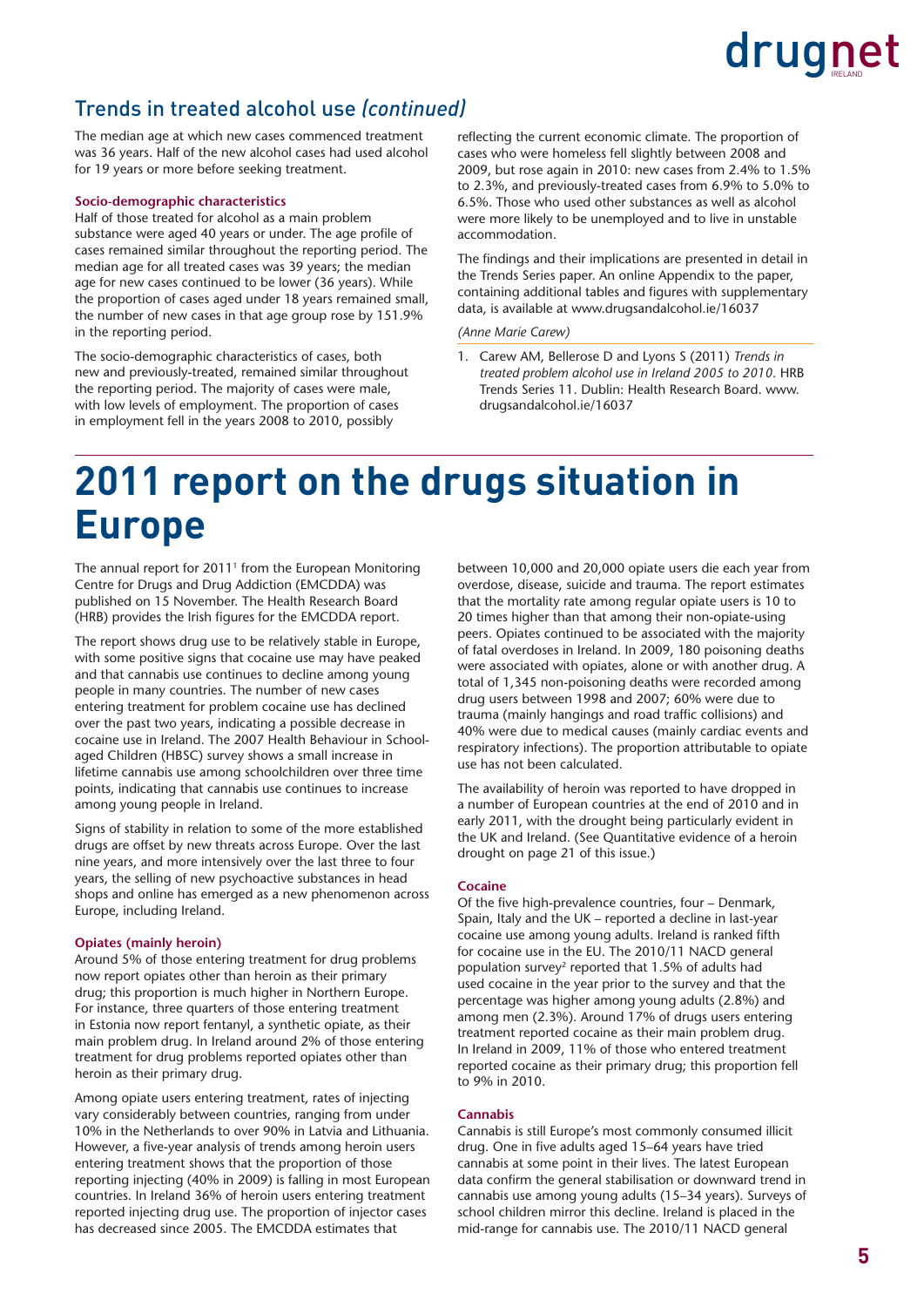#### 2011 report on the drugs situation in Europe *(continued)*

population survey reported that 6.0% of the general population had used cannabis in the year prior to the survey. The number of cannabis users attending treatment increased from 991 in 2003 to 1,893 in 2010, when it represented 25% of all clients in treatment.

#### **New psychoactive substances**

The European Early Warning System identified 24 new psychoactive substances in 2009, 41 in 2010 and 34 in 2011. The most recent EMCDDA snapshot survey of online retailers selling new psychoactive substances identified over 600 online shops, almost twice as many as a year ago. The survey also revealed a variety of new products, an increase in warnings, restrictions and disclaimers. It also revealed an increasing ability to mask the identities of both sellers and

buyers. Ireland has had notable success in limiting the sale of new psychoactive substances. This was achieved through the combined efforts of a number of government departments and statutory agencies.

#### *(Brian Galvin)*

- 1. EMCCDA (2011) *Annual report 2011: the state of the*  drugs problem in Europe. Luxembourg. Publications Office of the European Union. [www.drugsandalcohol.ie/16288](http://www.drugsandalcohol.ie/16288)
- 2. National Advisory Committee on Drugs. (2011) *Drug use in Ireland and Northern Ireland: first results from the 2010/2011 drug prevalence survey.* Dublin. National Advisory Committee on Drugs & Public Health Information and Research Branch. [www.](http://www.drugsandalcohol.ie/16353) [drugsandalcohol.ie/16353](http://www.drugsandalcohol.ie/16353)

### **Results from the third general population survey in Ireland**

On 22 November 2011, the National Advisory Committee on Drugs (NACD) and and the Public Health Information and Research Branch (PHIRB) of the Department of Health, Social Services and Public Safety (DHSSPS) in Northern Ireland published jointly the results of the third all-Ireland general population drug prevalence survey.1 These surveys are done every four years. This article presents a summary of the methods and results for Ireland.

The 2010/11 survey followed best practice guidelines recommended by the European Monitoring Centre for Drugs and Drug Addiction (EMCDDA). The questionnaire, based on the European Model Questionnaire, was administered in face-to-face interviews with respondents aged between 15 and 64 years normally resident in households in Ireland. The questionnaire had been revised to include better measures of problematic alcohol and cannabis use, and three questions about new psychoactive substances sold in head shops or online. The detailed results from these new questions will be published in future bulletins. The response options for questions about other opiate-type substances used were increased to include codeine and other commonly used opiates; this may account for the increase in the use of other opiates when compared to the previous surveys. Fieldwork was carried out by MORI MRC during late 2010 and early

2011. Of the household members contacted, 5,134 (60%) agreed to take part. The sample was weighted by gender, age and region to ensure that it was representative of the general population. The main measures of use were lifetime (ever used), use in the last year (recent use) and use in the last month (current use).

#### **Use of any illegal drug**

Compared with the previous survey, the proportion of adults (aged 15–64 years) who reported using an illegal drug in their lifetime increased by just over 3%, from 24% in 2006/7 to 27.2% in 2010/11 (Table 1). The proportion of young adults (aged 15–34 years) who reported using an illegal drug in their lifetime also increased, by just over 4%, from 31.4% in 2006/7 to 35.7% in 2010/11. As expected, more men (35.5%) reported using an illegal drug in their lifetime than women (19%).

The proportion of adults who reported using an illegal drug in the last year remained reasonably stable at 7.2% in 2006/7 and 7% in 2010/11 (Table 1). The proportion of young adults who reported using an illegal drug in the last year also remained stable, at 12.2% in 2006/7 and 12.3% in 2010/11. The proportion of young adults who reported using an illegal drug in the last month was 5.3%.

| <b>Illegal</b><br>drug<br>$use*$ | <b>Adults</b><br>$15-64$ years<br>$\frac{0}{0}$ |      |                | <b>Males</b><br>$15-64$ years<br>$\%$ |      |                |        | <b>Females</b><br>$15-64$ years<br>$\%$ |                | <b>Young adults</b><br>$15-34$ years<br>$\%$ |      |                |
|----------------------------------|-------------------------------------------------|------|----------------|---------------------------------------|------|----------------|--------|-----------------------------------------|----------------|----------------------------------------------|------|----------------|
|                                  | 2002/3                                          |      | 2006/7 2010/11 | 2002/3                                |      | 2006/7 2010/11 | 2002/3 |                                         | 2006/7 2010/11 | 2002/3                                       |      | 2006/7 2010/11 |
| Lifetime                         | 18.5                                            | 24.0 | 27.2           | 23.8                                  | 29.5 | 35.5           | 13.1   | 18.6                                    | 19.0           | 25.9                                         | 31.4 | 35.7           |
| Last<br>year                     | 5.6                                             | 7.2  | 7.0            | 7.8                                   | 9.8  | 10.4           | 3.4    | 4.7                                     | 3.6            | 9.8                                          | 12.2 | 12.3           |
| Last<br>month                    | 3.0                                             | 2.9  | 3.2            | 4.1                                   | 4.5  | 5.3            | 1.8    | 1.4                                     | 1.1            | 5.2                                          | 5.0  | 5.3            |

#### **Table 1 Lifetime, last-year and last-month prevalence of illegal drug use in Ireland, 2002/3, 2006/7 and 2010/11**

\*Amphetamines, cannabis, cocaine powder, crack, ecstasy, heroin, LSD, magic mushrooms, poppers and solvents. Source: National Advisory Committee on Drugs (NACD) & Public Health Information and Research Branch (PHIRB) (2011)

#### **Cannabis use**

Lifetime cannabis use increased over the four years since the 2006/7 survey, but last-year use remained stable (Table 2). The proportion of adults who reported using cannabis at some point in their life increased from 21.9% in 2006/7

to 25.3% in 2010/11. The proportion of young adults who reported using cannabis in their lifetime also increased, from 28.6% in 2006/7 to 33.4% in 2010/11. The lifetime prevalence rate in 2010/11 was higher for men (33.2%) than for women (17.5%).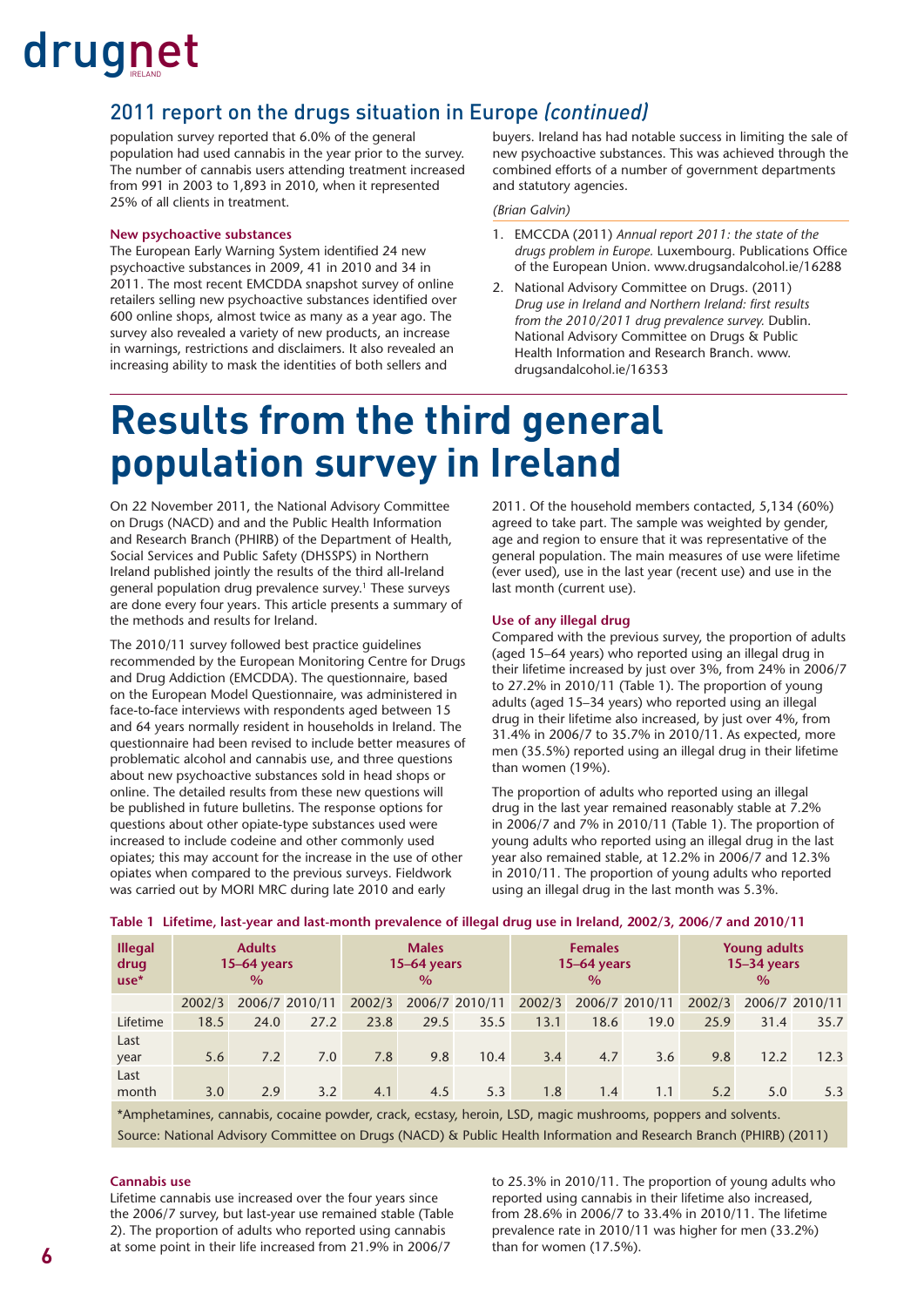

#### Results from the third general population survey *(continued)*

The proportion of adults who reported using cannabis in the last year did not decrease significantly in 2010/11 (6.0%) when compared to 2006/7 (6.3%). The proportion of young adults who reported using cannabis in the last year remained reasonably stable over the last two survey periods (Table 2). The proportion of adults who reported using cannabis in the last month remained stable also, at 2.8%.

| <b>Cannabis</b><br><b>use</b>                                                                                      | <b>Adults</b><br>$15-64$ years<br>$\frac{0}{0}$ |      |                | <b>Males</b><br>$15-64$ years<br>$\frac{0}{0}$ |      |                |        | <b>Females</b><br>$15-64$ years<br>$\frac{0}{0}$ |                | <b>Young adults</b><br>$15-34$ years<br>$\frac{0}{0}$ |      |                |
|--------------------------------------------------------------------------------------------------------------------|-------------------------------------------------|------|----------------|------------------------------------------------|------|----------------|--------|--------------------------------------------------|----------------|-------------------------------------------------------|------|----------------|
|                                                                                                                    | 2002/3                                          |      | 2006/7 2010/11 | 2002/3                                         |      | 2006/7 2010/11 | 2002/3 |                                                  | 2006/7 2010/11 | 2002/3                                                |      | 2006/7 2010/11 |
| Lifetime                                                                                                           | 17.3                                            | 21.9 | 25.3           | 22.2                                           | 27.2 | 33.2           | 12.3   | 16.8                                             | 17.5           | 23.8                                                  | 28.6 | 33.4           |
| Last year                                                                                                          | 5.1                                             | 6.3  | 6.0            | 7.2                                            | 8.8  | 9.1            | 2.9    | 3.9                                              | 2.9            | 8.6                                                   | 10.6 | 10.3           |
| Last                                                                                                               |                                                 |      |                |                                                |      |                |        |                                                  |                |                                                       |      |                |
| month                                                                                                              | 2.6                                             | 2.6  | 2.8            | 3.4                                            | 4.1  | 4.7            | 1.7    | 1.2                                              | 0.9            | 4.3                                                   | 4.3  | 4.5            |
| Source: National Advisory Committee on Drugs (NACD) & Public Health Information and Research Branch (PHIRB) (2011) |                                                 |      |                |                                                |      |                |        |                                                  |                |                                                       |      |                |

#### **Table 2 Lifetime, last-year and last-month prevalence of cannabis use in Ireland, 2002/3, 2006/7 and 2010/11**

#### **Cocaine use**

Lifetime cocaine use increased in 2010/11 compared to 2006/7, but last-year use remained stable. The proportion of adults who reported using cocaine (including crack) at some point in their lives increased from 5.3% in 2006/7 to 6.8% in 2010/11 (Table 3). The proportion of young adults who reported using cocaine in their lifetime also increased, from 8.2% in 2006/7 to 9.4% in 2010/11. More men (9.9%) reported using cocaine in their lifetime than women (3.8%).

The proportion of adults who reported using cocaine in the last year remained reasonably stable at 1.7% in 2006/7 and 1.5% in 2010/11 (Table 2.2.3). The proportion of young adults who reported using cocaine in the last year did not vary significantly, being 3.1% in 2006/7 and 2.8% in 2010/11. The proportion of adults who reported using cocaine in the last month remained stable at 0.5%.

#### **Table 3 Lifetime, last-year and last-month prevalence of cocaine use (including crack) in Ireland, 2002/3, 2006/7 and 2010/11**

| Cocaine<br><b>use</b> |        | <b>Adults</b><br>15-64 years<br>$\%$ |                | <b>Males</b><br>15-64 years<br>$\%$ |     |                |        | <b>Females</b><br>15-64 years<br>$\frac{0}{0}$ |                | <b>Young adults</b><br>15-34 years<br>$\%$ |     |                |  |
|-----------------------|--------|--------------------------------------|----------------|-------------------------------------|-----|----------------|--------|------------------------------------------------|----------------|--------------------------------------------|-----|----------------|--|
|                       | 2002/3 |                                      | 2006/7 2010/11 | 2002/3                              |     | 2006/7 2010/11 | 2002/3 |                                                | 2006/7 2010/11 | 2002/3                                     |     | 2006/7 2010/11 |  |
| Lifetime              | 3.0    | 5.3                                  | 6.8            | 4.3                                 | 7.1 | 9.9            | 1.6    | 3.5                                            | 3.8            | 4.7                                        | 8.2 | 9.4            |  |
| Last<br>year          | 1.1    | 1.7                                  | 1.5            | 1.7                                 | 2.3 | 2.3            | 0.5    | 1.0                                            | 0.7            | 2.0                                        | 3.1 | 2.8            |  |
| Last<br>month         | 0.4    | 0.5                                  | 0.5            | 0.7                                 | 0.8 | 0.8            | 0.0    | 0.2                                            | 0.3            | 0.7                                        | 1.1 | 1.0            |  |

Source: National Advisory Committee on Drugs (NACD) & Public Health Information and Research Branch (PHIRB) (2011)

#### **Ecstasy use**

Almost 11% of young adults surveyed in 2010/11 claimed to have tried ecstasy at least once in their lifetime (Table 4). More young men (15%) reported using ecstasy in their lifetime than young women (6%). The proportion of

young adults who used ecstasy in the last year decreased significantly, from 2.4% in 2006/7 to 0.9% in 2010/11. The decrease in ecstasy use may be partly explained by the proportion (6.7%) of young people reporting use of new psychoactive substances sold in head shops and on line.

#### **Table 4 Lifetime, last-year and last-month prevalence of ecstasy use in Ireland, 2002/3, 2006/7 and 2010/11**

| <b>Ecstasy</b><br><b>use</b>                                                                                       |        | <b>Adults</b><br>$15-64$ years<br>$\%$ |                | <b>Males</b><br>$15-64$ years<br>$\frac{0}{0}$ |     |                |                  | <b>Females</b><br>$15-64$ years<br>$\frac{0}{0}$ |                | <b>Young adults</b><br>$15-34$ years<br>$\frac{0}{0}$ |     |                |  |
|--------------------------------------------------------------------------------------------------------------------|--------|----------------------------------------|----------------|------------------------------------------------|-----|----------------|------------------|--------------------------------------------------|----------------|-------------------------------------------------------|-----|----------------|--|
|                                                                                                                    | 2002/3 |                                        | 2006/7 2010/11 | 2002/3                                         |     | 2006/7 2010/11 | 2002/3           |                                                  | 2006/7 2010/11 | 2002/3                                                |     | 2006/7 2010/11 |  |
| Lifetime                                                                                                           | 3.7    | 5.5                                    | 6.9            | 4.9                                            | 7.4 | 10.1           | 2.6              | 3.6                                              | 3.7            | 7.1                                                   | 9.1 | 10.9           |  |
| Last<br>year                                                                                                       | 1.1    | 1.2                                    | 0.5            | 1.5                                            | 1.8 | 0.6            | 0.6              | 0.6                                              | 0.3            | 2.3                                                   | 2.4 | 0.9            |  |
| Last<br>month                                                                                                      | 0.3    | 0.3                                    | 0.1            | 0.6                                            | 0.5 | 0.1            | 0.0 <sub>1</sub> | 0.2                                              | 0.0            | 0.6                                                   | 0.6 | 0.1            |  |
| Source: National Advisory Committee on Drugs (NACD) & Public Health Information and Research Branch (PHIRB) (2011) |        |                                        |                |                                                |     |                |                  |                                                  |                |                                                       |     |                |  |

The increase in the proportions using any illegal drug at some point in their lives between 2006/7 and 2011/12 was influenced by the fact that drug use in Ireland is a recent phenomenon and the population of lifetime and recent drug users is relatively young. Drug use is measured among adults aged 15–64, and those leaving this age group over the next

five years are less likely to have been exposed to drug use than those entering the measurement cohort. The relative stability in last-year use of cannabis and cocaine indicates that the situation with respect to these drugs has stabilised.

When compared to the 19 other countries that completed a general population survey on drug use using the European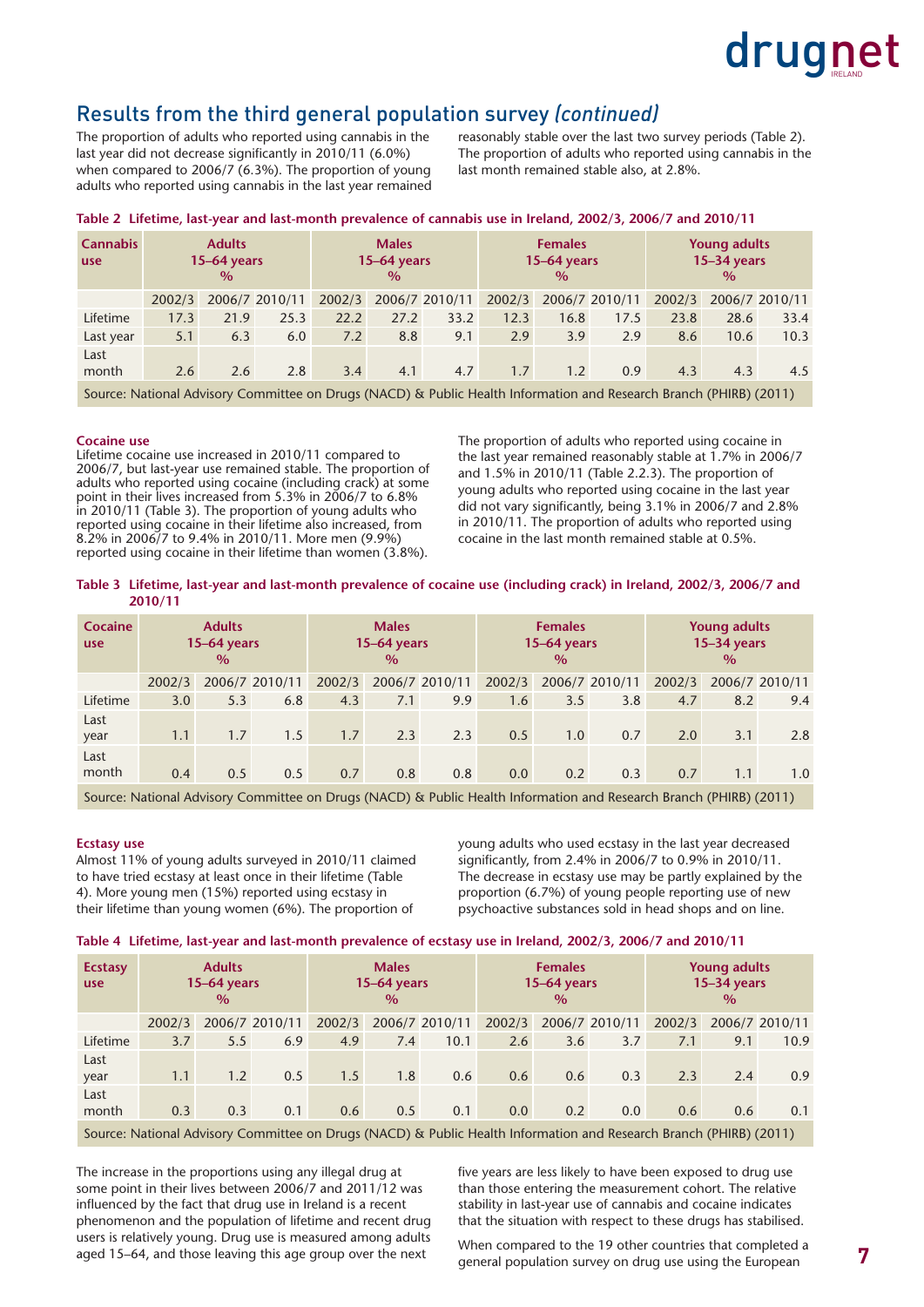#### Results from the third general population survey *(continued)*

model questionnaire, Ireland ranks eighth highest for lifetime use of cannabis, fourth for lifetime use of amphetamines, fourth for use of cocaine, second for ecstasy and second for LSD.2

*(Jean Long)*

1. National Advisory Committee on Drugs (NACD) & Public Health Information and Research Branch (PHIRB) (2011)

*Drug use in Ireland and Northern Ireland: first results from the 2010/11Drug Prevalence Survey.* Bulletin 1. Dublin: NACD & PHIRB. [www.drugsandalcohol.ie/16450](http://www.drugsandalcohol.ie/16450)

2. European Monitoring Centre for Drugs and Drug Addiction (2011) *Statistical bulletin 2011*. Accessed 20 November 2011 at [www.emcdda.europa.eu/stats11/gps](http://www.emcdda.europa.eu/stats11/gps) 

### **National Drugs Conference of Ireland 2011**



**Dr Andrew Tatarsky, a plenary speaker at the conference**

The second National Drugs Conference of Ireland took place at the Radisson Blu Hotel in Dublin 8 on 3–4 November 2011. The theme of the conference was 'Drug Interventions: what works?' The packed, two-day programme brought together a wide range of people from the community/ voluntary sector as well as from government organisations to share knowledge, expertise and good practice in drug policy and drug service provision in Ireland. Some 275 delegates were in attendance.

Opening the conference, Minister of State **Róisín Shortall** stressed that all drug interventions should have a strong evidence base. She warned that resources would remain tight and that 'we must ensure the limited public funding that is available is used in the most effective and optimum way'. She said that agencies should work together and play a part in implementing the National Substance Misuse Strategy.

Ms Shortall said the response to drug addiction needed to be client-centred and should ultimately enable service users to address their health, social, housing and employment needs. She pointed to family involvement as an important tool in fighting addiction, saying it increased the likelihood of successful outcomes and decreased the chances of relapse. Ms Shortall stated that she would like to see clients move more quickly through methadone programmes and into recovery. She said she was looking for information from the HSE on the length of time people were in methadone treatment and that she wanted more GPs involved in treatment. She also stated that she was pleased to have signed an order classifying 60 psychoactive substances sold in head shops as controlled substances.

Referring to alcohol, the minister said that alcohol has become 'dirt cheap' and that, in many cases, young people were not able to handle the amount of alcohol they could now afford. She spoke of the need to reduce alcohol consumption and said that the Governement will examine recommendations on pricing and availability including minimum pricing.

Over the two days there were 19 Irish and international plenary speakers, as well as 26 speakers across parallel sessions. This article can give only a brief overview of the proceedings. Further information and a number of the presentations can be accessed at [www.inef.ie.](http://www.inef.ie) 

Various organisations and researchers took the opportunity of launching/presenting their recent work at the conference. **Siobhan Cafferty** from Pavee Point launched *Good practice guidelines for drug and alcohol services for Travellers*, which can be accessed at [www.drugsandalcohol.ie/16232.](http://www.drugsandalcohol.ie/16232) **Marie Claire van Hout** and **Tim Bingham** launched *Holding pattern: an exploratory study of the lived experiences of those on methadone maintenance in Dublin North East*, which can be accessed at [www.drugsandalcohol.ie/16250.](http://www.drugsandalcohol.ie/16250) **Robert O'Driscoll** and **Miriam Keogh** presented their research *Interagency practice and outcomes for teenagers with addiction and social services*. **Gary Broderick** launched *Reduce the use 2*, a manual for professionals working with polydrug users developed by the SAOL Project and available at [www.](http://www.drugsandalcohol.ie/16230) [drugsandalcohol.ie/16230.](http://www.drugsandalcohol.ie/16230) **Aoife Dermody** launched two protocols on behalf of Progression Routes Initiative – *Community detoxifi cation protocols: benzodiazepines* and Community detoxification protocols: methadone. Both of these reports are available at [www.drugsandalcohol.ie.](http://www.drugsandalcohol.ie)

**Dr Joao Goulao** spoke about the impact of drug policies in Portugal, in particular, the introduction of policy in 2001 that led to the decriminalisation of drug use. Under this policy, people who are caught in possession of drugs for personal use are dealt with by a commission comprising a legal expert, a health professional and a social worker. He stated that decriminalisation has not had a negative impact and that drug addicts are now seen as sick people with treatment needs rather than delinquents.

**Dr Paolo Deluca** introduced the delegates to the Recreational Drugs European Network (ReDNet) project, a multi-site implementation project with the aim of improving the level of information available to young people (aged 16–24) and professionals on the effects of new recreational drugs and the potential health risks associated with their use. This is available at [www.rednetproject.eu. O](http://www.rednetproject.eu)n a similar topic, Ann Campbell described her research findings on adolescents' experiences of psychoactive substances in Ireland.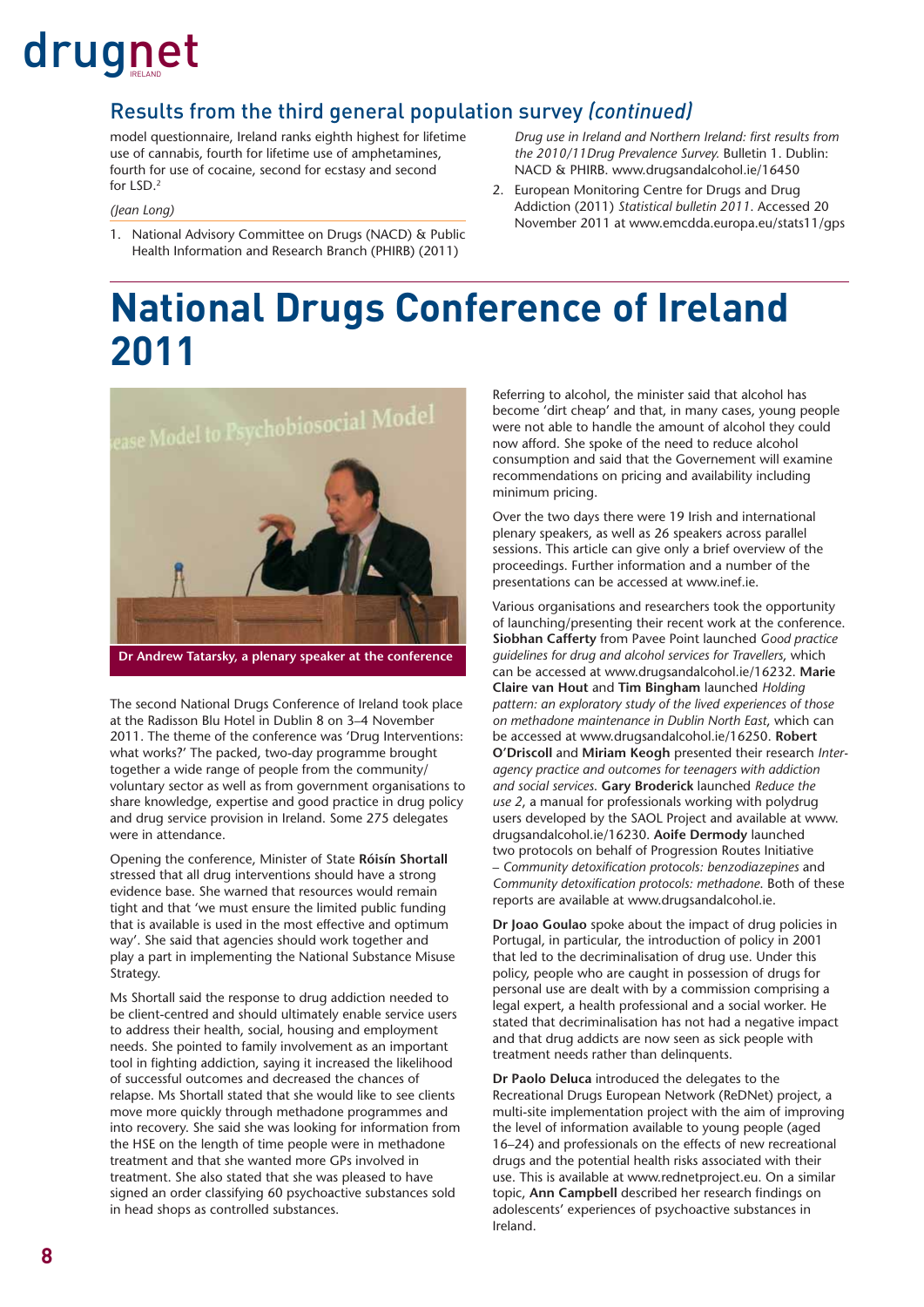#### National Drugs Conference 2011 *(continued)*

**RADE** (recovery through art, drama and education) participants gave the delegates an enjoyable ten minutes as they performed their own drama, *Get stoned*, which challenged the stereotypical views of drug users, law enforcement, the community and politicians regarding drug use. **Martin Woods** spoke about the link between drug killing in Mexico, money laundering in London and whistle blowing. He was followed by **Johnny Connolly**, who described drug markets in Ireland.

**Dr Tom McLellan** spoke of the scope of substance use in the US, where there are 13,200 treatment programs. He queried the current approach to treatment, saying that it needs to become more patient-centred and more integrated into healthcare. **Damon Barrett** described drug policy from a human rights perspective and said that more work needs to be done in this area. **Dr Jenny Scott** gave an overview of the pharmacist's role within a community pharmacy needle exchange in the UK, after which **Denis O'Driscoll** gave the delegates an update on a similar scheme in Ireland. He said that 42 pharmacies will be involved in the scheme by the end of 2011, with a further 30 becoming involved in 2012. **Marion Rackard** outlined the National Rehabilitation Framework Training programme, which will involve 10 pilot sites, five protocols to establish national standards and three key modules.

*(Deirdre Mongan and Mairea Nelson)*

### **What are the Minister's priorities?**

On 22 September 2011 Róisín Shortall TD, Minister of State at the Department of Health with responsibility for Primary Care and the Drugs Issue, appeared before the Joint Committee on Health and Children to talk about illegal drug use. Below are excerpts from the Minister's responses to the Committee<sup>1</sup>

#### **Legal highs**

… work is well advanced in my Department on the introduction of regulations under the Misuse of Drugs Acts to control a further extensive range of products.

#### **Needle exchange**

Approval has recently been granted for the proposed provision of needle exchange services in approximately 65 community pharmacies at various locations outside Dublin, with part funding being provided by the Elton John Aids Foundation. A national liaison pharmacist has been appointed to oversee this programme, the roll-out of which will begin next month. Needle exchange services in Dublin are provided through HSE clinics, and through voluntary sector providers, so this initiative will facilitate broad national coverage.

#### **Methadone treatment**

I am concerned about people getting stuck on methadone without having an adequate progression through the system [to a drug-free life]. … We are examining ways of ensuring there is that kind of progression by involving more GPs. I see no reason a large number of drug users' regular GPs cannot provide treatment for their drug problem, just as they treat them for any other health problem they may have. A certain cohort of drug users would be regarded as quite chaotic and would not be suitable for treatment in local GPs' surgeries. Many drug users, however, should be treated by GPs and, therefore, I want to see those GPs' services being expanded. I am working on that at the moment.

#### **Alcohol**

I hope to bring forward specific proposals on three key areas of concern, the first of which is pricing. ... Personally, I would be very committed to going that route [minimum pricing] if it were legally sound. That is the basis on which we are proceeding to address that problem. … the other key area is the explosion in the number of outlets for alcohol. … Alcohol is not a normal product for sale in a supermarket like food, milk, minerals or whatever. It is a potentially dangerous product and for that reason, it needs to be treated differently to other products. It was a retrograde step to liberalise the licensing laws in the way we did, which opened up the question of availability. … The other area is

clearly the availability of alcohol to those under age. ... We need to tackle the issue of distance selling … We also need to tackle the question of under age sales and there needs to be greater enforcement of the law in that area. … The third area is the question of those over 18 buying alcohol for those aged 13 or 14 waiting outside. I am not satisfied that there has been adequate enforcement of the law in that area. ... I would like to see us being much more vigorous in that regard and there will be proposals on that in the new strategy.

#### **Benzodiazepines**

I have decided to take an initiative on the information available to us on persons on medical cards who are prescribed benzodiazepines as well as persons who avail of the community drugs scheme. As the committee will be aware, all of those data are available in the primary care reimbursement centre in Finglas. There are rich data available on exactly what is happening in prescribing for most of the population.

I hope, starting next month, that an in-house team within the PCRS will investigate those figures, look in detail at prescribing patterns in respect of benzodiazepines, and identify problem areas, problem practices, problem GPs in terms of their prescribing patterns and where patterns are out of line with national norms and best international practice. At that point, when we have the data to see the extent of the problem, we will take it to the next step further where that team will meet GPs where there are difficulties, address it at that level and work with those GPs to bring their prescribing patterns into line with best practice.

#### **Treatment waiting times**

In the Dublin area, waiting times are approximately one month. That is an improvement but a month is still too long. … I am aiming for two weeks. … Progress is being made in this area. It entails acceptance of new treatment facilities and the recruitment of more GPs.

#### **Education**

There are common threads in the profile of those most at risk of using heroin, in particular, such as poverty, family dysfunction and early school leaving. All those factors predispose people to abusing drugs. Education programmes in schools need to tackle the problem of low self-esteem and to provide education and employment opportunities for people as well as making them aware of the dangers of the abuse of alcohol and illicit drugs. Programmes are in place in schools and a group within the Department of Education and Skills is reviewing them to ensure they are up to date and relevant to where young people find themselves.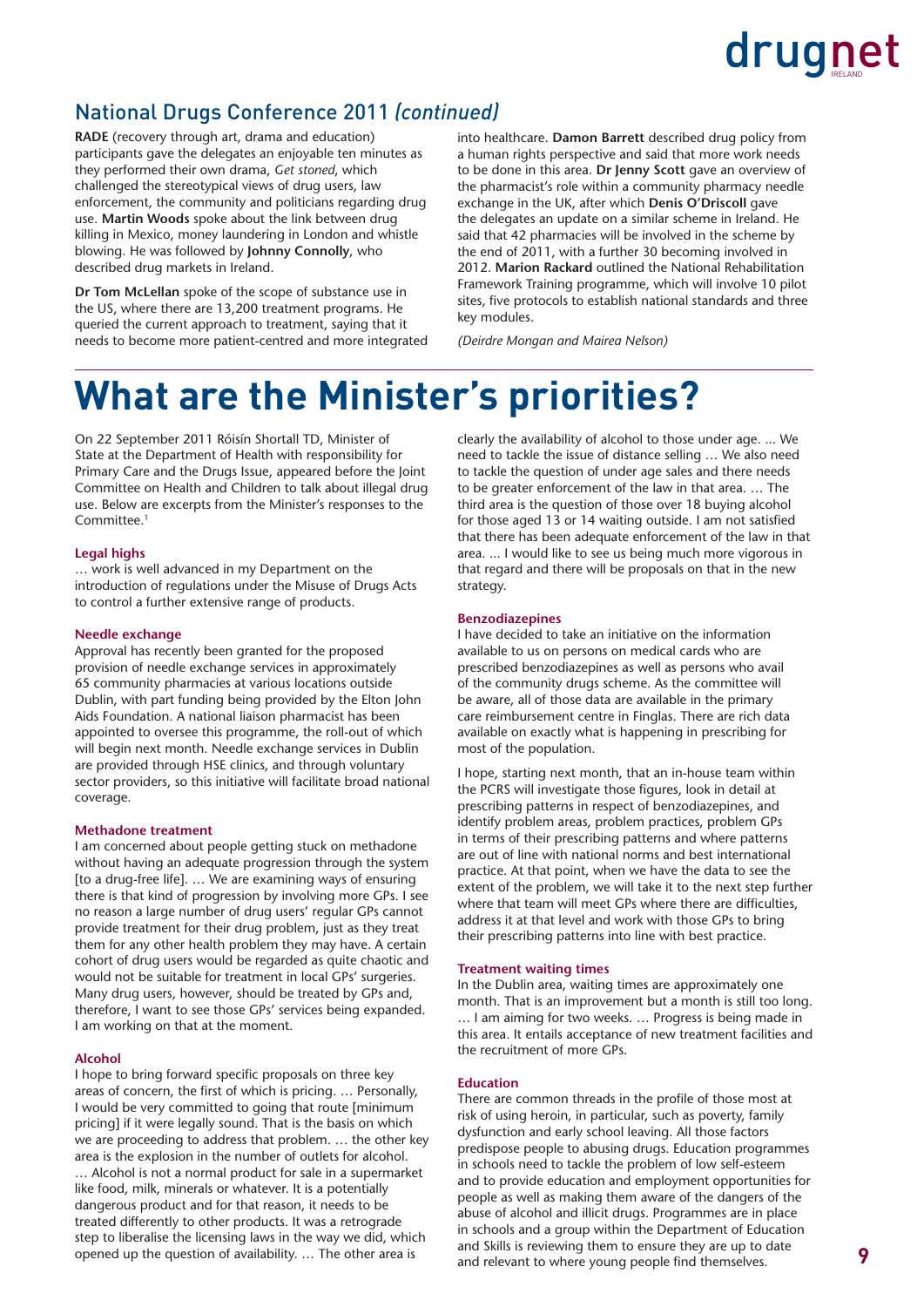#### What are the Minister's priorities *(continued)*

#### **Drugs task forces**

I am currently reviewing the role of the drugs task forces in respect of accountability and clarity of their role in terms of oversight of the projects they sponsor. … We need better evaluation to ensure good standards are in place. This will be part of the evaluation to be carried out.

There are real strengths in having this type of local response to the drug problem in areas where there is greatest prevalence. The local drugs task forces are in the 14 most disadvantaged areas, in terms of the greatest use of heroin in particular. The local drug task forces provide a local forum for the community, voluntary sector, statutory agencies and, in many cases, public representatives to work together to address the local problem in a meaningful and constructive way. I am examining the composition of the drugs task forces. I would like to see public representatives playing a greater role in the drugs task forces. …

There is often confusion between groups working under the banner of the drugs task forces and those that are community development projects, partnership companies and so on. It is important to distinguish between the work of the different sectors. There are concerns about various aspects of the different schemes. We are currently examining those to ensure coherence and a better level of accountability in that regard. I would be nervous about tarring all community bodies with the same brush. We need to acknowledge that there is now greater accountability and evaluation in that regard. We must distinguish between those that are good and those that could be much better.

#### *(Compiled by Brigid Pike)*

Róisín Shortall (2011, 22 September) Illegal drug use: discussion (resumed). Houses of the Oireachtas: Joint Committee on Health and Children. Accessed [1 December 2011 at http://debates.oireachtas.ie/](http://debates.oireachtas.ie/HEJ/2011/09/22/) HEJ/2011/09/22/

### **Drugnet digest**

This section contains short summaries of recent reports and other developments of interest.

#### **Minister bans more head shop products**

On 1 November 2011 Róisín Shortall TD, Minister of State with responsibility for drugs strategy, approved an Order declaring a further sixty or more new psychoactive substances being sold in head shops or online to be controlled drugs under the Misuse of Drugs Act 1977.

These substances include:

- additional cathinone substances (similar to mephedrone, which was controlled in May 2010)
- naphthylpyrovalerone and related substances (such as the product Pure NRG) further synthetic cannabistype substances (often sold as smoking mixtures)
- dimethocaine and desethyl dimethocaine (contained in the products Amplified and MindMelt)
- desoxypipradol (found in the legal high product WHACK)
- luorotropacocaine (also found in the legal high product WHACK)
- aminotetralins and aminoindans (contained in the legal high product Pink Champagne)
- bromo-dragonFLY
- salvinorin A (found in the plant Salvia divinorum)
- mitragynine and 7-hydroxymitragynine (found in the plant known as kratom).

[www.dohc.ie/legislation/statutory\\_instruments/pdf/](http://www.dohc.ie/legislation/statutory_instruments/pdf/) si20110551.pdf

#### **Coolmine Therapeutic Community annual report 2010**

The Coolmine Therapeutic Community annual report for 2010 contains information relating to the organisational highlights, statistics, past client stories, partnerships and fundraising, and financial statements [\(www.coolmine.ie/](http://www.coolmine.ie/about-us/downloads) [about-us/downloads\).](http://www.coolmine.ie/about-us/downloads) 

According to the report, CTC is continuing to build capacity to facilitate detoxification and has recruited a clinical nurse specialist. There was an increase in the number of referrals and admissions of women with young children to the residential programme at Ashleigh House. The refurbishment of 19 Lord Edward Street was completed, and stabilisation and drug-free day programmes moved back there. Coolmine staff were trained in the community reinforcement approach (CRA) to working with individuals and their families. A training and education programme was established at Coolmine which is managed by the career guidance counsellor.

In 2010 Coolmine worked with 1,161 people:

- The Outreach team worked with 822 clients spanning both residential and day programmes.
- The Drug Free Day Programme worked with 51 clients.
- 50 clients accessed the Welcome Programme.
- The Women's Residential Service at Ashleigh House admitted 42 women, of whom five had their children permanently on site. Seven women completed a detoxification programme.
- The Men's Residential Service at Coolmine Lodge admitted 76 men, of whom 13 completed a detoxification programme.
- Family Support Services provided supports to 120 family members.
- 73 clients secured housing, including emergency, transitional, private, step-down and supported longterm accommodation.
- 92 clients were supported by the career guidance service.

The priorities for Coolmine in 2011 include a review of the strategic plan, maintaining staffing levels, the commencement of a longitudinal research programme and the continued integration of evidence-based practices within the Community.

*(Contributors Jean Long and Anne Marie Carew)*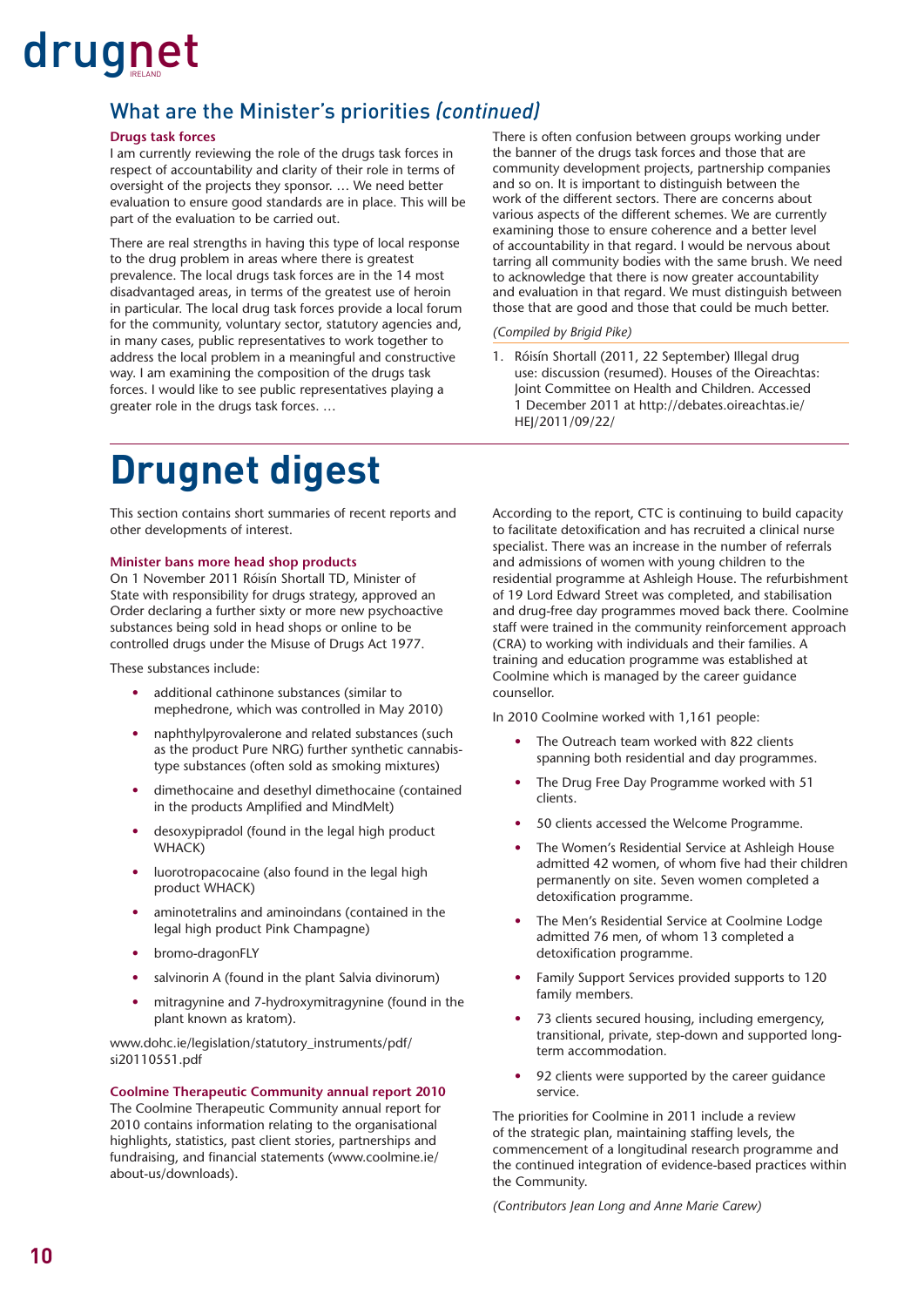### **Latest NDTRS drug treatment data now available on line**

New drug treatment data for 2009 and 2010 from the National Drug Treatment Reporting System (NDTRS) are now available on line through the National Documentation Centre on Drug Use (NDC) website at

[www.drugsandalcohol.ie. Th](http://www.drugsandalcohol.ie)e addition of this new data means that there are now seven years of drug and alcohol treament data available through the NDTRS interactive tables. Once on the site, click on the TREATMENT DATA tab.



You will be asked to log in. If you do not already have an NDC account, you can create one now.

| NATIONAL<br>DOCUMENTATION<br>CENTRE ON DRUG USE<br>寒<br>HRB                                                                                                 |  |
|-------------------------------------------------------------------------------------------------------------------------------------------------------------|--|
| HOME   ABOUT   TREATMENT DATA   COURSE DRECTORY   BROWNE BY SUILDET  <br><b>HROWSE IF AUTHOR   ADVANCED SEARCH</b><br>LUGARI CREATE ACCOUNT<br>Home > Login |  |
| Please enter your email and password. If you have forgotten your password, you may reget it.<br>Email:<br>Password                                          |  |
| togin.<br>Nota: you must have cookies enabled.                                                                                                              |  |
|                                                                                                                                                             |  |
|                                                                                                                                                             |  |
| implemented by aliveranm solutions - myrid plup part ireland using contrist                                                                                 |  |

You will be asked to accept a number of terms and conditions of use. This is needed to protect the identity of clients included in the NDTRS. We also ask that the NDTRS is acknowledged when data from the tables are used in a publication or presentation, and that the NDC receives copies of any publication in which these data are used.

When interpreting the data, it should also be remembered that each NDTRS record relates to a treatment episode (a case) and not to a person, as there is currently no unique health identifier. This means that the same person could be counted more than once in the reporting year if they had more than one treatment episode in that year.

You can run different analyses on the treatment data based on up to eight different types of drug, including alcohol, in various combinations. The variables available for analysis include year, age group, gender and geographical region of residence (county, HSE region, LHO, regional or local drugs task force area). Your analysis can then be exported into Excel.

For further information contact the NDC at 01 2345 175 or at [ndc@hrb.ie](mailto:ndc@hrb.ie) 

*(Suzi Lyons and Brian Galvin)*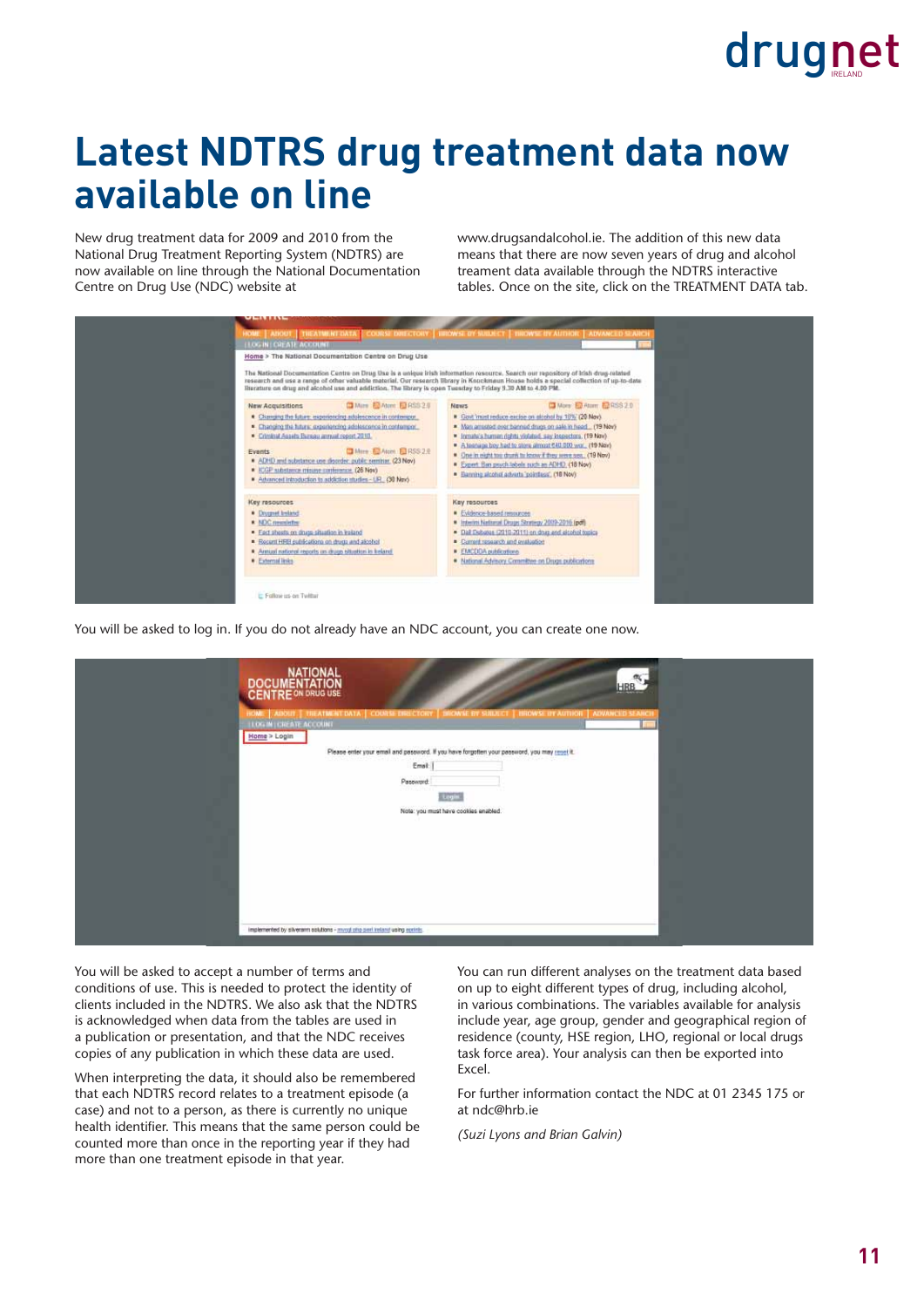### *Drugnet Ireland* **10 years on: what have we learned?**

The Health Research Board published the first issue of *Drugnet Ireland* in 2001. The 40 issues published since then have, we hope, contributed to our readers' understanding of the scientific, social, political, educational and economic issues which impact on the drugs situation in Ireland. Drugs policy, from the formulation of government strategic objectives to the choice of interventions made by service providers, is shaped by information which is often concise and pertinent but sometimes contradictory and impenetrable. It has been our task to alert you to new information, to make it understandable and to explain its relevance. We will continue to contribute to public understanding of drug-related issues to inform an increasingly sophisticated and rigorous public debate, and present evidence needed by practitioners and policy makers in an accessible form.

The first *Drugnet Ireland* was published shortly before the launch of a drugs strategy committed to the development of the evidence base on drugs issues and pursuance of policies based on this knowledge. In this article we reflect on what has actually been learned over the past 10 years and what changes in research practice and output have made a difference. We look forward to your continued support in 2012.

#### **Drug prevalence among the general and school-aged populations**

Drug prevalence surveys of the general and school-aged populations are important sources of information on patterns of drug use, and, when repeated, reveal changes over time. These surveys increase understanding of drug use, which, in turn, help in the formulation and evaluation of drug policies. They also enable informed international comparisons, provided countries conduct surveys in a comparable manner. There are two key drug prevalence surveys undertaken in Ireland.

The All-Ireland Drug Prevalence Survey, first administered in 2002/3 and twice subsequently (2006/7 and 2010/11), seeks to obtain prevalence rates for the more commonly used illegal drugs, such as cannabis, ecstasy, cocaine and amphetamines, on a lifetime (ever used), last year (recent use), and last month (current use) basis. Similar prevalence questions are also asked of alcohol, tobacco, and other drugs such as sedatives, tranquillisers and anti-depressants. Attitudinal and demographic information is also sought from respondents. In the most recent survey, measures to assess the prevalence of dependence on cannabis were included.

The questionnaires are administered through face-to-face interviews with respondents aged between 15 and 64 normally resident in households in Ireland and Northern Ireland. Thus, persons outside these age ranges, or who do not normally reside in private households, are not included in the survey. This approach excludes those living in institutions (for example, prisons, hostels). Therefore this type of survey is not a good measure of drug use among marginalised populations, nor of drugs that are more commonly used among such populations, such as crack cocaine or heroin; different research approaches are required among such groups. Bulletins reporting the findings of all three iterations have been published and can be found at [www.nacd.ie/publications/index.html](http://www.nacd.ie/publications/index.html)

The European School Survey Project on Alcohol and Other Drugs (ESPAD) is a collaborative effort of independent research teams in about 40 European countries, including Ireland. Data on alcohol and illicit drug use among 15–16-year-olds have been collected every four years since 1995, using a standardised method and a common questionnaire. Data were collected for the fifth iteration of ESPAD in spring 2011 and the survey findings will be published in 2012. The rationale for the survey is that school students are easily accessible and are at an age when onset of substance use is likely to occur. By definition, early school leavers, a group known to be vulnerable to alcohol and drug use, are not represented. The ESPAD survey reports are available at [www.espad.org/espad-reports](http://www.espad.org/espad-reports)

#### **Problem drug use**

'Problem drug use' is defined by the European Monitoring Centre for Drugs and Drug Addiction (EMCDDA) as 'injecting drug use or long duration/regular use of opioids, cocaine and/or amphetamines'. This definition includes regular or long-term use of prescribed opioids such as methadone but does not include their rare or irregular use or the use of other drugs, such as ecstasy or cannabis. Currently, estimates of problem drug use in Ireland are limited to opioid use, using three-source capture–recapture methods for 2001, 2002 and 2006 (Kelly *et al.* 2003, 2009); owing to methodological limitations, the 2006 estimated figures are likely to be inflated. In 2010 the National Advisory Committee on Drugs (NACD) commissioned the Centre for Drug Misuse Research at the University of Glasgow to examine the methods and data sources available to estimate the prevalence of problem opiate and cocaine use. The researchers recommend that the best national estimate of problem opiate use can be obtained using four national datasets and that the capture–recapture estimate begin at county level and build to national level. This estimate would be validated using the multiplier method and multiple indicator method.

#### **Drug-related infectious diseases**

Problematic drug use can be associated with a number of other health conditions or lead to a range of health consequences, including drug-related infectious diseases. This key indicator collects data on the incidence and prevalence of, primarily, HIV, hepatitis C and hepatitis B infection among people who inject drugs. The incidence data are collected through routine surveillance of newly diagnosed cases which identifies injecting drug use as a risk factor, or through cohort studies. In Ireland the Health Protection Surveillance Centre (HPSC) has recorded new cases of HIV among injecting drug users since 1985, and of hepatitis B since 2004 and hepatitis C since 2007. Reporting to the HPSC of risk factors for HIV cases and hepatitis C cases is high, but for hepatitis B is much lower than desirable. The prevalence of HIV, hepatitis B and hepatitis C among injecting drug users has not been reported since 2002.

#### **Early warning system and emerging trends**

Established in 2001, the Early Warning and Emerging Trends Sub-Committee of the NACD advises the Irish government on emerging drug trends or practices and their consequences. The members of the committee are recruited from a wide range of government departments, professional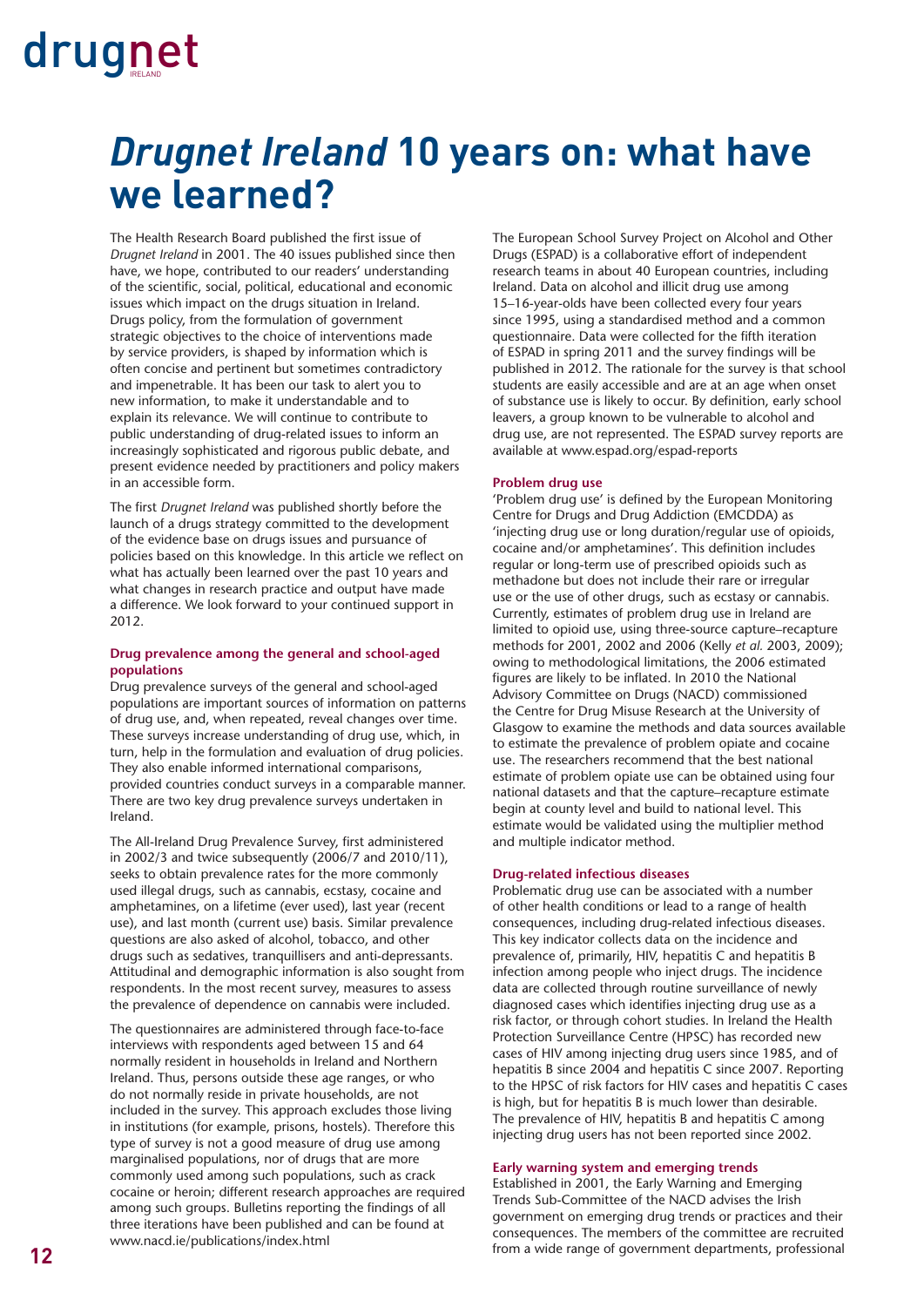#### *Drugnet Ireland* 10 years on *(continued)*

disciplines and services, including police and customs, human, chemical and forensic toxicology, pharmacology and pharmaceutical science, emergency medicine, drug treatment, harm reduction, public information and research, including the EMCDDA's national focal point in Ireland, which is located within the Health Research Board.

#### **Treatment**

In the early years of *Drugnet Ireland* one of the dominating issues in drug treatment was problem opiate use and the provision of opiate substitution treatment.

The ROSIE study, commissioned by the NACD, was Ireland's first national, prospective, longitudinal drug treatment outcome study. The main objective was to 'evaluate the effectiveness of treatment and other intervention strategies for opiate use in Ireland'. In 2003/04, 404 opiate users who entered treatment were recruited and, of these, 289 (72%) completed the follow-up questionnaires one year and three years later. Despite methodological limitations, the overall results showed positive outcomes for opiate users in treatment over the three-year period, including a reduction in the use, number and amount of drugs; an increase in abstinence; a decrease in the proportion of participants who were homeless; and an increase in the proportion who were in employment over the three-year period. Since the study was completed its results have been used to inform a number of strategies, in addition to providing a wide range of additional information through numerous journal articles. The reports on the ROSIE study are available at [www.nacd.ie](http://www.nacd.ie) 

In response to the heroin problem in Dublin and, in particular, concern about the spread of HIV, the first Irish methadone treatment protocol (MTP) was published in 1998. The protocol has been reviewed internally (Methadone Prescribing Implementation Committee 2005) and externally (Farrell and Barry 2010). The external review concluded that the original protocol had achieved its aims, particularly in regulating and improving poor prescribing and quality practices. These improvements occurred against a background of increasing numbers receiving methadone and increasing availability of methadone treatment. The number of continuous care clients attending methadone treatment, as recorded in the Central Treatment List has steadily increased, from 3,681 in 1998 to 8,727 in 2010. The numbers of clients attending Level 1 GPs and receiving methadone in prison have also increased over the same period.

The external review of the MTP also recommended that buprenorphine/naloxone should be routinely available as a treatment option, to which end the review was entitled *The introduction of the opioid treatment protocol*. Other recommendations included expanding clinical governance and audit, increasing the number of Level 2 GPs, reviewing the current urinalysis regime, creating guidelines of treatment in Garda stations, and improving data collection and analysis.

#### **Drug-related deaths**

An issue associated with problem opiate use is drug-related deaths. For several years prior to 2005 a theory had been in circulation that the number of drug-related deaths in Ireland was being under-recorded. This theory was supported by a number of small studies, one in particular (Byrne 2001, 2002) which found that annual numbers of opiate-related deaths recorded by the Dublin coroners were consistently higher than those recorded in the General Mortality Register. In addition, families of substance users in Dublin, through the auspices of the Family Support Network, had

been calling for an accurate measurement of the extent of premature death among drug users.

Action 67 of the 2001–2008 National Drugs Strategy called for the development of a system for recording drug-related deaths and deaths among drug users to enable the State and its agencies to respond in a timely manner, with accurate data. In compliance with this action, the Irish National Drug-Related Deaths Index (NDRDI) was established in September 2005. The strength of the NDRDI is that it records data from four sources – the Coroner Service, the Hospital In-Patient Enquiry scheme (HIPE), the Central Treatment List (CTL), and the General Mortality Register (GMR) – in order to ensure that the database is complete and accurate. To date, the NDRDI has shown that the number and extent of drugrelated deaths in Ireland is increasing, and the data have been used to inform policies at both national and European levels. Reports on the data collected in the NDRDI are available at [www.hrb.ie](http://www.hrb.ie) 

#### **Problem alcohol use**

One issue that has come to the fore in recent years is the extent, and effects, of problem alcohol use among the Irish population. The National Drug Treatment Reporting System (NDTRS), established in 1990, was originally designed to record problem drug use and only recorded problematic use of alcohol in cases where it was an additional problem substance. In 2004, the remit of the NDTRS was extended to include cases who reported alcohol as their main or only problem drug. These data provide valuable information and improve our understanding of the extent of the problem, the characteristics of those seeking treatment, and trends in treatment over time. Reports on the data collected in the NDTRS are available at [www.hrb.ie](http://www.hrb.ie) 

The remit of the NDRDI was also extended, and the index has now retrospectively collected information on alcoholrelated poisoning deaths and deaths among those who were alcohol dependent, which, together with the treatment data, increases our understanding of the burden of problem alcohol use in Ireland today. In the future, these databases will allow us to measure the impact of any national policy changes on alcohol-related harm in the Irish population.

#### **Drug prevention**

#### Research on risk and protective factors

In one of the first reviews of research on the prevention of drug use published in Ireland, Morgan (2001) summarised the factors that increase the risk of substance use among young people. He identified a number theoretical categories and the context in which the risk factors in these categories arose, including the individual's interactions with family, peers, schools and communities. A number of these categories relate to the social and interpersonal sphere, culture or attitudes that young people experience in their immediate environments.

- The *lack of commitment and social attachment* category emphasises the risks associated with deviant impulses which are not held in check when bonds to society, families, schools and belief systems are weakened.
- The *social cognitive learning theory* category refers to the risks associated with young people's acquisition of their beliefs and behaviours from significant others, such as parents, peers and media celebrities.
- The *family interaction theory* category underlines the risk of maladjustment when a young person's parents fail to exhibit conventional values or norms or provide affection or discipline.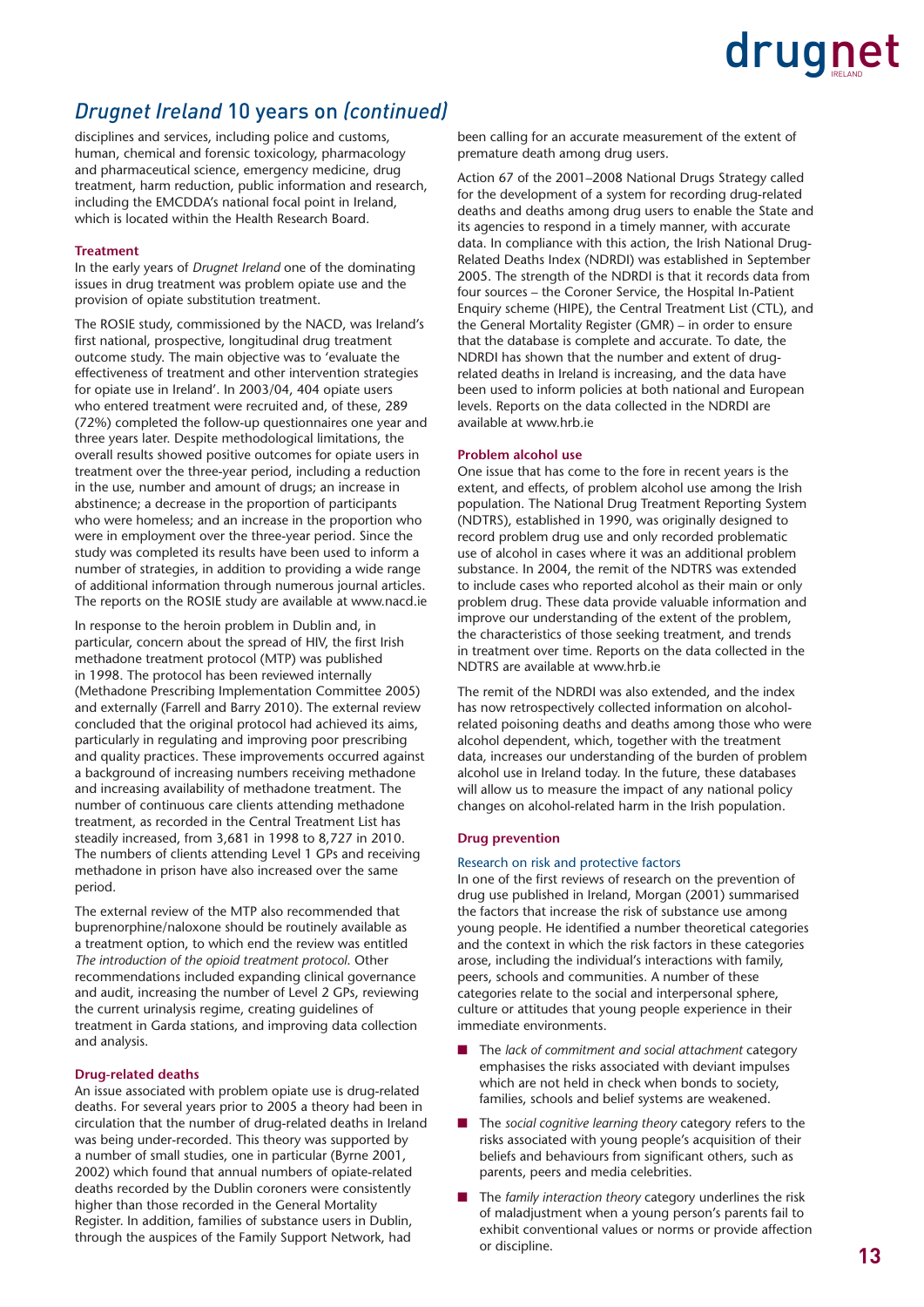#### *Drugnet Ireland* 10 years on *(continued)*

■ The *communal risk factors* category highlights how young people are disincentivised to commit to conventional norms and society when communities are disorganised and crime and unemployment are common.

Some theoretical categories emphasise those intrapersonal characteristics and biological predispositions which increase risk.

- The *biological models of vulnerability* category stresses genetic susceptibility and inherited characteristics.
- The *self-derogation and substance use* category explains how negative evaluations, by self and others, result in poor self-esteem and greater risk.
- The *problem behaviour theory* category focuses on the behaviour itself rather than on causative factors. It demonstrates how one form of problem behaviour, such as rebelliousness, is associated with other types of problem behaviour.

A recent study by Haase and Pratschke (2010) examined the association between a number of risk factors and substance use among a group of early school leavers and a group of school attendees. The findings aligned with several of the theoretical categories identified by Morgan. For example, Haase and Pratschke found evidence of family and peer influence on young people's behaviours, including both risk and protective factors, which was consistent with both social cognitive learning theory and family interaction theory. They also found evidence consistent with problem behaviour theory, e.g. aggressive behaviour or 'acting-out' and substance use, and strong interactions between the use of different substances. The connection between low self-concept or self-esteem and substance use posited by self-derogation and substance use theory was demonstrated by the increased likelihood of smoking cigarettes among both early school leavers and school attendees.

#### Universal prevention in schools

Research done by young people from the Dáil na nÓg Council for the Office of the Minister for Children and Youth Affairs (2010) on the experience of post-primary school students receiving Social Personal and Health Education (SPHE) found that 83% indicated that alcohol, drug and solvent use was the most emphasised theme in the SPHE syllabus. The study identified a number of benefits from participating in the SPHE programme: learning how to make decisions and the chance to discuss interesting subjects were regarded as benefits by more than half the participants; nearly half reported improved self-respect and improved emotional and physical health and well-being, while slightly fewer had developed personal and social skills and had improved mental health and well-being.

A study of the contribution of the SPHE curriculum to the experience of junior cycle students and to the junior cycle curriculum (Nic Gabhainn *et al*. 2007) found that it contributes positively to students' attitudes to health, especially in their future lives. SPHE helps students to think about and discuss health issues relevant to their age group; it also provides opportunities to develop personal and social skills.

#### Selective prevention in schools

Smyth and McCoy (2009) undertook interviews with parents, children and principals from DEIS (Delivering Equality of Opportunity in Schools) schools, and with key professionals working in a range of educational bodies and statutory organisations and a national postal survey of school principals. The DEIS programme is a targeted intervention delivered in communities that have been identified as having higher than average scores on a number of indices used to assess the extent of disadvantage. This targeted approach can in theory deal with problems more directly than the universal approach. However, the evidence in the report indicated that the problems faced by children attending DEIS schools were so great in number and intensity that the number of families that might benefit from the DEIS programme could be quite small.

#### **Social exclusion and social reintegration of drug users**

#### Employment and vocational education

Research showed a fall between 2001 and 2006 in the percentage of treatment contacts in employment, despite unprecedented economic growth in the country over this period. Two separate reviews of measures taken to improve the employability of recovering drug users through the FÁS Special Community Employment scheme concluded that the scheme was less focused on improving employability and more inclined to operate in a crisis management mode by providing generic support to recovering drug users. The Bridge-to-Workplace, an inter-agency initiative developed to help recovering drug users return to education or secure work placement in the labour market, reported that between August 2005 and December 2006 over half of participants had completed or were engaged in a work placement.

#### Homelessness and drug use

The evidence base on the association between homelessness and drug use in Ireland improved considerably during the last decade. In particular, the factors that lead some young people into homelessness have been documented in a number of studies. Studies with homeless young people in Dublin and in Cork (Mayock and Vekic 2006; Mayock and Carr 2008) reported that being in state care, experiencing abusive family situations and developing problem behaviours constituted their pathways into homelessness; once homeless, their substance abuse often exacerbated their experience and led to episodes of insecure accommodation and engagement in high-risk behaviours. Follow-up interviews with the young people in Dublin showed that young people who maintained supportive contact with their families were able to access treatment and make the transition to supportive living conditions. On the other hand, young people with weak family ties and poor education were more likely to remain trapped in homelessness and substance misuse. The legacy of becoming trapped in homelessness was vividly captured in a recent snapshot study of homeless adults using the services of the Simon Communities of Ireland (2010): study participants reported high levels and different combinations of alcohol and illicit drug use; physical and mental health problems were also prominent among these people and many had spent long periods in homelessness.

#### **Drugs and crime, drug markets and supply reduction**

The National Drugs Strategy 2001–2008 and the National Drugs Strategy (interim) 2009–2016 both sought to address the harm caused to individuals and society by drug misuse through a concerted focus on supply reduction, prevention, treatment, rehabilitation and research. The research pillar of the two strategies has sought to eliminate gaps in knowledge so as to ensure that policy is evidence based.

Although the link between drugs and crime has been firmly established in the public consciousness in Ireland, there has been little sustained examination of the precise nature of this link. Murphy (in O'Mahony 2002) suggests that, in Ireland, 'the notion of a definite causal connection between drugs and crime is assumed rather than examined' (p. 202).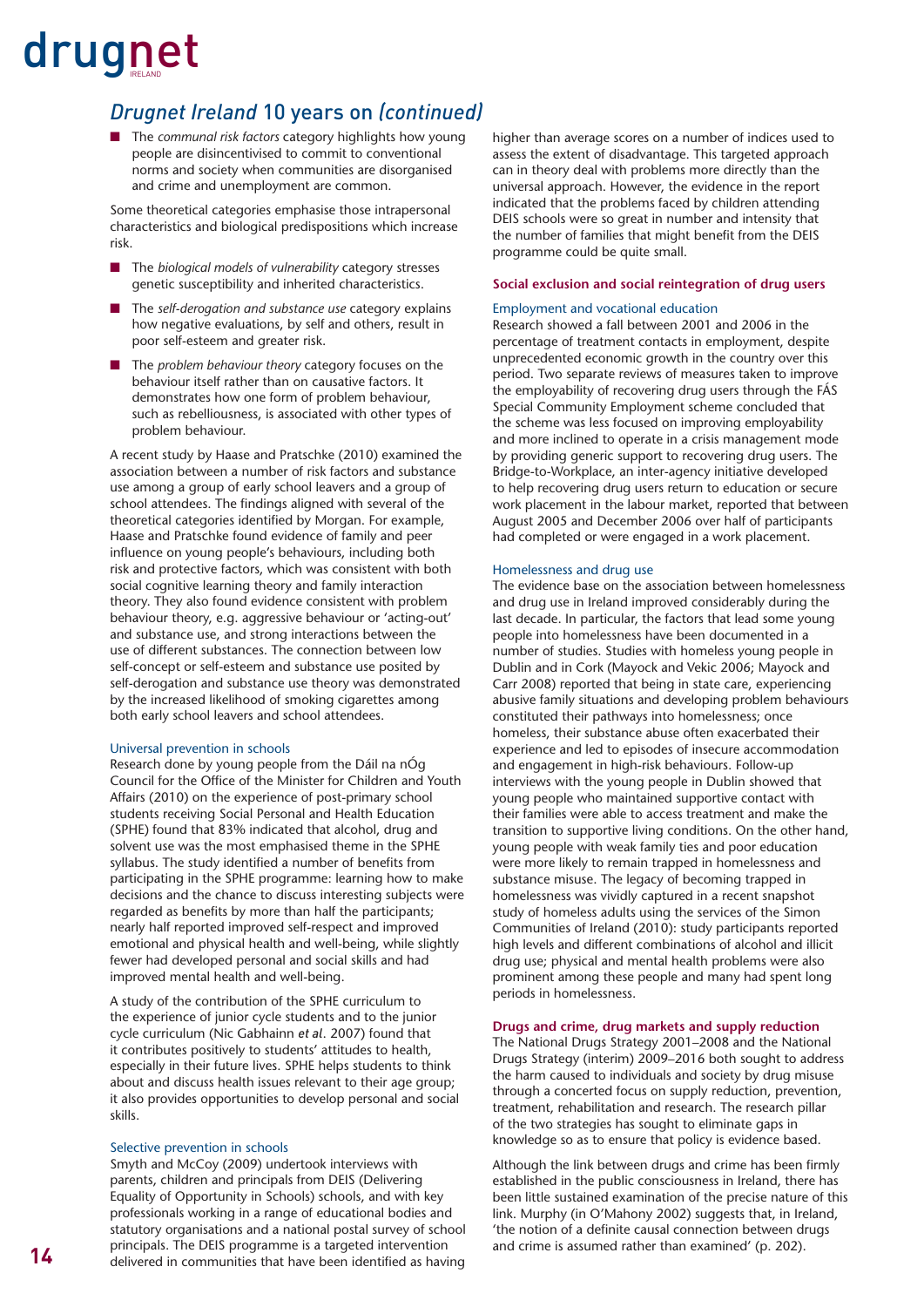#### *Drugnet Ireland* 10 years on *(continued)*

The primary focus of research in this area has been on examining the economic motivation model of drug-related crime, which emphasises the way in which drug dependency amplifies offending behaviour, particularly in relation to property crime and other crimes such as prostitution. The economic model also highlights the way in which the control of heroin use through closely supervised treatment can lead to a reduction in both drug use and crime. The NACD ROSIE study, mentioned in a previous section, has provided strong evidence that treatment reduces the level of crime.

Other aspects of the drugs–crime nexus remain underresearched – for example, the links between illicit drug use and driving offences, alcohol use or illicit drug use and violent crime, polydrug use and offending, and drug-use, drug-related crime and gender.

Another aspect of drug-related crime highlighted in the literature is 'systemic crime', i.e., crime associated with the illicit drug market. Knowledge about how the illicit drug market operates is an important prerequisite for effective interventions and responses to it. Although the issue of drug-related 'gangland' violence has received a great deal of media attention and has been the subject of numerous journalistic exposés, until recently Ireland's illicit drug markets have not been the subject of any in-depth research and analysis. A recent study on Dublin's crack cocaine market (Connolly *et al.* 2008) and a forthcoming national study published by the NACD and the HRB (Connolly *et al.*, in press) have begun to address this gap. Studies of illicit drug markets are, by their very nature, difficult to conduct. They require researchers to negotiate access to participants in illicit drug markets, both those involved in the production and distribution of drugs and professionals responding to them. They also require the regular compilation of key data sources such as drug seizures, drug prices and drug purity analysis for example.

The last 10 years have also seen a significant intensification in the response of law enforcement agencies to drug-related crime. The Garda National Drugs Unit was established in 1994, and a broad range of legislative provisions has been introduced, including the establishment of the Criminal Assets Bureau, changes to Garda detention and investigation powers, and to the laws on bail and, more recently, legislation tackling organised crime. The emergence of a number of local community policing partnerships in Dublin has also been a positive development, with a commitment in the 2009–2016 drugs strategy to establish similar fora in all local drugs task force areas.

Drug law enforcement activities may have contributed to the relative containment of illicit drug use, and the authorities have had some success in disrupting drug markets and dismantling organised crime groups. However, there is little evidence in Ireland or internationally that such strategies have halted the expansion of the illicit drug market or reduced the criminal activities associated with it for any sustained period of time. Indeed, the consistent demand for illicit drugs often ensures that the removal of one drug trafficker creates a vacuum which is inevitably filled by another.

A recent international review of evidence-based drug policy (Babor *et al.* 2010) reached the stark conclusion that 'there is virtually no scientific research to quide the improvement of supply control and law enforcement efforts… Independent of how strongly a policy maker values law enforcement and supply control as policy tools, it is difficult to understand why policymakers would not want their policies to be based

on good quality evidence. The lack of careful study thus continues to pose a major barrier to applying these policies effectively' (p. 258).

Finally, with regard to penal policy, in his seminal study, *Mountjoy prisoners: a sociological and criminological profile* (1997), Paul O'Mahony found that 63% of prisoners had a serious dependency on a 'hard drug', the average age of first imprisonment was just under 19 years, and there were high rates of recidivism, with prisoners having served an average of ten prison sentences. Fifty-six per cent of the prison population came from six areas in Dublin that were characterised by severe levels of socio-economic deprivation and chronic unemployment. The majority still lived with their parents or other relatives, were from large and often broken families, with 80% having left school before the legal minimum age of 16, and 88% of prisoners having been unemployed prior to their imprisonment. A more recent study on prison recidivism (O'Donnell *et al*. 2007) has confirmed that the general profile of the Irish prison population remains largely unchanged. Although health services for dependent drug users in Irish prisons have improved significantly in the past ten years, such services are often provided in overcrowded conditions as the numbers in prison have increased by almost 100% in the past 14 years.

#### **National policy framework**

Notable developments in Ireland's National Drugs Strategy (NDS) since 2001 have included the expansion of the four pillars to include rehabilitation alongside treatment and harm reduction, and recognition of the role of families in tackling the drugs problem. These developments happened on foot of the mid-term review of the first NDS in 2004/5 and the review at the expiry of this same NDS in 2008. While the first NDS included an action calling for a mid-term review, the second NDS, covering 2009–2016, does not include any actions calling for either a review at the mid-way point, in 2012, or an evaluation when the strategy expires in 2016.

The top drug-related policy priority for the government currently is how to combine drug policy with alcohol policy, responsibility for both of which rests with the Department of Health. As well as the growing body of research evidence highlighting the problematic aspects of alcohol use in Ireland, noted in a previous section, several regional drugs task forces, in their first strategic and/or action plans completed in 2005, acknowledged the problems associated with alcohol misuse in their areas and included specific responses in their plans. Public consultations on the NDS have also routinely raised the issue of problem alcohol use. An announcement on the preferred approach to combining the policies was expected as this issue of *Drugnet Ireland* went to press.

Ever since a recommendation by the Ministerial Task Force on Measures to Reduce the Demand for Drugs (1996), Ireland's drugs policy and strategy have been located within the wider policy context of social inclusion. As a result, successive national anti-poverty strategies, social partnership agreements and national development plans have all impacted on the design and delivery of drug policies. The adoption of a lifecycle framework for social policy, following publication of the National Economic and Social Council (NESC) report *The developmental welfare state* in 2005, has had implications not only for the delivery of drug-related policies but also for drug-related research. Longitudinal studies are now required in order to assess accurately the impact of policies on individuals over the course of their entire lifetime.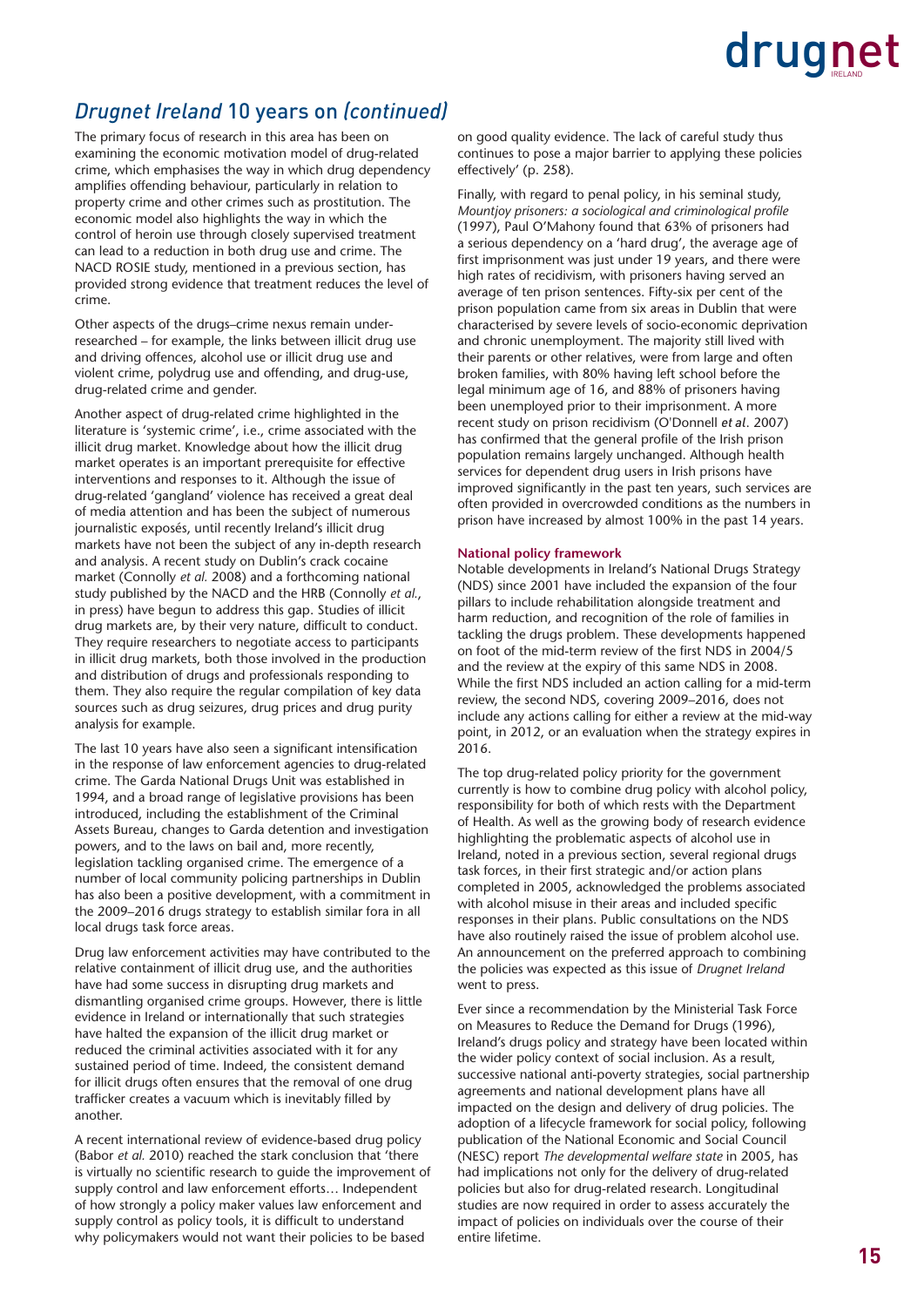#### *Drugnet Ireland* 10 years on *(continued)*

Following the reorganisation of drug-related policy functions in early 2011, the new government's view on the wider policy context of the drugs issue has become less clear. Prior to the February election, responsibility for drugs policy was located in the same government department as community and local development, equality and social inclusion policy, suggesting a common goal or shared aspiration among all these policy domains. The new government has separated these four policy areas and assigned them to four different government departments. How the Department of Health will co-ordinate implementation of the national drugs strategy remains to be seen.

Over the past decade Ireland's drug and alcohol policy frameworks have been the focus of academic research and critical commentary. Since the publication of Shane Butler's *Alcohol, drugs and health promotion in modern Ireland* (2002), there has been a steady trickle of studies around the need to move Ireland's policy responses away from concepts such as the 'disease model' of alcoholism or the 'war on drugs' to exploring how a health promotion, or more recently, a population health, model might be applied (Butler and Mayock 2005; O'Shea 2007; Cullen 2011; Randall 2011). In *The Irish war on drugs: the seductive folly of prohibition* (2008), criminologist Paul O'Mahony argued that Irish society would make substantial gains from accepting the libertarian view that there is a right to use drugs so long as others' rights are not infringed. He suggested that a non-coercive harm

reduction approach could eliminate many of the ill-effects of prohibition and create a positive attitudinal dynamic that lowers the irresponsible and destructive use of drugs.

The policy process itself has also been the focus of attention. Brigid Pike (2008) reviewed Ireland's first national drugs strategy as a 'policy instrument', in order to gain insights into how structural elements such as the hierarchy of aims and objectives or governance arrangements might influence the strategic outcomes. She highlighted underlying tensions in the areas of goal-setting, information gathering, coordination, and responding to changing circumstances and needs, which have the potential to adversely affect outcomes. In a study of the research/policy interface and the extent to which drug policy in Ireland might be deemed to be a rational, evidence-based process, Niamh Randall (2011) concluded that drug-related policy making in Ireland is unlikely ever to attain the degree of rationality suggested by the managerialist rhetoric of the national drugs strategy.

*(Johnny Connolly, Brian Galvin, Martin Keane, Jean Long, Suzi Lyons, Brigid Pike)*

The bibliography for this article is included in the electronic version of this issue and in the article as posted on the National Documentation Centre website, both available at [www.drugsandalcohol.ie](http://www.drugsandalcohol.ie) 

### **Service providers accredited in Community Reinforcement Approach**

On Friday 7 October 2011, 83 front-line service providers working in the substance use field received accreditation as trained practitioners in the delivery of a number of evidencebased positive reinforcement approaches that address substance use: 52 received accreditation in the Community Reinforcement Approach (CRA), 19 in the Adolescent Community Reinforcement Approach (ACRA) and 12 in Community Reinforcement and Family Training (CRAFT).

The graduation event, held in the Grand Hotel Malahide, was the culmination of a two-year implementation plan by Blanchardstown Local Drugs Task Force to introduce the use of the CRA model. The plan involved training nearly 200 frontline workers from a range of sectors, disciplines and agencies across the task force area and some regional areas and was funded by the HSE Social Inclusion Unit. The graduates all completed an intensive process which involved training, supervision groups and assessment, by external coders in the US, of recorded CRA sessions with clients.



247–260. **Dr Bob Meyers with some of those who chaired trainee accreditation groups (l to r): Yvonne Booth, Sean Foy, Suzanne White, Gemma Collins, James Kelly, Catherine Meleady, Kevin Ducray and David Madden.**

Chairman of the task force, Mr Tony Geoghegan, opened the event and spoke of the task force's commitment to 'supporting agencies in the areas under the task force to use evidence-based approaches to respond to the needs of clients [and] to empower workers in agencies by providing them with accredited training'. Brid Walsh, co-ordinator of the task force, thanked her team for their hard work in implementing the plan to bring CRA to the task force areas and for organising the graduation event, giving a special mention to Ciara Jubani and Louise McCulloch. Ms Walsh said that the people who had been trained and accredited 'had bought into the positive reinforcement approach, as it was about providing a quality service to clients'. Dr Robert Meyers from the US, who was instrumental in building on earlier versions of the approaches and who trained all the accredited participants, remarked on the enthusiasm, dedication and professionalism displayed by all participants during their training and assessment and congratulated them on their achievements. He observed that they were the largest group to have been trained and accredited in the CRA approach anywhere in the world.

An article by Dr Meyers and colleagues<sup>1</sup> describes CRA as 'a cognitive-behavioral intervention that was founded on the belief that environmental contingencies play a critical role in encouraging or discouraging substance abuse. …[the approach uses] community (i.e., familial, social, recreational and occupational) reinforcers to support change in an individual's drinking or drug using behaviors.'

*(Martin Keane)* 

1. Meyers RJ, Villanueva M and Smith JE (2005) The Community Reinforcement Approach: history and new directions. *Journal of Cognitive Psychotherapy*, 19(3):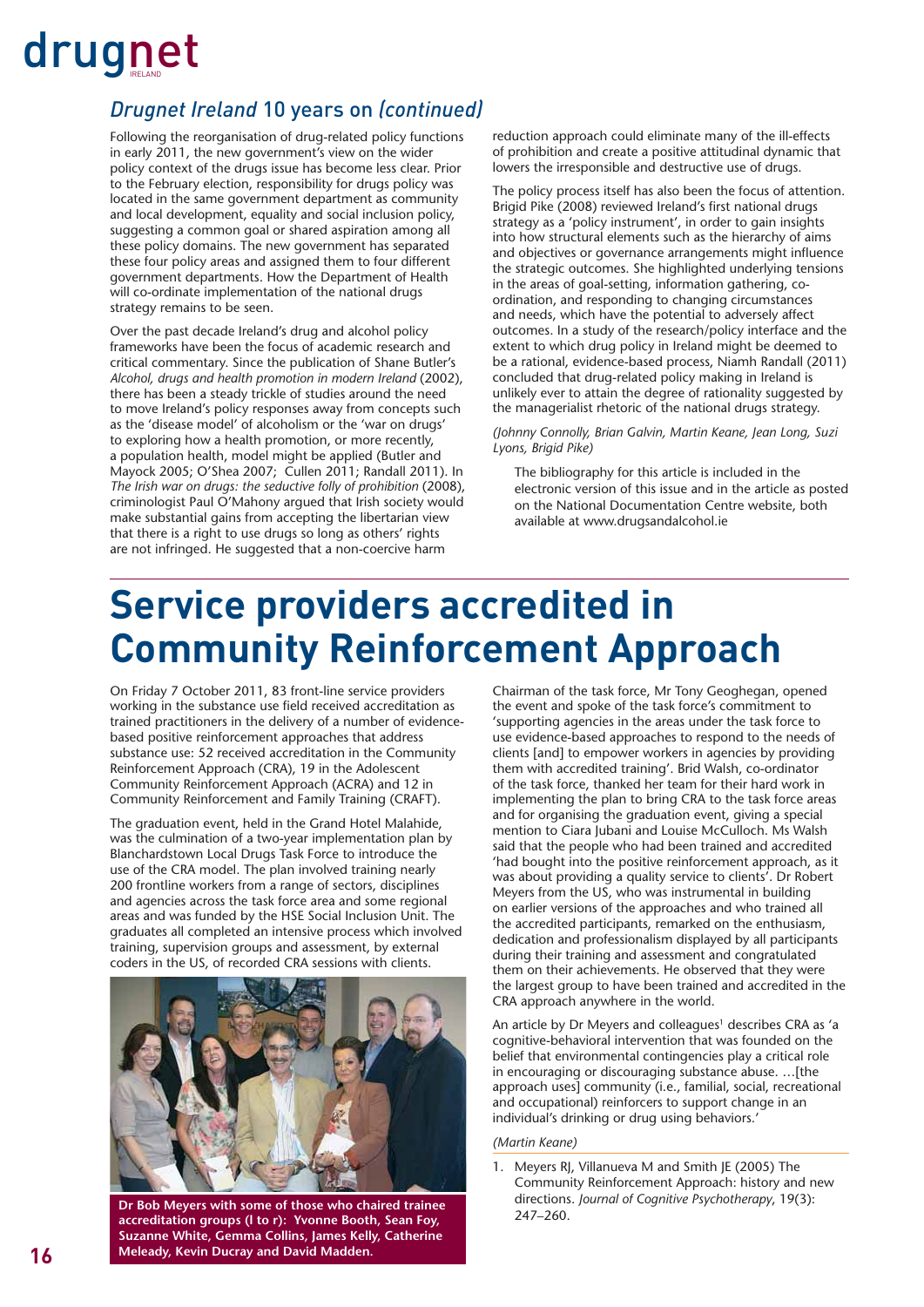### **Review of motivational interviewing in addressing substance abuse**

Motivational interviewing (MI) is acknowledged in the National Drugs Strategy (NDS) as an effective evidencebased intervention in the treatment of alcohol and stimulant abuse. The NDS also promotes the training and up-skilling of addiction counsellors to deliver MI to clients.

Smedslund and colleagues<sup>1</sup> undertook a systematic review of randomised controlled trials that assessed the effectiveness of MI in reducing drug use, improving retention in treatment and readiness to change, and reducing the number of repeat criminal convictions. The authors provide a useful description of how MI is intended to work, and describe four key strategies that addiction counsellors employ:

- The counsellor expresses empathy with the client; they try to see the world through the eyes of the client.
- $\blacksquare$  The counsellor supports self-efficacy; they give responsibility to the client for choosing and undertaking actions to change.
- $\blacksquare$  The counsellor rolls with resistance; they do not fight with client's resistance or ambivalence to change, they continue to assist clients to further explore statements that signal ambivalence.
- The counsellor develops discrepancy; they assist the client to perceive a discrepancy between their current behaviour and their future goals and aspirations.

Fifty-nine trials undertaken between 1993 and 2010 covering 13,342 participants were included in the review; 57 were RCTs and two were quasi-RCTs. Twenty-nine trials involved alcohol abusers, eight involved cannabis abusers, four involved cocaine abusers, and 18 involved abusers of more than one substance. Only trials that included video or sound recordings of the intervention being delivered were included, to ensure that the intervention provided was in fact MI.

The authors found that people who received MI reduced their use of alcohol and drugs more than people who did not receive any treatment. The effect was strongest immediately following treatment and became progressively weaker at short-term (up to five months), medium-term (6– 11 months) and long-term follow-up (12 months or more). The authors conclude that delivering MI to reduce substance abuse is more effective than doing nothing. Compared with interventions such as giving feedback on assessments or other types of psychotherapy, MI did not prove superior or inferior in reducing substance abuse. There were insufficient data in the trials to reach conclusions about the effects of MI on retention in treatment, readiness to change, or repeat convictions. The authors signal concern about the quality of the research available on the effectiveness of MI and call for a degree of caution to be applied when reading their conclusions in this review.

#### *(Martin Keane)*

1. Smedslund G, Berg RC, Hammerstrøm KT, Steiro A, Leiknes KA, Dahl HM *et al.* (2011) Motivational interviewing for substance abuse. *Cochrane Database of Systematic Reviews*. http://onlinelibrary.wiley.com/ [doi/10.1002/14651858.CD008063.pub2/abstract](http://onlinelibrary.wiley.com/doi/10.1002/14651858.CD008063.pub2/abstract)

### **Employment and drug use: an emerging evidence base**

Bauld *et al.* (2010) undertook a study on behalf of the Department of Work and Pensions (UK) to examine the issues surrounding benefit uptake by individuals who use illicit drugs, particularly heroin and/or crack cocaine. The study also explored the wider context of education, training and employment for drug users, as well as the role of treatment. The study included two components: a comprehensive but non-systematic review of relevant literature and semi-structured interviews with 75 individuals, 54 male and 21 female, who were current or recent users of drug treatment services in five separate case study areas in the UK. Ten service providers from the five locations were also interviewed. This article will present the findings from the interviews with the 75 individuals.

#### **Education and training profile**

Most of the people interviewed had left school with few qualifications. Their early-school experiences included school expulsion, episodes of truancy, being the victim of bullying and dealing with dyslexia. Several reported returning to vocational training when they left school and some managed to achieve vocational qualifications. However, most remained poorly qualified for the labour market and lacked many of the skills sought by employers. Some felt their employment prospects were restricted by having had a poor education and the fact that they had few skills and qualifications.

#### **Employment and benefits history**

Most of the people interviewed were not in paid legal employment but many were involved in volunteering, with some in drug and alcohol services. Volunteering was perceived as very beneficial in that it provided opportunities to move into employment and assisted with recovery. Volunteering allowed them to test out their ability to work, and also enabled them to give something back to their community and help support others in a similar position.

Most had worked at some point in the past, some for longer periods than others. A small number had advanced workrelated knowledge and skills and had secured meaningful employment, while others with few vocational skills were confined to working in unskilled jobs. All interviewees were either currently in receipt of benefits or had received them in the past, these included incapacity benefit, income support and job-seekers allowance.

#### **Barriers to employment**

Interviewees were reported to be lacking in self-confidence and coping with poor mental health, including depression and anxiety. Related to their lack of self-confidence was a fear of relapse if they returned to work before they felt ready. They felt incapable of meeting the demands of returning to work and, for some, the idea of job-hunting was a daunting prospect. Some were daunted by the prospect of putting together a CV and attending interviews and trying to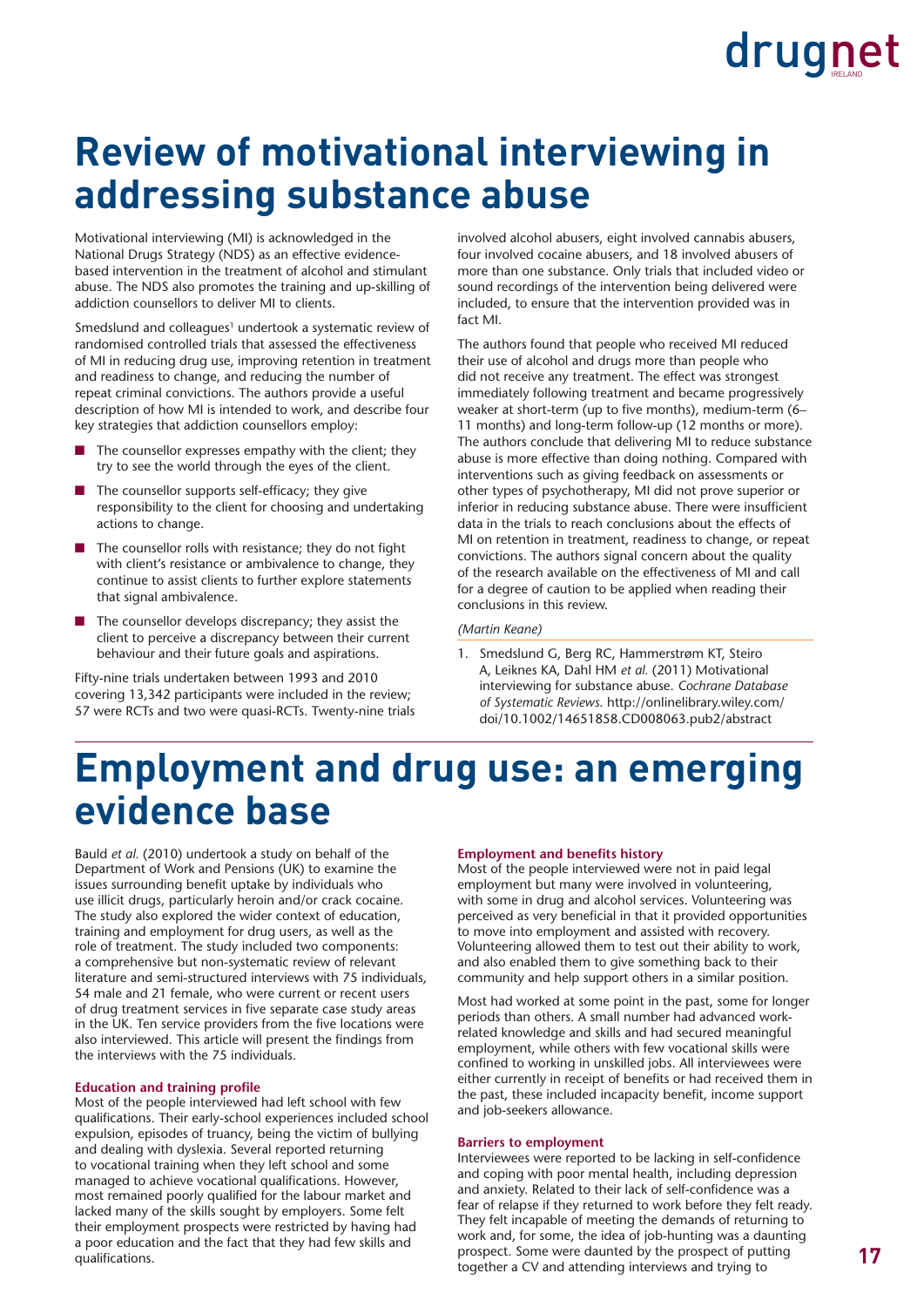#### Employment and drug use *(continued)*

account for long gaps in their CV and a lack of references. A common theme among interviewees was their concern that the physical health problems they suffered from, such as multiple sclerosis, back injuries and hepatitis C, might prevent them from finding employment.

They also feared stigmatisation from potential employers because of their history of using drugs; related to this was uncertainly about how employers would deal with their receiving treatment while being employed. Other respondents worried about the side effects of medication compromising their ability to work properly.

Interviewees admitted to involvement in shoplifting, burglary, drug dealing and fraud as a means of obtaining money for drugs. Most admitting having done cash-in-hand work and some had been involved in prostitution.

#### **Future aspirations**

Almost all the people interviewed expressed the view that becoming drug free was a higher priority than coming off benefits and getting a job. For many, this involved coming off a methadone prescription. On the other hand, some wanted to start taking methadone so they would be able to move into employment. According to the authors, this illustrates 'just how personal ideas about what constitutes recovery are'.

The barriers to employment articulated by the people interviewed in this study are also to be found in a review of the literature by Cebulla and colleagues (2004). According to a recent report by Drugscope (2010), these barriers are consistently mentioned throughout the literature. In a number of evaluations of vocational training interventions published in Ireland that included the views of service users, similar findings emerged (Lawless and Cox 2000; Bruce 2004; Lawless 2006). This type of consistent coverage of the salient barriers to employment for drug users signals a degree of consensus on what needs to be tackled by interventions if the employability of drug users is to improve.

#### **Conclusion**

The research reported on here illustrates the nature of the challenge that faces both service users and providers when trying to improve the employability of people with drug-using histories. However, this is by no means an insurmountable challenge and for many people with drugusing histories, their chances of returning to the labour market can be improved by services that focus on three key areas: personal development, education and quality vocational training, and consistent and effective treatment that leads either to abstinence or to a measure of stability that is meaningful to the client and reproducible over time. It must also be accepted that, for some people with drug using histories, their physical and mental health may be so compromised, that returning to employment may not be a feasible option.

#### *(Martin Keane)*

Bauld L, Hay G, McKell J and Carroll C (2010) *Problem drug users' experience of employment and the benefit system.* Research Report No. 640. Norwich: HM Stationery Office.

Bruce A (2004) *Drugs task force project activity for FÁS Community Employment and Job Initiative participants*. Dublin: FÁS.

Cebulla A, Heaver C and Smith N (2004) *Drug and alcohol use as barriers to employment: a review of the literature*. Centre for Research in Social Policy, Loughborough University.

Drugscope (2010) *Pathways to employment in London: a guide for alcohol and drug services*. London: Drugscope.

Lawless K (2006) *Listening and learning: evaluation of Special Community Employment programmes in Dublin North East. Dublin:* Dublin North East Drugs Task Force.

Lawless M and Cox G (2000) *From residential drug treatment to employment: fi nal report*. Dublin: Merchants Quay Ireland.

### **Update on drug-related deaths and deaths among drug users**

National Drug-Related Deaths Index (NDRDI) figures on drug-related deaths and deaths among drug users reported in 2009 are now available on the web.<sup>1</sup> The figures in this update supersede all previously published figures. Similarly, figures for 2009 will be revised when data relating to new cases becomes available.

For the first time, alcohol only poisonings are included in

this analysis. Previously these cases have been reported separately.

In the six-year period 2004–2009 a total of 3,334 deaths by drug poisoning and deaths among drug users met the criteria for inclusion in the NDRDI database. Of these deaths, 2,015 were due to poisoning and 1,319 were due to traumatic or medical causes (non-poisoning) (Table 1).

#### **Table 1 Number of NDRDI deaths, by year of death, NDRDI 2004 to 2009 (N=3,334)**

|                        | 2004 | 2005 | 2006 | 2007 | 2008 | 2009 |
|------------------------|------|------|------|------|------|------|
| All deaths             | 422  | 481  | 540  | 612  | 641  | 638  |
| Poisoning (n=2015)     | 267  | 300  | 325  | 385  | 381  | 357  |
| Non-poisoning (n=1319) | 155  | 181  | 215  | 227  | 260  | 281  |

#### **Poisoning deaths in 2009**

The annual number of deaths by poisoning increased from 267 in 2004 to 381 in 2008, and dropped to 357 in 2009 (Table 1). The majority of deaths in each year were of males, who accounted for 68% of the poisoning deaths in 2009. The majority of those who died in 2009 were aged between 20 and 44 years; the median age was 37 years.

Just over half (51%) of all poisoning deaths involved more than one substance (polysubstance cases). The number of deaths where heroin was implicated rose to 108 in 2009, compared to 90 in 2008. Cocaine was implicated in 14% of deaths in the six-year period. The number of deaths where cocaine was implicated dropped to 52 in 2009, compared to 61 in 2008. In 2009, the number of deaths where methadone was implicated dropped to 66, compared to 80 in 2008.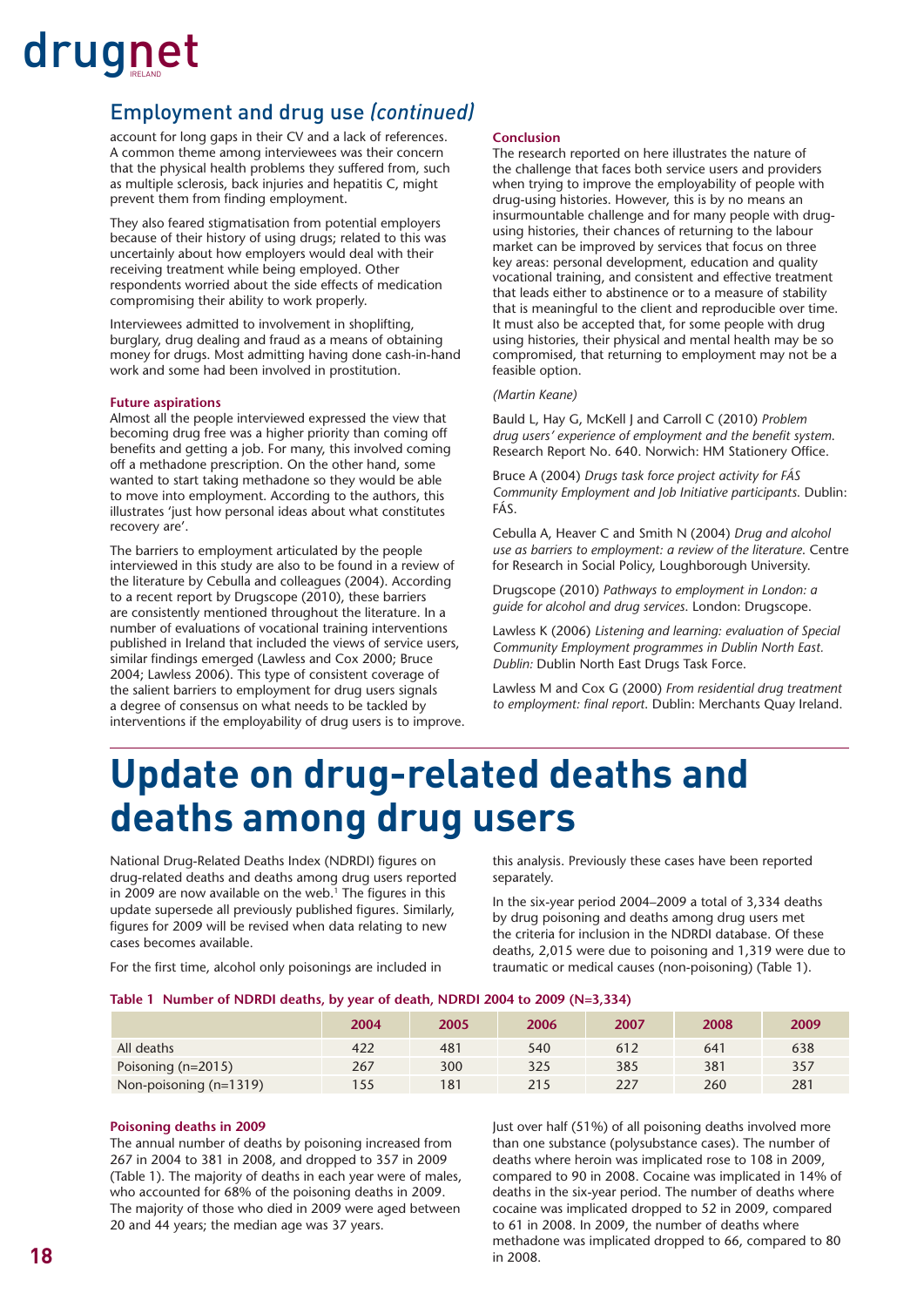#### Update on drug-related deaths *(continued)*

Alcohol was involved in 40% of all poisoning deaths in the six-year period – more than any other substance. Prescription and over-the-counter medication was implicated in many cases. Benzodiazepines continued to play a major role in polysubstance poisonings.

In 2009 the highest number of poisoning deaths was recorded in the North Dublin City and County Regional Drugs Task Force area. The most significant increase between 2008 and 2009, at 95%, was in the Mid West Regional Drugs Task Force area.

#### **Non-poisoning deaths in 2009**

The number of non-poisoning deaths increased by 81% over the reporting period, from 155 in 2004 to 281 in 2009. Of the 281 deaths in 2009, over half (56%, 157) were due to trauma and the remainder (44%, 124) were due to medical causes.



#### **Deaths due to trauma**

The number of deaths due to trauma increased annually, rising from 95 in 2004 to 157 in 2009 (Figure 1). The majority (82, 55%) of those who died in 2009 were aged under 35 years. The median age was 33 years. As in previous years, the majority (123, 78%) were male. The most common causes of death due to trauma in 2009 were hanging and choking.

#### **Deaths due to medical causes**

The annual number of deaths due to medical causes rose steadily over the reporting period, increasing from 42 in

2004 to 124 in 2009 (Figure 1). The majority (57%) of those who died were aged between 30 and 49 years. The median age was 41 years. Males accounted for 71% (88) of those who died. The most common medical causes of death in 2009 were cardiac events (42, 34%), respiratory infections (15, 12%) and cancer (13, 10%).

*(Ena Lynn, Suzi Lyons and Simone Walsh)*

1. Health Research Board (2011) *Drug-related deaths and deaths among drug users in Ireland: 2009 figures from the National Drug-Related Deaths Index*. Available at [www.](http://www.drugsandalcohol.ie/16365) [drugsandalcohol.ie/16365](http://www.drugsandalcohol.ie/16365)

### **The national community detoxification initiative**

The Community Detoxification Protocol was originally developed in response to a number of identified needs, including queries from some service users who found it difficult to access outpatient detoxification, and from medical professionals who noted some challenges in providing an outpatient detoxification in the absence of structured community support.<sup>1</sup>

To address these issues, the Progression Routes Initiative brought together an interagency group in 2007 to develop a protocol, with members from the medical and community/ voluntary sector as well as service user representatives. The protocol outlined the minimum standards for delivery of interagency support for outpatient detoxification. This included medical support provided by prescribing doctors

and psycho-social supports provided by key workers. A key person was nominated as the local 'broker' to raise awareness of the protocol and support engagement of local professionals in community detoxification. The protocol was successfully implemented as a pilot in Dublin's North Inner City in 2008 and 2009.2,3

In November 2010, the Community Detoxification Steering Group reconvened and was expanded. The group includes representation from service user groups, research bodies, and medical, community and voluntary service providers.4 The group reviewed and strengthened many aspects of the protocols, incorporating lessons learnt from the pilot in the North Inner City.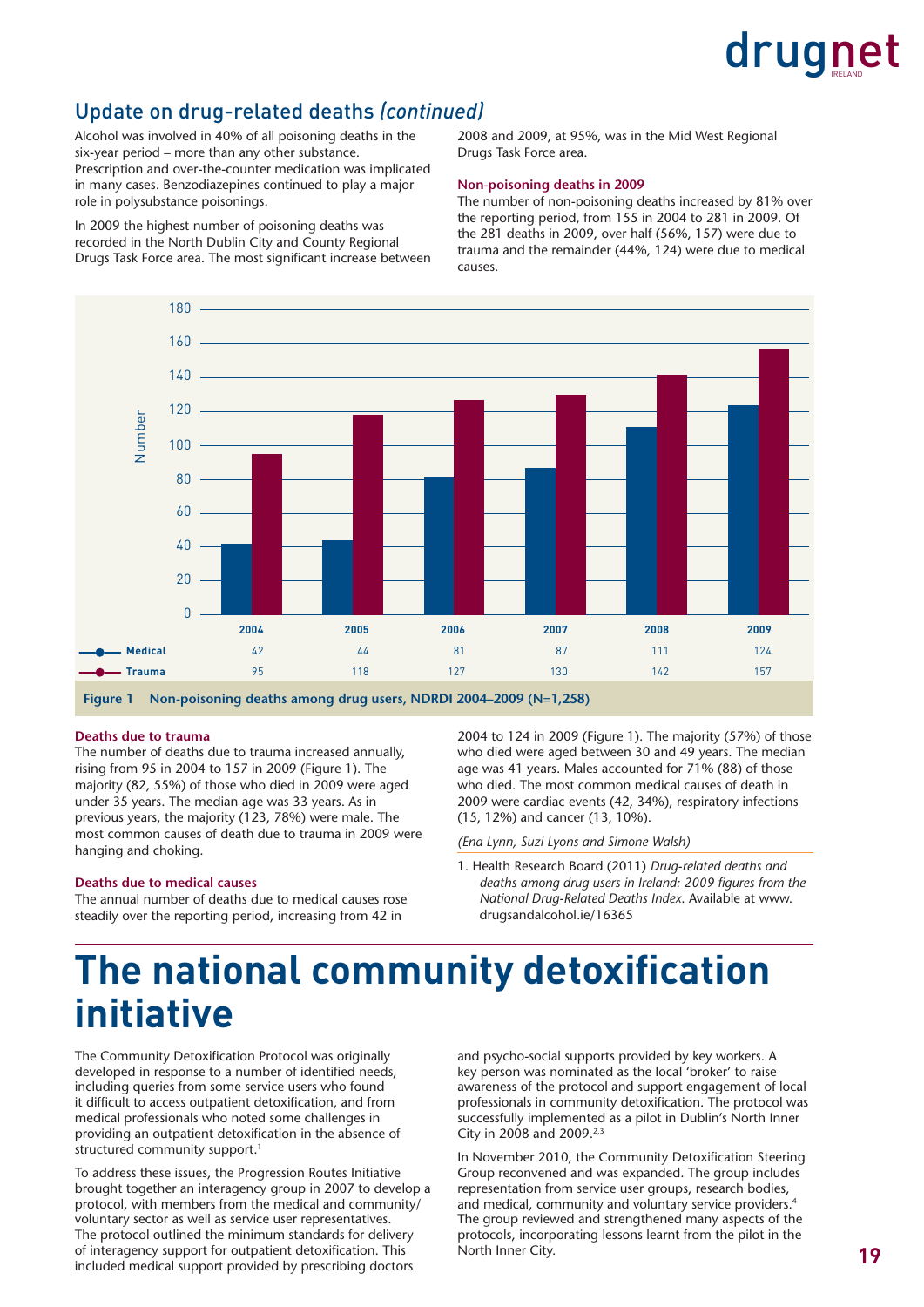#### **Community detoxification (continued)**

One of the main changes was the division of the protocol into two separate sets of guidelines, one for methadone detoxification and one for benzodiazepine detoxification.<sup>5,6</sup> The protocols outline a structured, step-bystep detoxification process for both benzodiazepines and methadone and clarify the roles of each stakeholder (service user, doctor and key worker) in the process. This includes guidelines on psycho-social supports and information to support prescribers to work under these protocols.

While the minimum supports remain largely unchanged (weekly relapse prevention, care planning and regular medical appointments), certain areas of the protocols were bolstered to support the professionals who would work in line with them. Some of the changes include:

- Separation of protocols: differences in risks, processes and structural contexts for benzodiazepine prescription and detoxification and for methadone prescription and detoxification are now reflected in two separate sets of protocol documents, one for each substance.
- The detoxification process has been divided into four simple, logical steps with clear roles and responsibilities for each stakeholder in the process:
	- Brokering, preparation, detoxification, aftercare.
- Roles of the service user, key worker, doctor and broker clarified:
	- Provision of a comprehensive guide to the role of the local broker in the initiative.
- Inclusion of additional guidelines, information and resources for prescribing doctors.
- Comprehensive FAQ section which includes information on common queries, blocks and challenges encountered during community detoxification.
- Comprehensive, service-user friendly information on risks involved in detoxification are incorporated in to an agreement form which is included in the protocols.

Structured, supported out-patient detoxification should be one of a range of safe and accessible treatment options open to those seeking support with substance dependence. The evaluation of the North Inner City Community Detoxification Pilot revealed a successful initiative with promising retention rates and stakeholder satisfaction.3 Due to interest from a number of areas in implementing the protocols and increasing numbers of referrals from outside the North Inner City, the new protocols and implementation structure will be adopted in a number of areas around Ireland as part of the National Community Detoxification Pilot 2012. The pilot was officially launched at the National Drugs Conference of Ireland 2011 and has so far received great support from the community/voluntary and medical sectors. The sites for the national pilot are: Cork/Kerry, the South East Regional Drugs Task Force (RDTF), the North Eastern RDTF, the Midlands, Bray, Ballymun, Ballyfermot, North Inner City Dublin and South Inner City Dublin.

Individuals from a variety of professions were nominated by each local or regional drugs task force to be trained in the role of broker for their area. Progression Routes delivered training in October 2011 and will provide an ongoing programme of support for independent brokers in the pilot areas. Over the coming two years, an evaluation will be conducted with the support of the evaluation sub-group, which includes expert input from the steering group.

It is hoped that ultimately the Community Detoxification Protocols will ensure that health services and community drug services across the country have the tools to collaborate to provide an accessible, timely, practical and consistent approach to detoxification for service users seeking to reduce benzodiazepine or methadone use. They present a cost-effective way of maximising existing resources in the community/voluntary and statutory sectors to ensure a realistic detoxification option is available for people when they are ready to change. By using the protocols, all stakeholders can work together to achieve a positive impact on the experiences of service users seeking out-patient detoxification.

For further information please contact Ms Aoife Dermody in Progression Routes at [aoife.dermody@aldp.ie or](mailto:aoife.dermody@aldp.ie) at 01 878 6899.

#### *(Aoife Dermody and Suzi Lyons)*

- 1. Lyons S (2008) Community detoxification pilot scheme. *Drugnet Ireland*, (26): 18.
- 2. Health Research Board (2010) *2010 National Report (2009 data) to the EMCDDA by the Reitox National Focal Point. Irelan[d: new developments, trends a](http://www.progressionroutes.ie/uploads/docs/Community%20Detox%20Methodone%202011.pdf)nd in-depth information on selected issues*. Dublin: Health Research Board. [www.drugsandalcohol.ie/14714](http://www.drugsandalcohol.ie/14714)
- 3. A copy of the protocol and pilot evaluation is available [at: www.progressionroutes.ie/uploads/docs/Evaluation.](www.progressionroutes.ie/uploads/docs/Evaluation.pdf) pdf
- 4. The Steering Group consists of: Chair, Mr Tony Duffin (voluntary organisations representative, Ana Liffey); Dr Brion Sweeney (National Drug Treatment Centre Board); Dr Austin O'Carroll (Safetynet); Dr Íde Delargy (ICGP); Dr Suzi Lyons (HRB); Dr Joanne Fenton (Access Team); Ms Irene Crawley (voluntary organisations representative, HOPE); Mr Brian Friel (Peter McVerry Trust); Mr Ruaidhri McAuliffe (UISCE Service Users Union); Ms Aoife Dermody (Progression Routes Initiative) Ms Caroline Gardner (Progression Routes Initiative); Dr Des Crowley (HSE); Advisor, Mr Joe Doyle (HSE).
- 5. Progression Routes (2011) Community Detoxification *Protocols: methadone*. Dublin: Progression Routes. Available at [www.progressionroutes.ie](http://www.progressionroutes.ie/uploads/docs/Community%20Detox%20Methodone%202011.pdf)
- 6. Progression Routes (2011) Community Detoxification *Protocols: benzodiazepines*. Progression Routes: Dublin. Available at [www.progressionroutes.ie](http://www.progressionroutes.ie/uploads/docs/Community%20Detox%20Benzodiazepines%202011.pdf)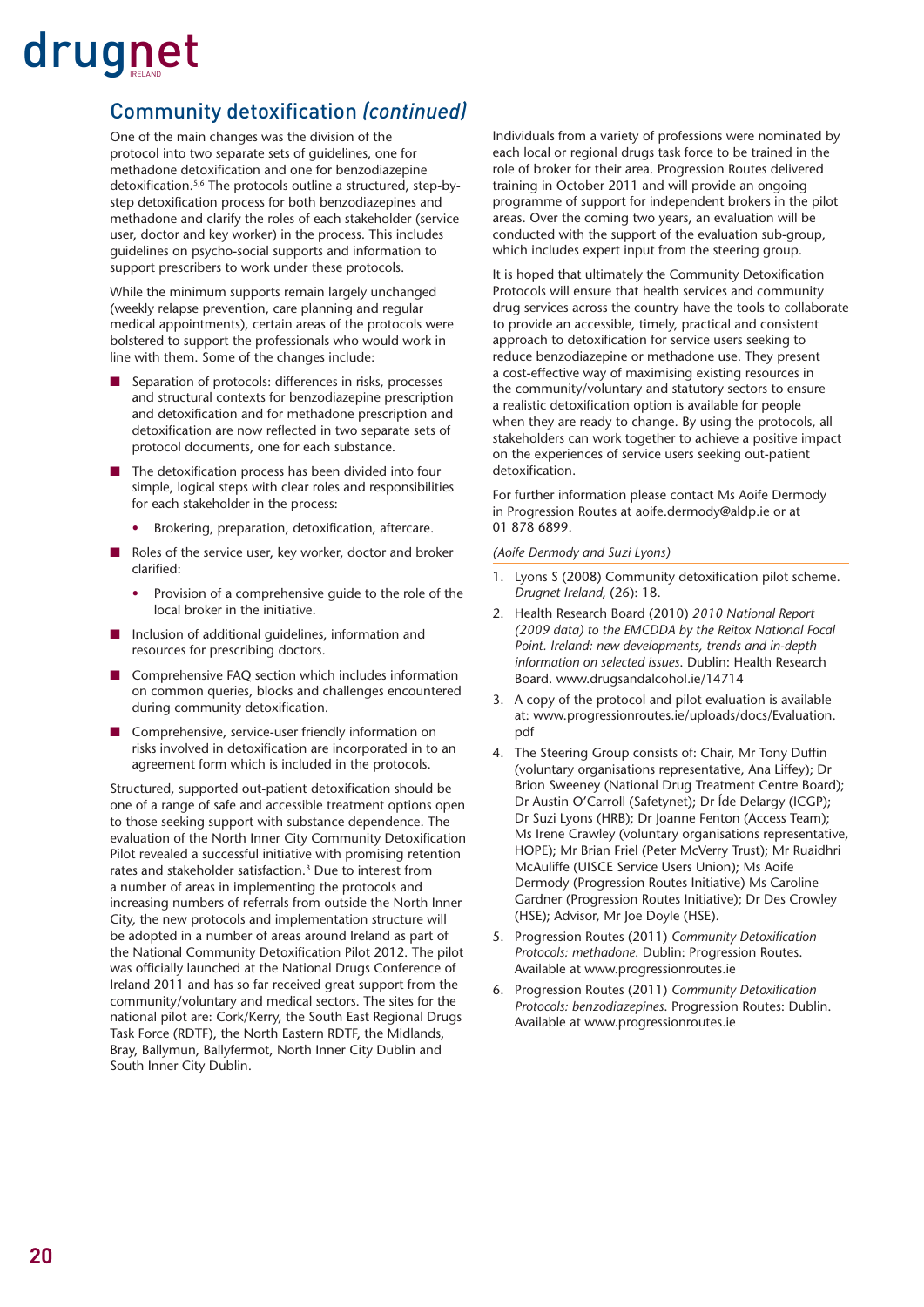### **Quantitative evidence of a heroin drought**

The Drug Treatment Centre Board (DTCB) laboratory provides a nationwide service to the HSE Addiction Services, hospitals, general practitioners, voluntary organisations, the Department of Education (juvenile detention centres), the Probation Service, the Courts Service, the Medical Council, an Bord Altranais and occupational health departments. The Laboratory is accredited by the Irish National Accreditation Board (INAB) to ISO/IEC 17025 standard (INAB scope 169T).

The percentage of samples testing positive for drugs gives a quantitative measure of the extent of their use. With its large sample throughput, the DTCB laboratory is ideally placed to monitor trends in the prevalence of drugs in the drug-using population.

6-acetylmorphine (6-AM) is used as a marker for heroin use, being a unique metabolite only present when heroin has been taken. From 2005 to 2009, samples testing positive for 6-AM increased significantly, reaching an average of 29% in 2009. Samples testing positive for opiates followed a similar pattern. The data demonstrated a significant increase in the use of heroin in Ireland over this period.

A HRB paper on trends in treated opiate use<sup>1</sup> noted a 20% increase in the number of opiate cases presenting to drug treatment services between 2002 and 2007. In 2007 11,392 cases were treated for opiate use (mainly heroin) and three out of five people entering treatment cited an opiate as their main problem substance.

According to the European Monitoring Centre for Drugs and Drug Addiction (EMCDDA), heroin still accounts for the greatest share of morbidity and mortality related to drug use in Europe.2 A decline in heroin use and associated problems was observed in the late 1990s, however from 2003-04 the trend became less clearly defined. Our data showed increased use of heroin between 2005 and 2009.

According to the UN Office on Drugs and Crime World drug *report 2011*, Ireland has the highest drug-related mortality

rate in the EU and the third highest in the whole of Europe. The primary cause of poisoning deaths in Ireland was heroin and other opiates (such as methadone and codeine).

Polysubstances were found in 61% of all deaths by poisoning in 2008 as recorded by the National Drug-Related Deaths Index.3 Heroin, methadone and other opiates (unspecified opiates and analgesics containing opiates) were implicated in 32.3%, 29.3% and 22.5% respectively of all cases. Benzodiazepines were found in 38.0% of all cases and played a major role in polysubstance deaths, being involved in more deaths by poisoning than any other substance in the period 1998–2008.

In November 2010 a heroin 'drought' was reported in the UK.<sup>4</sup> The report stated that hospitals were treating a growing number of drug users who had overdosed on heroin mixed with other substances. Concerns were expressed that what was being sold as heroin appeared to be adulterated with a powerful sedative and mixed with a high percentage of bulking agents like talcum powder or paracetamol.

This UK report was followed by anecdotal reports of a similar heroin drought in Ireland. A warning was issued to users on the website drugs.ie.<sup>5</sup> The Irish Needle Exchange Forum website also warned of the dangers of overdose, lowered tolerance and other health risks.<sup>6</sup> According to the INEF, the poor quality of the heroin available led some users to switch from smoking to injecting, and to use of 2.5ml needles to overcome the tendency of the contaminated heroin to congeal in 1ml needles, thus increasing overdose risk.

Study of the percentages positive of 6-acetylmorphine(6- AM) in samples tested over this period shows a very sudden decrease in positive samples in December 2010 (Figure 1), giving quantitative evidence of the extent of the drought in Ireland at this time, since heroin is the main drug of choice of the population being tested. This reduction in 6-AM positive samples is tracked closely by a similar decrease in opiate positive samples (as would be expected).

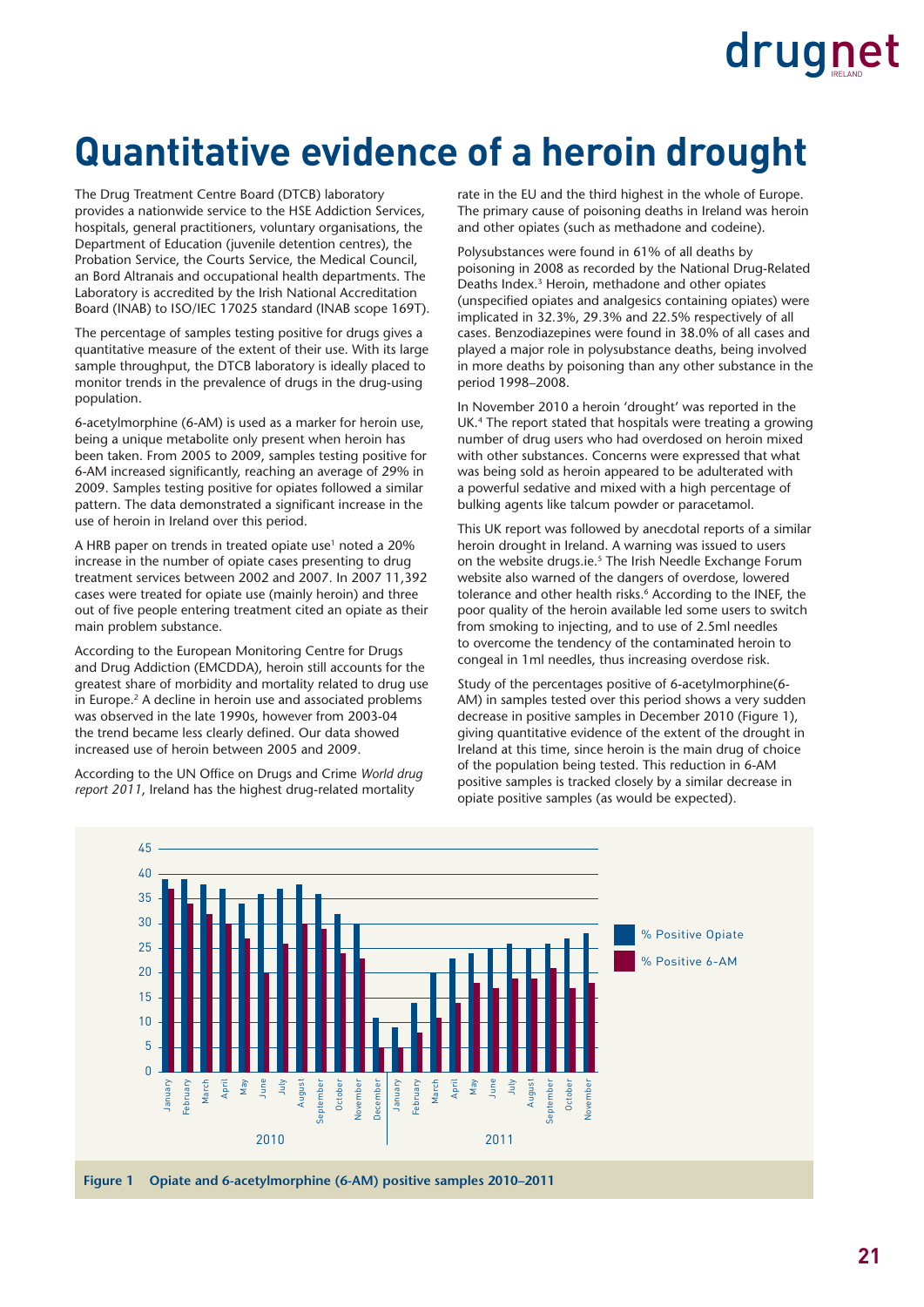#### Evidence of heroin drought *(continued)*

Looking at the data in 2011, it is clear that, while there has been some recovery in supply of heroin since January, there is still a significant reduction in the 6-AM positive samples. Only 18% of the samples tested in November 2011 were 6-AM positive, as compared to 37% in January 2010. Opiate positives also decreased, from 39% to 28%.

Our data indicate that either the availability of heroin is significantly reduced currently or the heroin available in the market at this time is lower in strength than that normally

available, thus giving rise to fewer positive samples.

In February 2011 three overdose deaths occurred in Kilkenny, followed by three deaths in Dublin. The overdoses were reportedly the result of batches of 'high quality' heroin coming into circulation following a heroin 'drought' over Christmas and the new year.7 However, in March 2011 fears were raised that the heroin involved in the six deaths had been mixed with benzodiazepines.<sup>8</sup>



A significant increase in benzodiazepine use has occurred since 2005. Benzodiazepine positive samples increased from 51% in 2005 to an average of 56% in 2010. Benzodiazepine positive samples spiked in December 2010, coinciding with the heroin drought (Figure 2). There is an ongoing increase in benzodiazepine positive samples (averaging 58% currently). This may reflect market response to an ongoing reduction in heroin availability or strength by increased use of benzodiazepines as a substitute.

The extent to which this increase could be due to heroin being 'cut' or substituted with benzodiazepines is unknown. These drugs are also sold to a significant extent in the illicit drug market. In 2010 the Irish Medicines Board seized 822,484 units of counterfeit medicinal products, of which 153,483 units were sedatives, including diazepam, zopiclone and flurazepam.<sup>9</sup>

Unfortunately, it is difficult to quantify the extent of the increase in use of benzodiazepines, as a large proportion of the drug-using population are prescribed benzodiazepines, and increased illicit use in this cohort will not necessarily be reflected in the figures.

There was also a temporary peak in cocaine use at the time of the heroin drought in December2010, when apparently it was being used as an alternative to heroin (Figure 3) but positive samples have now returned to the level seen prior to the heroin drought.

According to an article in *Druglink*,<sup>10</sup> unpublished figures from the UK Forensic Science Service showed that the average purity of street heroin there was at an all-time low of 13.1% in January 2011 (from an average purity of 30–40%). Increased use of black market diazepam was feared to have been responsible for a number of deaths in Cardiff. Possible causes of the heroin drought cited included fungal blight of the poppy crop, recent law enforcement operations disrupting the supply network, stockpiling by wholesalers to increase the price or diversion of supply to an easily accessed and growing Russian market. If the reason for the drought is one of the last, it could have a more long-term impact on the situation.

The first EMCDDA Trendspotter meeting in October 2011 on 'Recent shocks in the European heroin market: explanations and ramifications<sup>'11</sup> found that a small number of countries including Ireland experienced a severe shortage of heroin most heavily felt between November 2010 and March 2011. Divergent situations existed in Europe and the reasons for the drought were multifaceted. In areas where heroin drought was experienced drug users were reportedly increasing use of both alcohol and non-prescribed benzodiazepines to fill the vacuum.

The heroin drought seems to have had an ongoing impact on heroin supply in Ireland as heroin use continues to be down on previous figures. However, this has been counterbalanced by an increase in benzodiazepine use. The significant rise in benzodiazepine use is worrying considering their role in polysubstance deaths, although perhaps this may be mitigated by the corresponding decrease in heroin use which seems to have occurred. The effect of the heroin drought in terms of mortality among drug users will only evolve over time.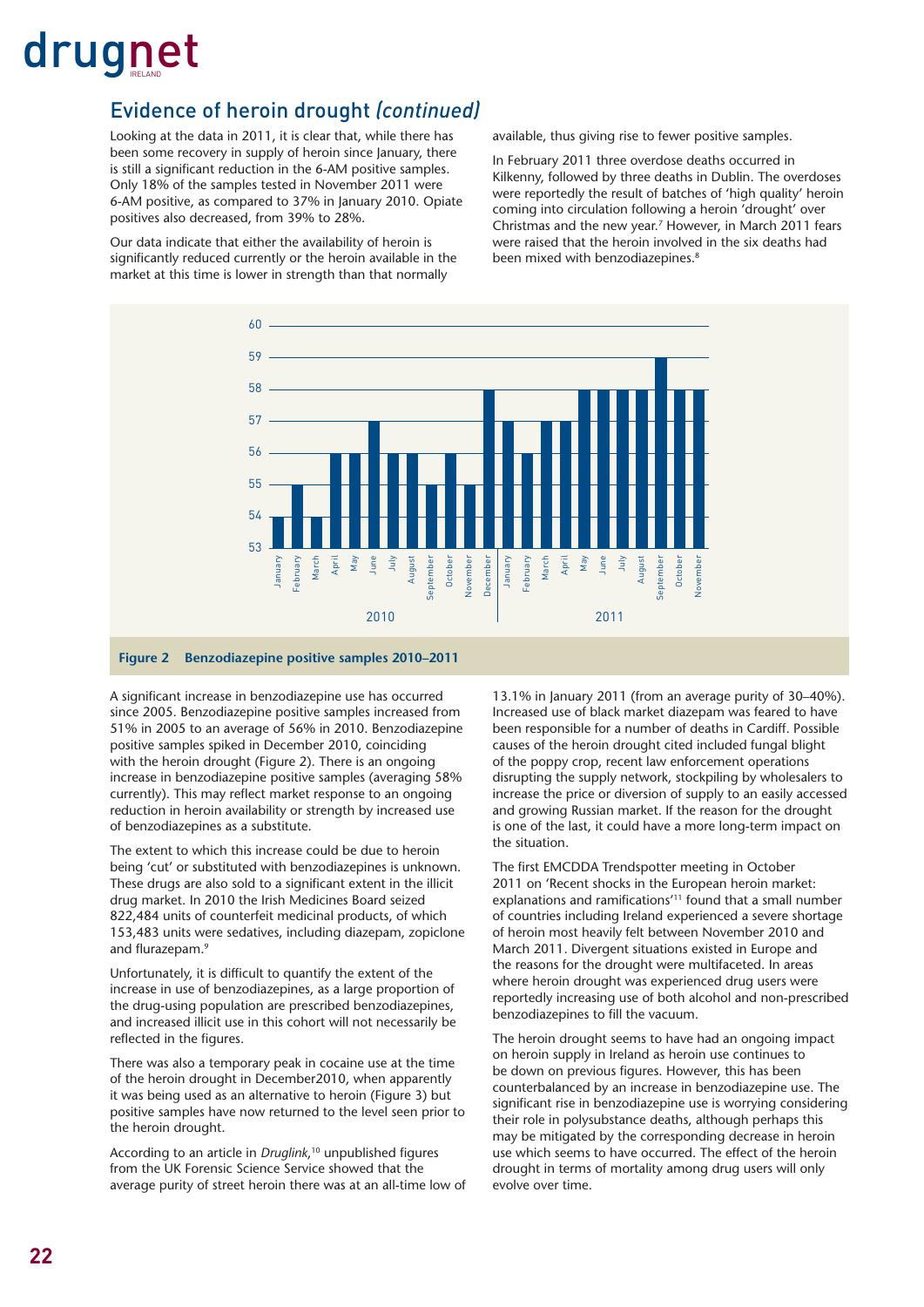#### Evidence of heroin drought *(continued)*



#### *(Siobhán Stokes, Principal Biochemist, DTCB laboratory)*

- 1. Carew AM, Bellerose D, Lyons S and Long J (2009) *Trends in treated problem opiate use in Ireland, 2002 to 2007*. HRB Trends Series 7. Dublin: Health Research Board.
- 2. European Monitoring Centre for Drugs and Drug Addiction (2011) *Annual report 2010: the state of the*  drugs problem in Europe. Luxembourg: Publications Office of the European Union.
- 3. Health Research Board (2011) *Drug-related deaths and deaths among drug users in Ireland: 2008 fi gures from the National Drug-Related Deaths Index*. [www.](http://www.drugsandalcohol.ie/14618) [drugsandalcohol.ie/14618](http://www.drugsandalcohol.ie/14618)
- 4. Taylor D (2010, 1 November) Heroin shortage in UK is 'putting lives at risk'. *The Guardian*[. www.guardian.co.uk/](www.guardian.co.uk/society/2010/nov/21) society/2010/nov/21
- 5. Drugs.ie (2010, 7 December) Services alert: heroin [drought in Dublin and across Ireland. www.drugs.ie/](http://www.drugs.ie/news/) news/
- 6. [http://inef.ie/documents/Heroin%20\\_alert%20](http://inef.ie/documents/Heroin%20_alert%20guidelines(1).pdf) guidelines(1).pdf
- 7. Holland K (2011, 15 February) Warning to heroin users after deaths. *The Irish Times*. www.irishtimes.com/ [newspaper/ireland/2011](www.irishtimes.com/newspaper/ireland/2011)
- 8. Falkiner K (2011, 20 March) Heroin drought is killing addicts. *The Sunday Mirror*. [www.thefreelibrary.com](http://www.thefreelibrary.com)
- 9. Irish Medicines Board (2011, 25 March) *Irish Medicines Board reports 66% rise in illegal medicines detained in 2010*. Press statement. [www.imb.ie/EN/News](http://www.imb.ie/EN/News)
- 10. Simonson P and Daly M (2011) The great heroin crash. *Druglink*[, 26\(2\): 8–9. http://issuu.com/drugscope/docs/](http://issuu.com/drugscope/docs/druglink_march_april_2011) druglink\_march\_april\_2011
- 11. EMCDDA (2011) *Recent shocks in the European heroin market: explanations and ramifications*. Trendspotter [summary report. www.emcdda.europa.eu/events/2011/](www.emcdda.europa.eu/events/2011/trendspotter) trendspotter

### **New drink driving limits and penalties in Ireland**

The drink drive limit in Ireland was recently reduced and is now in line with European levels. The new Blood Alcohol Concentration (BAC) limit is 50 milligrams (mg) for all drivers, and 20mg for specified drivers, defined as learner or newly qualified drivers (for a period of two years after passing their driving test) or professional drivers (of buses, goods vehicles and public service vehicles).

A new penalty system has been introduced to deal with offences that come under the new limits. Under the previous system, all drink driving offences were dealt with in the courts and those who were convicted were automatically disqualified from driving. Under the new system, a driver

who fails a preliminary breath test at the roadside will still be arrested and required to provide an evidential breath, blood, or urine specimen at a Garda station. However, if the driver's BAC does not exceed 100mg and they are not already disqualified from holding a driving licence at the time of detection or have not availed of the administrative fixed penalty notice option in the preceding three years, he or she will be served with a fixed penalty notice (Table 1). A driver can only avail of the fixed penalty option once in a three-year period.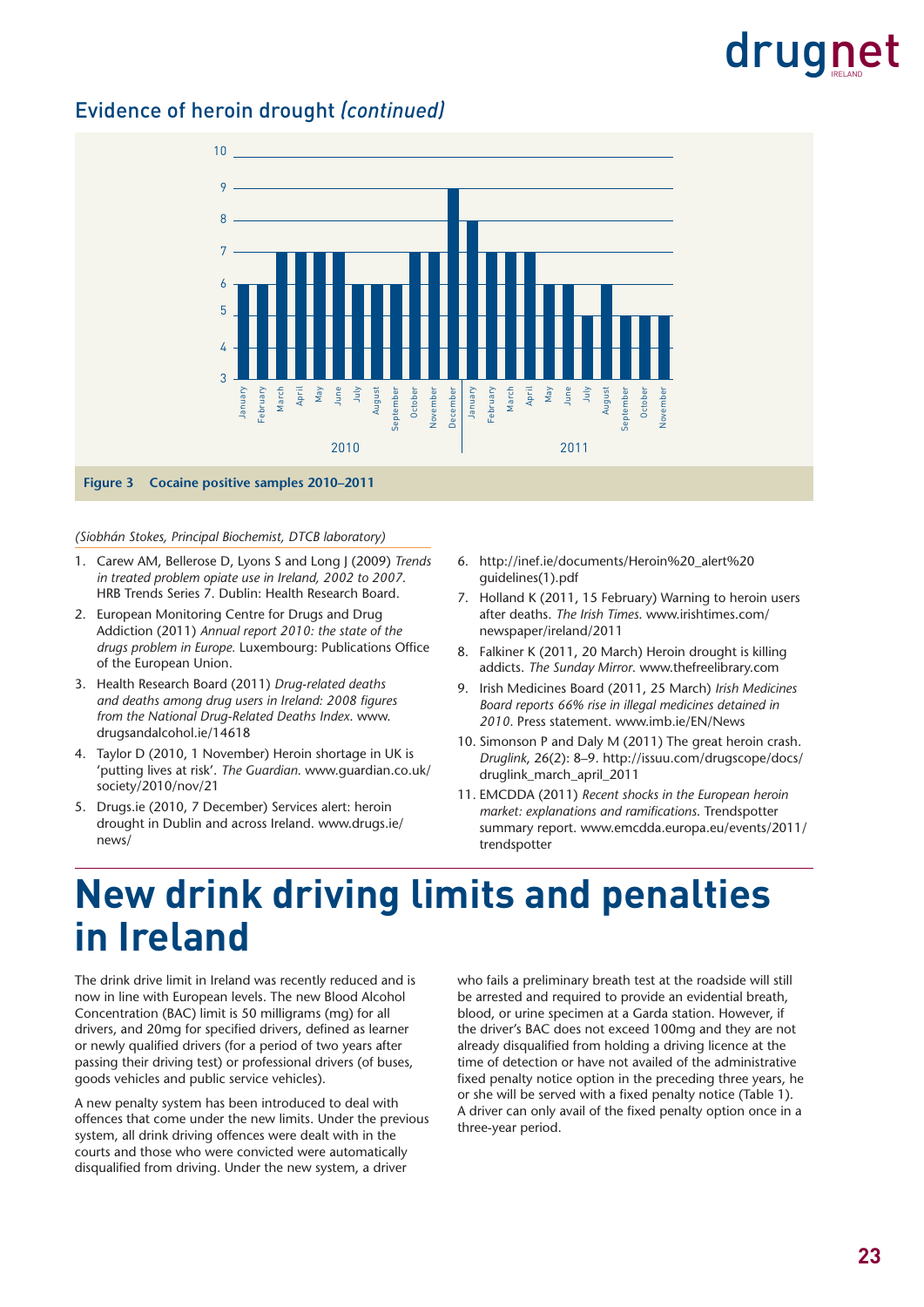#### New drink driving limits *(continued)*

**Table 1 Drink driving limits and penalties under the new system**

| <b>BAC</b> level                                                                                                                                                                                   | Specified drivers (learner, newly<br>qualified, and professional drivers)    | <b>All other drivers</b>                                                                                                                                                                                              |  |  |  |  |  |
|----------------------------------------------------------------------------------------------------------------------------------------------------------------------------------------------------|------------------------------------------------------------------------------|-----------------------------------------------------------------------------------------------------------------------------------------------------------------------------------------------------------------------|--|--|--|--|--|
| $20 - 80$ mg*                                                                                                                                                                                      | €200 fine<br>Disqualification from holding a driving<br>licence for 3 months |                                                                                                                                                                                                                       |  |  |  |  |  |
| $50 - 80$ mg*                                                                                                                                                                                      |                                                                              | €200 fine<br>Three penalty points which will remain on a licence record<br>for three years<br>Any driver accumulating 12 points in a three-year period will<br>be disqualified from driving for a period of 6 months. |  |  |  |  |  |
| $80 - 100$ mg                                                                                                                                                                                      |                                                                              | €400 fine<br>Disqualification from holding a driving licence for 6 months                                                                                                                                             |  |  |  |  |  |
| *If a driver cannot produce their driving licence when required to undergo a preliminary breath test, the lower limit of<br>20 mg will apply until such time as the driver produces their licence. |                                                                              |                                                                                                                                                                                                                       |  |  |  |  |  |

Court proceedings will not be initiated if the driver pays the fixed charge and accepts the penalty. If a driver does not accept the fixed penalty notice and goes to court and is unsuccessful in appealing, the penalties are increased; for first offences where the BAC does not exceed 80mg a six-month disqualification period applies, while a one-year disqualification period applies for offences where the BAC is 80–100mg.

Where the BAC detected is above 100mg, or above 80mg for a specified person, where the person is not eligible to be served with a fixed penalty notice, or where payment has not been made in respect of a fixed penalty notice, the court penalties relating to disqualification from driving outlined in Table 2 apply on conviction. In addition, the court may apply a fine up to of  $\in 5,000$  and/or six months in prison.

#### Table 2 Disqualification periods that apply to drink driving offences convicted in court

| <b>BAC</b> level               | 1st offence | 2nd offence |
|--------------------------------|-------------|-------------|
| <80mg (specified drivers only) | 6 months    | l year      |
| $80 - 100$ mg                  | l year      | 2 years     |
| $101 - 150$ mg                 | 2 years     | 4 years     |
| $151$ mg +                     | 3 years     | 6 years     |

Further information on the new drink driving limits may be obtained from the Road Safety Authority [www.rsa.ie](http://www.rsa.ie)  or from the Department of Transport, Tourism and Sport [www.transport.ie.](http://www.transport.ie) 

*(Deirdre Mongan)*

### **AAI conference addresses alcoholrelated harms**

Alcohol Action Ireland held a conference titled 'Alcohol: Where's the harm?' on 15 November in the Royal College of Physicians. The conference was opened by **Róisín Shortall**, Minister of State with responsibility for Primary Care at the Department of Health, who said that parental attitudes to drinking were sometimes 'ambivalent' and 'irresponsible'. She also said that the 'time was right for action to be taken' and that she wanted to focus attention on minimum pricing and tougher enforcement of underage selling and distance selling of alcohol, such as phone and online ordering of alcohol.

**Fiona Ryan**, director of Alcohol Action Ireland, launched the results of a national survey commissioned by her organisation which looked at the harms and damage caused by other people's drinking. The sample consisted of 1,001 adults aged 16 and over and interviews were conducted by telephone as part of a Behaviour and Attitudes Telebarometer survey.

Almost six in 10 respondents stated that they had been affected by alcohol-related incidents in their community in the previous year as a result of someone else's drinking; this included 45% who stated that they had gone out of their way to avoid drunk people or places where drinkers were known to hang out, 21% said that they had been kept awake at night or disturbed, 12% had been verbally

abused and 8% had been threatened. Harms were more frequently experienced by men, younger people and those living in urban areas. Nine per cent reported that either they or a family member had been assaulted by a person under the influence of alcohol, which corresponds to 318,000 of the total population aged 16 and over. However, only 45% of those who had personally been assaulted reported the assault to the police.

In relation to property damage, 7% stated that their house or car had been damaged, 13% had had to clean up outside their house, and 5% had had to pay to repair damage to home, car or property as a result of someone else's drinking. Ms Ryan said that, based on these results, the estimated cost to the country of damage, clean-up costs and repairs was €164.9 million.

**Ann Hope** outlined the Irish and international evidence in relation to the link between alcohol and crime and identified the factors most associated with alcohol-related violence as regular risky drinking, being male and being young. From a policy perspective, she said that we needed licensing laws with clear public health objectives, a review of outlet density and a ban on cheap promotions. **Sean Byrne** presented an analysis of the economic costs of alcohol-related crime in Ireland in 2010, which amounted to  $\in$  1.8 billion. This figure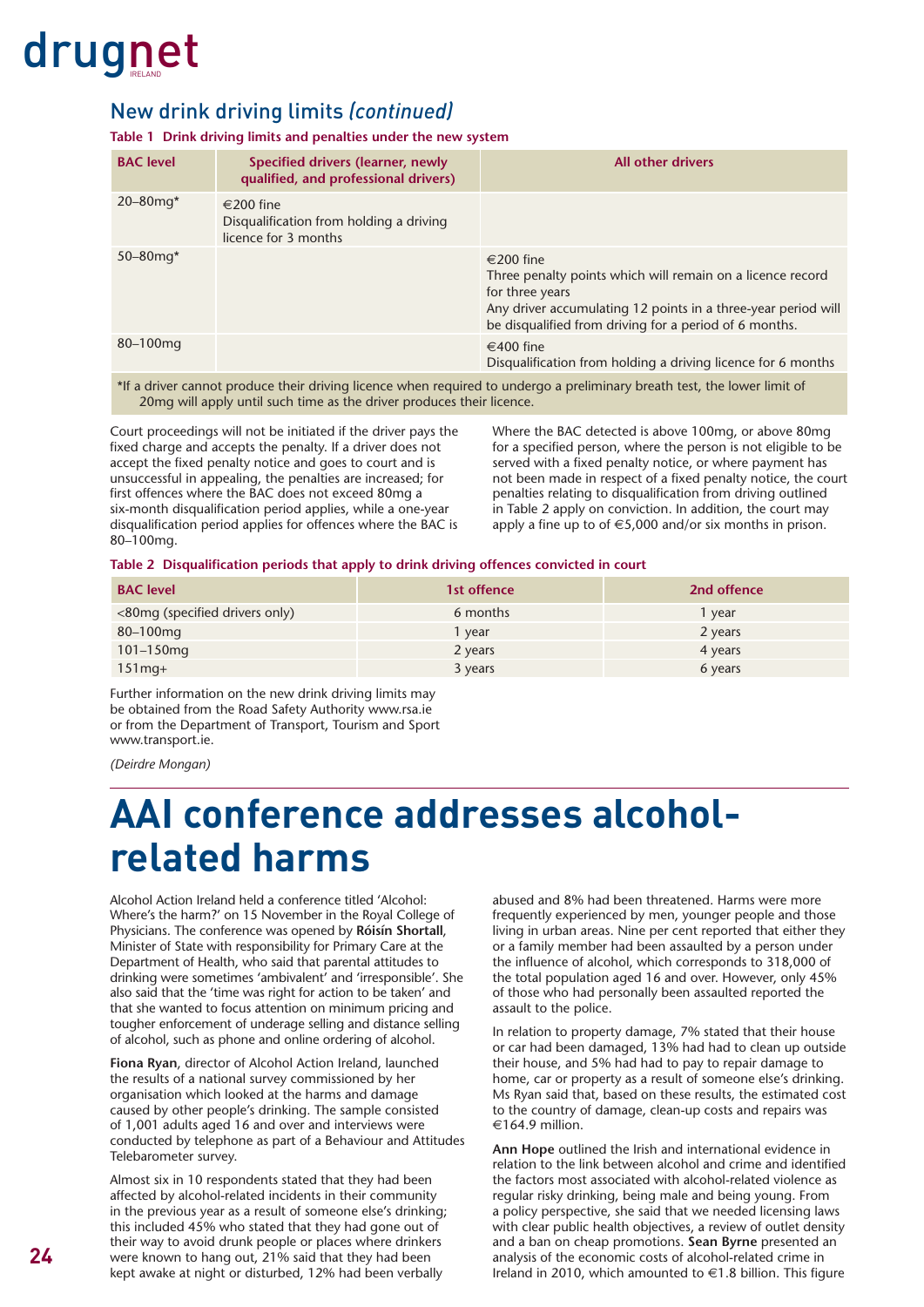#### AAI conference *(continued)*

includes the costs of policing alcohol-related crime, the costs to the court, prison and probation systems and the costs in anticipation of crime.

Superintendent **Colette Quinn**, director of the Garda Juvenile Diversion Programme, described how the programme is dealing with the issue of alcohol, while **Sandra Coughlan** described the evolution of the Club Cork project and the development of additional regional projects in the HSE South Region. **Martine McKillop** and **Stevie Lavery** discussed how Northern Ireland is tackling alcoholrelated crime.

**Clíona Saidléar** of Rape Crisis Network Ireland highlighted the link between alcohol and sexual violence and said that alcohol consumption, especially drinking to intoxication, was a feature in a high proportion of rapes committed in Ireland. She also discussed the role of alcohol in Irish culture. She said that in Irish law and legal practice alcohol is not a mitigating factor in sexual offence cases, however, in Irish

culture alcohol is often cited as a mitigating factor for socalled 'uncharacteristic' behaviour, such as violence or rape committed while intoxicated. **Sharon O'Halloran**, director of Safe Ireland, spoke of the link between domestic violence and alcohol, as did **Christine Toft** of Alcohol Concern in the UK. There is a huge overlap between alcohol and domestic violence; perpetrators often use alcohol before or during the incident, while victims may use alcohol to numb the pain of the abuse. **Thomas Bibby** of MOVE (men overcoming violence) Ireland stressed the need for greater multi-agency collaboration as sexual/domestic violence and drug/alcohol use are overlapping issues. He concluded that by working together we can improve the way services are delivered, providing better protection to women and children.

Copies of all the presentations may be accessed on Alcohol Action Ireland's website [http://alcoholireland.ie/.](http://alcoholireland.ie/) 

*(Deirdre Mongan)*

### **Alcohol consumption and pregnancy: a retrospective cohort study**

This study estimated the prevalence of peri-conceptional alcohol consumption and the relationship between it and maternal characteristics and perinatal outcomes.<sup>1</sup> This was a retrospective cohort study of 61,241 singleton births at a large Dublin maternity hospital in the period 2000–2007, based on antenatal, delivery, postnatal and neonatal records. Self-reported alcohol consumption at the booking visit (usually between 12 and 20 weeks gestation) was categorised as: never (lifetime abstainers), low (0–5 units per week), moderate (6–20 units per week) and high (more than 20 units per week).

The numbers and proportions reporting each category of alcohol consumption were: abstainers (11,613, 19%), low or occasional drinkers (43,455, 70.9%), moderate drinkers (6,059, 9.9%), and high or heavy drinkers (114, 0.2%). The categories reporting any level of alcohol consumption accounted for 81% of the cohort.

The profile of those who never drank alcohol indicates that 23% were under 25 years old, 73% were married, 32% were housewives, 25% were unemployed, 57% were not Irish, 10% had private health care, 68% had had at least one previous pregnancy, 36% had not planned their current pregnancy, 23% had booked antenatal care after 20 weeks gestation, 18% smoked cigarettes, 1.5% had used illicit drugs at some point in their life and 21% had been referred for antenatal care by a social worker.

The profile of low alcohol consumers indicates that 18% were under 25 years of age, 66% were married and 86% were Irish. Just over one third (34%) were in non-manual employment, while one quarter were professionals, managers or business owners. Twenty-eight per cent had private health care. Just under three-fifths (59%) had had at least one previous pregnancy and 34% had not planned their current pregnancy. Only a small minority (11%) had booked antenatal care after 20 weeks gestation. Twenty-three per cent smoked during their current pregnancy and less than 1% had used illicit drugs at some point in their life. Twelve per cent had been referred for antenatal care by a social worker.

The profiles of low and moderate alcohol consumers were similar in that these groups were marginally older than those who had never consumed alcohol. The occasional drinkers were less likely to smoke than the moderate drinkers, and more likely to have had a previous pregnancy and to have planned this pregnancy. The moderate drinkers were more likely than the occasional drinkers to be single, to smoke cigarettes and to have private health insurance.

The profile of heavy drinkers was very different to that of the other three groups: they were very young (45% of the group were under 25 years of age), just under 80% were single, one third were unemployed, 90% were Irish, only 3.5% had private health care, 68% were pregnant for the first time, 75% had not planned their current pregnancy, 70% smoked during their pregnancy, 9% had used illicit drugs at some point in their life and 40% had been referred by a social worker.

The profiles of those who consumed alcohol were compared to the profile of the group who never drank alcohol. Factors associated with moderate alcohol consumption included being in employment, being of Irish nationality, having private health care and smoking. Factors associated with high consumption included maternal age less than 25 years and illicit drug use. High alcohol consumption was also associated with very preterm birth (less than 32 weeks gestation) even after controlling for socio-demographic factors.

Only three cases of Fetal Alcohol Syndrome (FAS) were recorded (0.05 per 1,000 total births), one each in the low, moderate and high consumption groups. The fact that cases of FAS occurred in the low and moderate consumption groups may be explained by under-reporting of alcohol consumption by pregnant women, as FAS does not normally occur in the infants of low and moderate users.

There is a need to ensure a consistent and accurate approach to recording alcohol intake at the first antenatal visit. Other countries include measures of binge drinking at this visit and, given that binge drinking is very common in Ireland, this may be an important measure to identify risk of and prevent negative outcomes. It is clear that some pregnant women currently under-report their alcohol consumption.

This and other studies completed from routinely collected patient data at this large Dublin maternity hospital demonstrate the value of analysing such data to identify issues and improve current practice.

#### *(Jean Long)*

1. Mullally A, Cleary BJ, Barry J, Fahey T and Murphy DJ (2011) Prevalence, predictors and perinatal outcomes of peri-conceptional alcohol exposure: retrospective cohort study in an urban obstetric population in Ireland. *BMC Pregnancy and Childbirth*, 11: 27 (11 April 2011).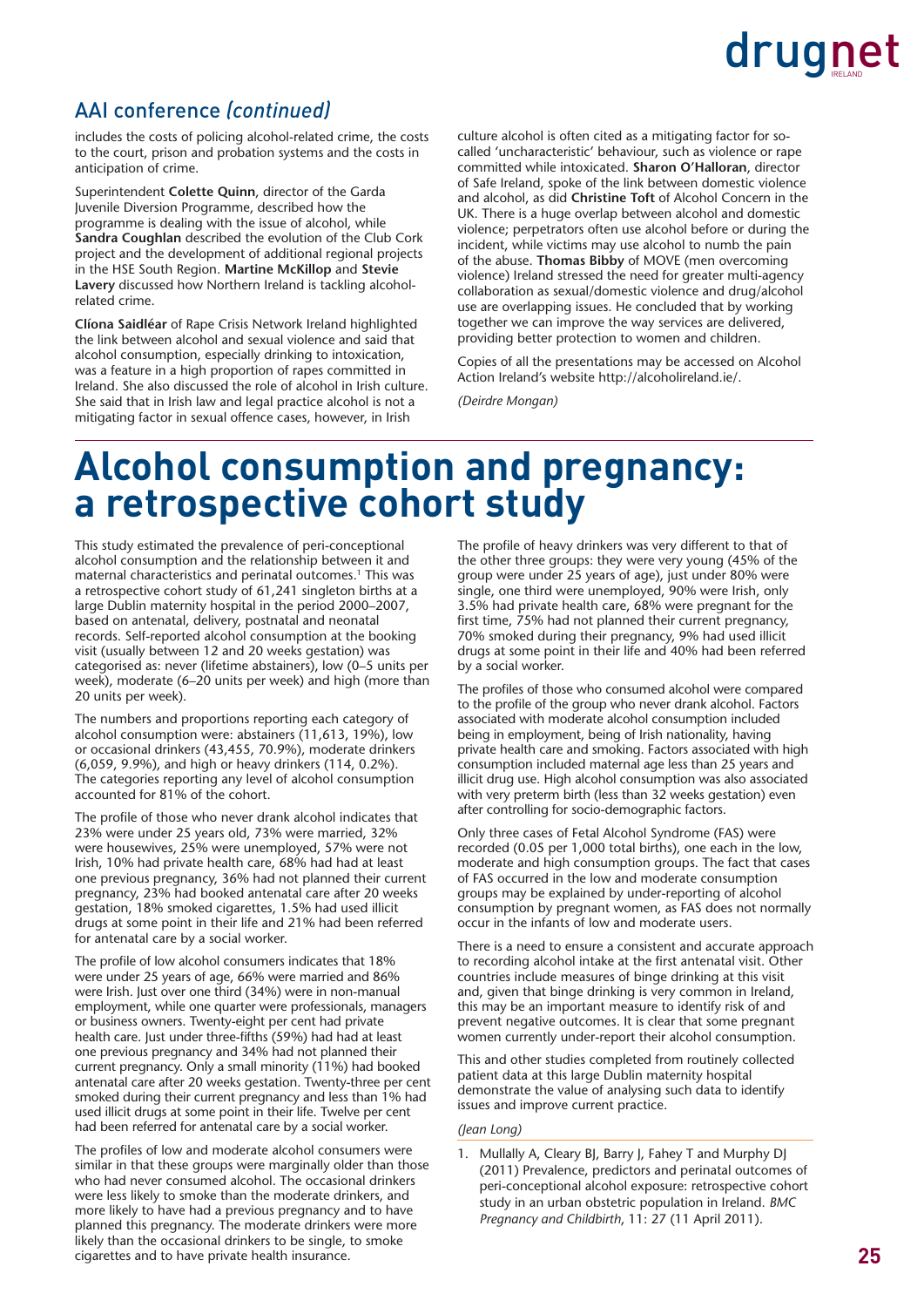### **Children's exposure to risks from parental drinking**

A recent report, *Hidden realities – children's exposure to risks from parental drinking in Ireland*, 1 examined the impact of hazardous and harmful use of alcohol on children, in particular in the north west of Ireland. This was done by analysing general population surveys and agency records, and interviewing family support services.

#### **Main findings**

#### General population survey

The National Drinking Surveys of 2006 and 2010 were combined for this analysis, which gave a total sample of 2,011 adults aged 18 years and over. Over half of all adult drinkers who had children living in their household engaged in regular hazardous drinking (defined as consuming the equivalent of four pints of beer or one bottle of wine or seven spirits in one sitting at least once a month). When these figures are applied to the national population, approximately 271,000 children aged under 15 years are exposed to risk from hazardous drinking by parents. One in seven (14%) adults reported that they had experienced family problems as a result of someone else's drinking, which equates to approximately 449,000 families negatively affected by alcohol. Family problems were reported more often by women, those under 35 years and those in the lower social class.

The 2010 survey also contained questions that measured children's exposure to neglect or abuse because of someone else's drinking. These questions were asked of respondents who had parental or guardianship responsibility. One in ten adults reported that children for whom they had parental responsibility had, as a result of someone else's drinking, experienced one or more of the following harms: verbal abuse, physical abuse, witnessing violence in the home, or being left in unsafe situations. Harms were reported more often by parents who engaged in regular hazardous drinking and by those in the lower social class.

#### National Drug Treatment Reporting System

For the period 2007–2009, 3,234 cases living in the north west entered treatment for problem substance use, of whom 2,417 reported that alcohol was their only problem substance. Of these 2,417 cases, 29% were living in households with children.

#### Donegal community alcohol survey

A community alcohol survey was completed by 554 participants across six communities in Co Donegal. The level of awareness of risk to children as a result of someone else's drinking varied from 12% to 57%. In five of the six communities, awareness of children being verbally abused as a result of someone else's drinking was the highest ranked risk; this was followed by awareness of children being left in an unsupervised or unsafe situation.

#### National child protection data results

National data reported by the HSE for 2006–2008 showed an increase in the number of reports received by social work departments in relation to child protection issues, from 21,040 reports in 2006 to 24,688 in 2008. The National Child Care minimum dataset for 2008 recorded the principal reason reported for child welfare concerns. For 15% the principal reason was a family member abusing drugs/alcohol, and for 3% the principal reason was the child abusing drugs. In Co Donegal 24% of child welfare concerns were due to a family member abusing drugs/ alcohol, while the corresponding figure for Sligo/Leitrim/ West Cavan was 16%.

#### RAISE data

RAISE is a case management IT system used by social workers. Analysis of these data revealed that alcohol abuse was mentioned in over a third (36%) of child protection cases in Co Donegal.

#### Focus groups with frontline staff working in family services

Focus groups were conducted in Donegal and Sligo and included social workers, youth workers, addiction counsellors and community support services (NGOs). For most of the frontline staff an intervention with families regarding alcohol problems only occurred when the problems had reached a crisis point. Some of the burdens borne by children as a result of parental alcohol abuse included role reversal, whereby children took responsibility for household tasks and caring for their parents, and keeping the alcohol problem secret. These burdens can have considerable negative effects on a child's schooling and social life.

#### **Conclusion**

The results of this study indicate that children in Ireland and the North West are exposed to considerable risks as a result of someone else's drinking and there is a need to reduce the level of hazardous drinking among adults in Ireland. The author concludes that 'effective family support services are needed that actively address family alcohol problems through prevention and early intervention, as well as the more specialised treatment services as part of an integrated strategy to tackle family alcohol problems, which impact on the welfare of children'.

#### *(Deirdre Mongan)*

1. Hope A (2011) *Hidden realities: children's exposure to risks from parental drinking in Ireland*. Letterkenny: North West Alcohol Forum Ltd. [www.drugsandalcohol.ie/16250](http://www.drugsandalcohol.ie/16250)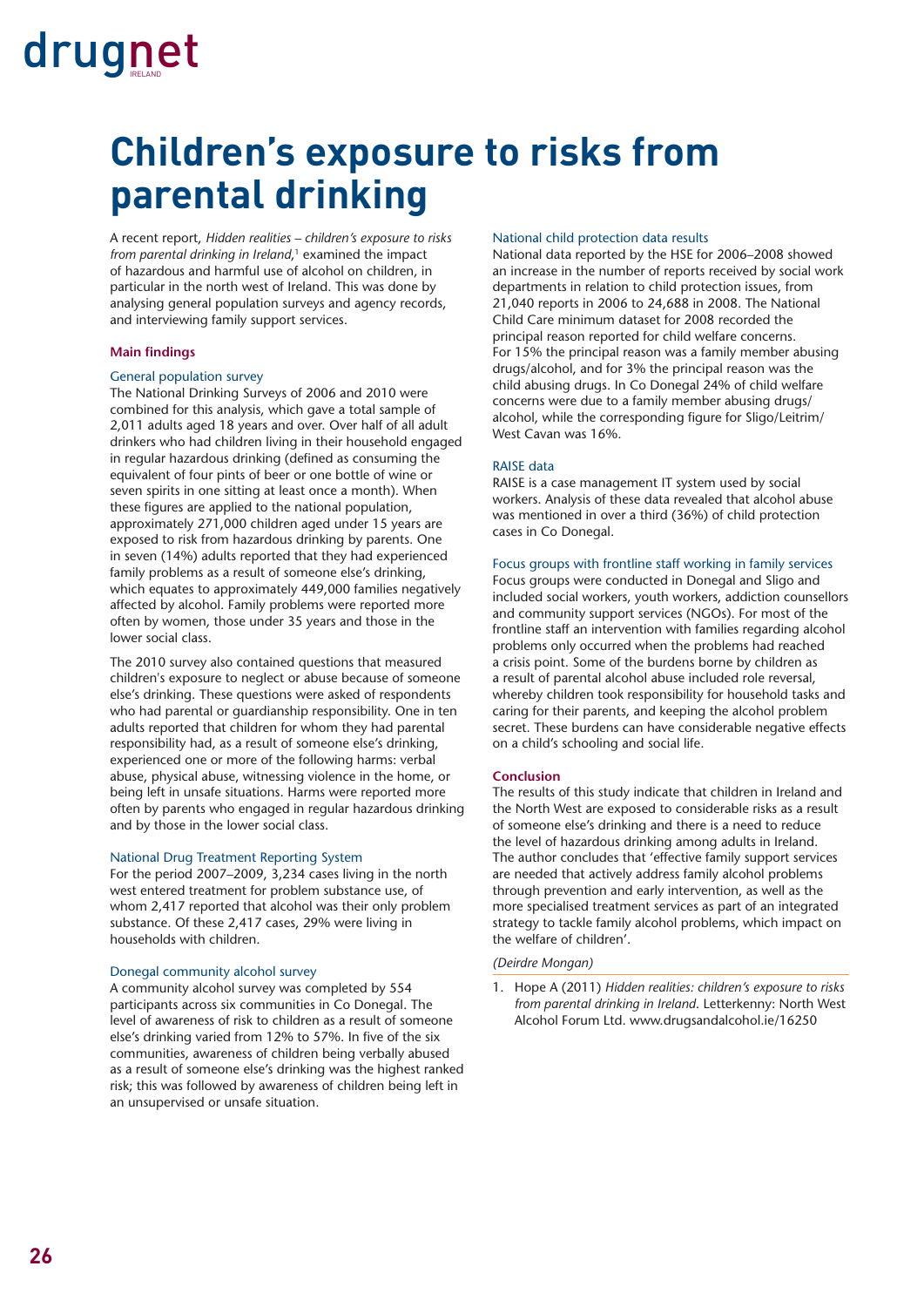### **A family affair? Seminar on parental substance misuse**

Minister of State Róisín Shortall gave the opening address at the seminar 'Parental substance misuse: addressing its impact on children' on 18 October.<sup>1</sup> The event was jointly hosted by the National Advisory Committee on Drugs (NACD), the Social Inclusion Unit of the Health Service Executive and Alcohol Action Ireland.

Minister Shortall congratulated the authors of the report, commenting on its timely focus on young people who were at risk because of their parents' substance misuse. 'The real challenge is to break this cycle. The fact that substance misuse in one generation can have impacts that cascade into the lives of those following illustrates the level of importance that we must place on targeted measures aimed at breaking the cycle and safeguarding the next generation.' As well as acknowledging the substance misuser's need to focus on recovery and a life without drugs, the Minister also spoke about recognising children in their own right and consulting them on issues that affect their lives. She also spoke about problem alcohol use as an important public health issue, the need to reduce the amount of alcohol consumed in the country, and the development of a National Substance Misuse Strategy.

Dr Justine Horgan, senior researcher at the NACD and author of the report *Parental substance misuse: addressing its impact on children*, 2 presented some of the key messages from her review of the literature (see page 28 for a summary of that report).

This was followed by some lively round table discussions where the seminar participants were asked to identify important themes around 'what works in providing support, and the challenges in providing support, to children living with parental substance misuse'. A summary of the discussions will be provided by the NACD but a flavour of the responses is given here. Some of the themes identified for what works were early intervention, interagency work, listening to children and specific training in addiction. Some of the themes around challenges were: getting the child's voice heard, issues of fathers, funding and poor perception of services by the families.

Norah Gibbons (chair of Alcohol Action Ireland and director of advocacy at Barnardos) spoke about prioritising children in policy and practice.<sup>3</sup> She spoke eloquently about the very real impact of parental substance misuse on children. In some cases the child has to become 'the parent', looking after younger siblings, worrying about the adult parent, children who were often 'leading lives of quiet desperation'. Finally, she supported the need for a constitutional amendment to ensure children's rights in this country.4

There were four parallel workshops in the afternoon: Learning for service responses - Ballyfermot Star;<sup>5</sup> North West Alcohol Forum – The Families Matter Programme;<sup>6</sup> Building knowledge and skills for better outcomes for children – the role of *Children First*; 7 and Hidden Harm Action Plan, a partnership approach for better outcomes for children living with parental drug and alcohol misuse.<sup>8</sup>

Paul Barron, assistant secretary at the Department of Health, chaired the final session. Another of the other key speakers was Mary Forrest, clinical director of CrossCare Teen Counselling, who spoke particularly about teenagers. She outlined some of the changes she had seen in her



**Pictured at the NACD conference (l to r): Fiona Ryan, Director of Alcohol Action Ireland; Dr Des Corrigan, NACD; Minister of State Róisín Shortall; and Dr Justine Horgan, NACD (Photo: Conor Healy)** 

work, remarking that although teenagers now were more willing to seek counselling, funding for services was being reduced. She said that there was now greater awareness of the negative impact of parental substance misuse on children, which was a positive sign, and she welcomed the development of the new combined substance misuse strategy.

Phil Garland, assistant national director of HSE Children and Family Services, also spoke in the afternoon. He welcomed the seminar as an opportunity for policy makers and front line staff to consider the issues around this problem. He stated that there needed to be collaboration on all levels, between agencies, to support children whose parents have a substance misuse problem 'and to increase the effectiveness of frontline child protection and addiction services with collaborative interventions based on measurable change outcomes'.

Frances Fitzgerald TD, Minster for Children and Youth Affairs, gave the closing address at the seminar. She spoke about the importance of interagency work for all those involved with children at national, regional and local level and how the new Department of Children will play a key role in supporting this process.

#### *(Suzi Lyons)*

- 1. See the NACD report on the conference at <http://www.nacd.ie/publications/index.html>
- 2. Horgan J (2011) *Parental substance misuse: addressing its impact on children. A review of the literature*. Dublin: NACD. Available on-line only, at <http://www.nacd.ie/publications/index.html>
- 3. A transcript of Ms Gibbons's presentation is available at [www.nacd.ie/publications/prioritising\\_children.pdf](http://www.nacd.ie/publications/prioritising_children.pdf)
- 4. [For further information see www.barnardos.ie/what-we](http://www.barnardos.ie/what-we-do/campaign-and-lobby/childrens-rights.html)do[/campaign-and-lobby/childrens-rights.html](http://www.barnardos.ie/what-we-do/campaign-and-lobby/childrens-rights.html)
- 5. [www.nacd.ie/publications/a\\_family\\_affair.html](http://www.nacd.ie/publications/a_family_affair.html)
- 6. [www.nacd.ie/publications/strengthening\\_families\\_](www.nacd.ie/publications/strengthening_families_programme.html) programme.html
- 7. [www.nacd.ie/publications/knowledge\\_and\\_skills.html](http://www.nacd.ie/publications/knowledge_and_skills.html)
- 8. [www.nacd.ie/publications/hidden\\_harm.html](http://www.nacd.ie/publications/hidden_harm.html)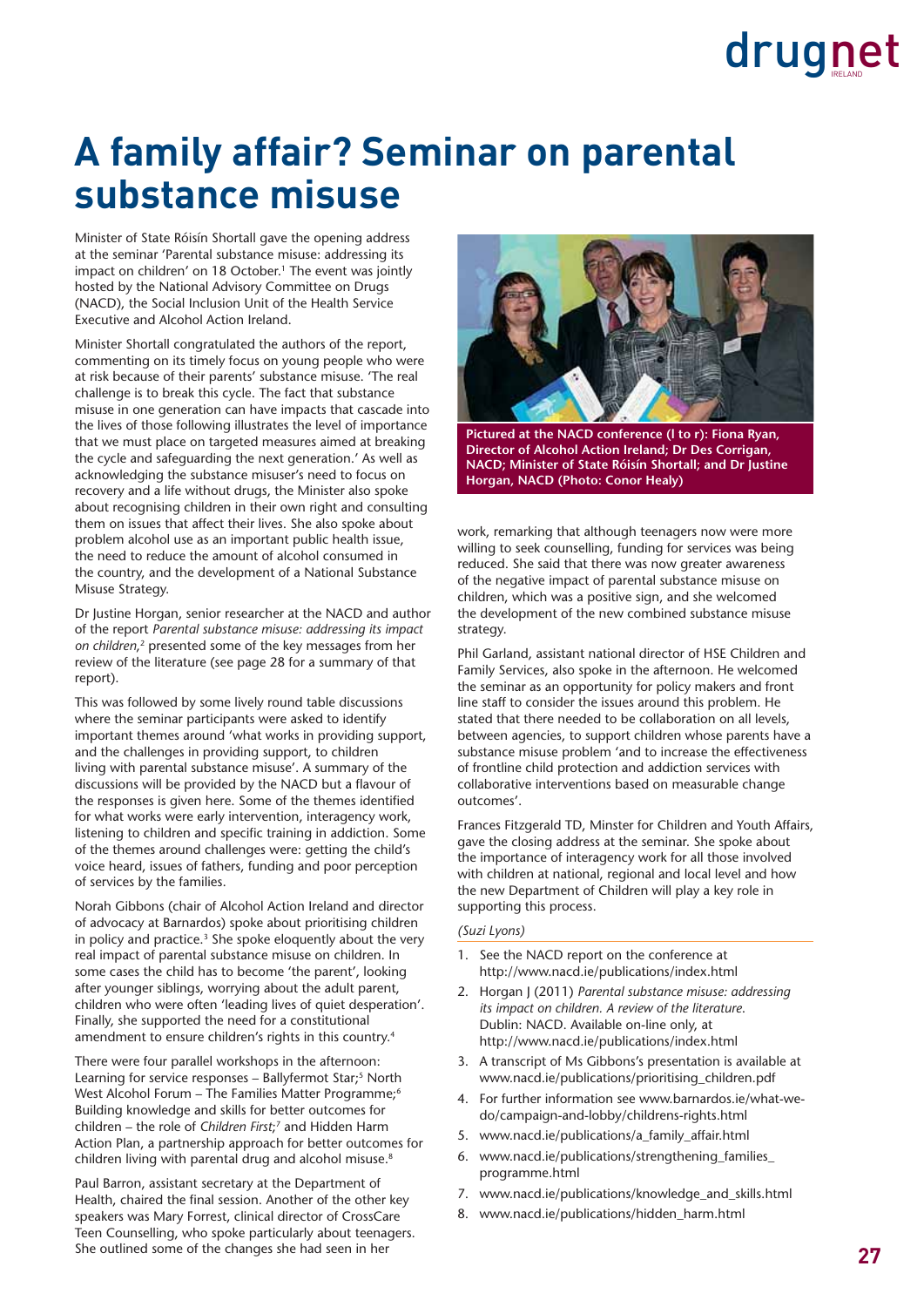### **Prioritising children in drug policy and practice**

The needs of children of drug-using parents are attracting attention from policy makers and service providers both here in Ireland and in Europe.

#### **Barnardos and the Family Support Agency**

On 10 October 2011 Barnardos and the FSA launched *Parenting positively – coping with a parent's problem drug or alcohol use*, a new resource for children, teenagers and their parents to support them in understanding and dealing with difficulties that can result from a parent's problem drug or alcohol use: it not only gives parents an insight as to how their behaviour, or that of their partners, is affecting the child, but also helps the child to understand what is happening and what they can do to help themselves.

The resource comprises three booklets – one for children aged 6–12, one for parents of children aged 6–12, and one for parents of teenagers. The booklets are written in a question and answer format, with contributions from children and parents who have experienced the impact of alcohol and drugs on their family. Teenagers are catered for with an online resource available at [www.barnardos.](http://www.barnardos) ie/teenhelp. The Parenting Positively series of booklets, of which this resource is the latest, are available free to download from [www.barnardos.ie or](http://www.barnardos.ie) [www.fsa.ie .](http://www.fsa.ie) 

#### **National Advisory Committee on Drugs, Health Service Executive and Alcohol Action Ireland**

On 18 October 2011 the NACD, HSE and Alcohol Action Ireland hosted a one-day seminar, attended by policy makers and service providers, at which a report, *Parental substance misuse: addressing its impact on children*, was launched. Having reviewed all the major international research on the impact of parental substance misuse on children, author Dr Justine Horgan, senior researcher with the NACD, reports that children of substance misusers are more likely to experience problems with mental health, social skills, academic achievement and substance use. The report is available for download at [www.nacd.ie .](http://www.nacd.ie)

Horgan identifies five priority areas for policy makers, service providers and researchers to consider:

- 1. Consequences of parental substance misuse for child development: substance misuse during pregnancy can have harmful effects on the baby.
- 2. Consequences for parenting and family life: the stress owing to parental substance misuse combined with the increased likelihood of the child being in care and/ or suffering homelessness, results in these children being at a high risk of emotional isolation and/or social marginalisation.
- 3. Impact on child outcomes: for many affected children, the effect continues into their adult lives; for some, the impact can be multifaceted and persist not only into adult life but even into the lives of the next generation.
- 4. Response to parental substance misuse: more integrated working between addiction services, children's services and medical professionals is needed to help reduce the negative impact of parental drug and alcohol misuse on children and the wider family.

5. Future research and data needs: five research areas are identified that would help to fill gaps in Ireland's research, statistics and information regarding children of parents who misuse drugs.

Key recommendations include:

- Additional research and data collection to properly estimate the number of children whose parents have substance misuse problems.
- The HSE Children First guidelines to be used by all services and organisations working regularly with children who experience parental substance misuse and with their parents.
- Assess the extent to which adult alcohol and drug treatment services are supporting parenting and liaise with child support and other relevant services.
- Assess the extent to which professional education and training in areas such as youth work, psychology, addiction support, guidance, counselling and childcare can address children affected by parental substance misuse.
- Educate women on the adverse effects of consuming alcohol and drugs during pregnancy and train medical professionals so that they can raise awareness among their patients of the risks of consuming these substances.
- Consider appropriate interventions and ways of working for primary health care staff who are involved in the early stages of children's lives such as public health nurses, GPs and community mothers.

Speaking at the seminar, Norah Gibbons, chair of Alcohol Action Ireland and director of advocacy at Barnardos, called for the following:

- 1. Invest in prevention and early intervention services by increasing collaboration between organisations and functions, and increasing awareness and understanding among service providers of the needs of children and families damaged by parental alcohol problems. Develop joint local protocols between addiction services, health and social services, adult and children's services, in both the voluntary and statutory sectors.
- 2. Make services more holistic, i.e. a 'whole family' approach, such as that provided by Northern Ireland's 'Hidden Harm Action Plan' for children living with parental substance misuse.
- 3. Provide services and supports directly to children, for example through self-referral services, helplines, inschool counselling, therapeutic support or emergency accommodation.
- 4. Ensure organisations are clear about their responsibilities under Children First by putting the guidelines on a legislative basis. Drug and alcohol services have a crucial role to play here, in terms of identifying parents who are need of support with their parenting and caring responsibilities and providing appropriate treatment, guidance and referral.
- 5. Amend the Constitution to enshrine children's rights.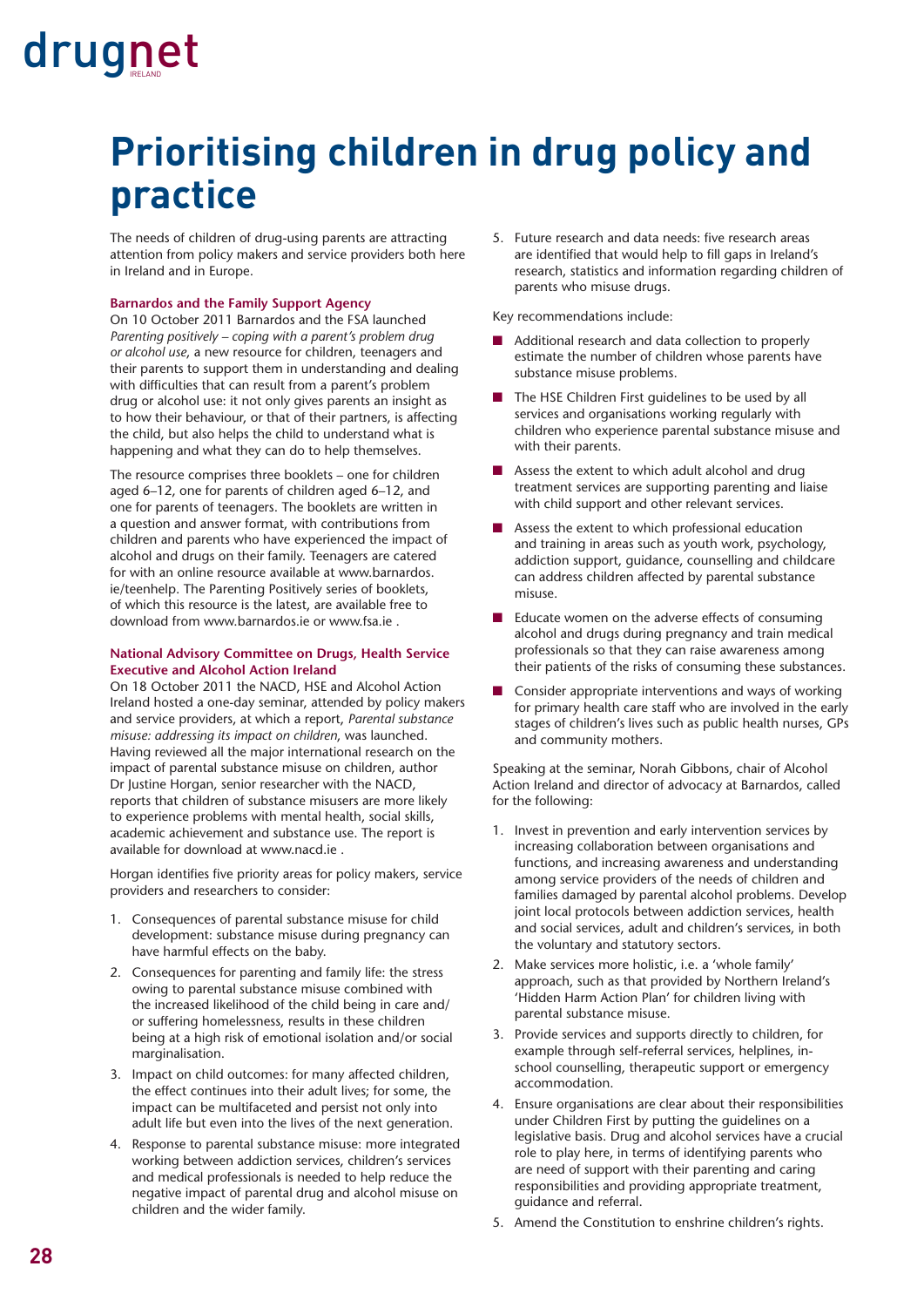

#### Prioritising children in drug policy and practice *(continued)*

What will you do differently/how will you act to prioritise children in your organisation?

What does your organisation do to ensure that children are seen and heard?

What will your organisation do differently?

Norah Gibbons

#### **European Monitoring Centre for Drugs and Drug Addiction**

Earlier this year the EMCDDA invited the national focal points in each of the 27 member states of the EU to report on drug-using parents and their children within their country – the current situation and the risks and harms, the legislative and policy framework, and the nature of responses. A summary report is expected to be published during 2012.

*(Brigid Pike)*

### **Impact of legislation to control head shops**

The **Criminal Justice (Psychoactive Substances) Act 2010** was implemented in response to the emergence of 'head shops' selling 'legal highs'. After the Act came into force, the vast majority of such shops were closed down.

A number of academic articles have questioned the rationale behind the recent legislative approaches to controlling the legal high phenomenon. Reuter, in a review of international responses to new psychoactive substances, is extremely critical of the approach taken in Ireland.<sup>1</sup> In criticising the regulatory impact analysis conducted by the Department of Justice and Equality, $2$  which included a cost-benefit analysis of the proposed legislation, Reuter states that the approach adopted was 'of limited conceptual sophistication' and ultimately naïve:

Consider for example Ireland, which has been active in the field. It has published an analysis of regulatory options for head shops, which are prominent there. The assessment makes no mention of any potential adverse effects of prohibition. It identifies the dangers of not regulating and the potential gross gains of the regulatory options. The only negative aspects of regulation that are given any attention are the costs of operating the regulation. It is naïve compared to, for example, environmental regulatory analysis, which requires much more careful balancing of costs and benefits of each option. (p. 7)

In a similar vein, Ryall and Butler set the controversy over head shops in Ireland and the resulting legislation within the framework provided by the sociological concept of 'moral panic'.3 They describe this as a formulation of social policy whereby, in this instance, 'the negative societal consequences of psychoactive drug use tend to be exaggerated – by the media and a range of other "moral entrepreneurs" – thereby serving to legitimate extreme policy responses which, paradoxically, may amplify the very deviance they were intended to curtail' (p. 304). 'Based on semi-structured interviews with some of the main stakeholders in this process and set against a background of saturation media coverage of this phenomenon, this article presents and assesses competing perspectives on the head shop issue' (p. 303).

The authors suggest that, 'from a conventional drugcontrol perspective, recent legislative measures in Ireland may be seen as representing effective cross-cutting activity between the health and criminal justice sectors. From a harm reduction perspective, however, this policy response may be seen as an example of moral panic in that media portrayals greatly exaggerated the ill effects of head shop products, in the process stoking public anger rather than encouraging rational debate' (p. 303). Although the authors acknowledge 'a degree of sophistication on the part of all those interviewed' (p. 310), including head shop owners, users, law enforcement personnel, policy advisors and the minister responsible for the drug strategy at the time, ultimately they conclude that 'the great Irish head shop controversy ended in a clear victory for traditional "war on drugs" values' (p. 310).

The National Advisory Committee on Drugs published a study on new psychoactive substances and the outlets supplying them.<sup>4</sup> The review, conducted between May and August 2010, sought to assess the availability and accessibility of new psychoactive substances in retail outlets throughout Ireland and online. With regard to the impact of new legislative measures, one of the conclusions reached by the authors was that 'habitual drug users who were attracted by the legality and easy availability of head shop products are likely to return to "traditional" illegal substances' (p. 79). This view may be borne out by results of the fourth all-Ireland general population drug prevalence survey showing a fall in ecstasy use in the last year, which may be partly explained by the proportion of young people reporting the use of new psychoactive substances sold in head shops and online (see article pages 6–7).

#### *(Johnny Connolly)*

- 1. Reuter P (2011) *Options for regulating new psychoactive drugs: a review of recent experiences*. London: UK Drug Policy Commission.
- 2. Department of Justice and Equality (2010) *Criminal Justice (Psychoactive Substances) Bill 2010: regulatory impact analysis*. Dublin: Department of Justice and Equality.
- 3. Ryall G and Butler S (2011) The great Irish head shop controversy. *Drugs: education, prevention and policy*, 18(4): 303–311.
- 4. Kelleher C, Christie R et al. (2011) *An overview of new psychoactive substances and the outlets supplying them*. Dublin: National Advisory Committee on Drugs. (See also Long J and Connolly J (2011) Report on new psychoactive substances and the outlets supplying them. *Drugnet Ireland*, (39): 9.)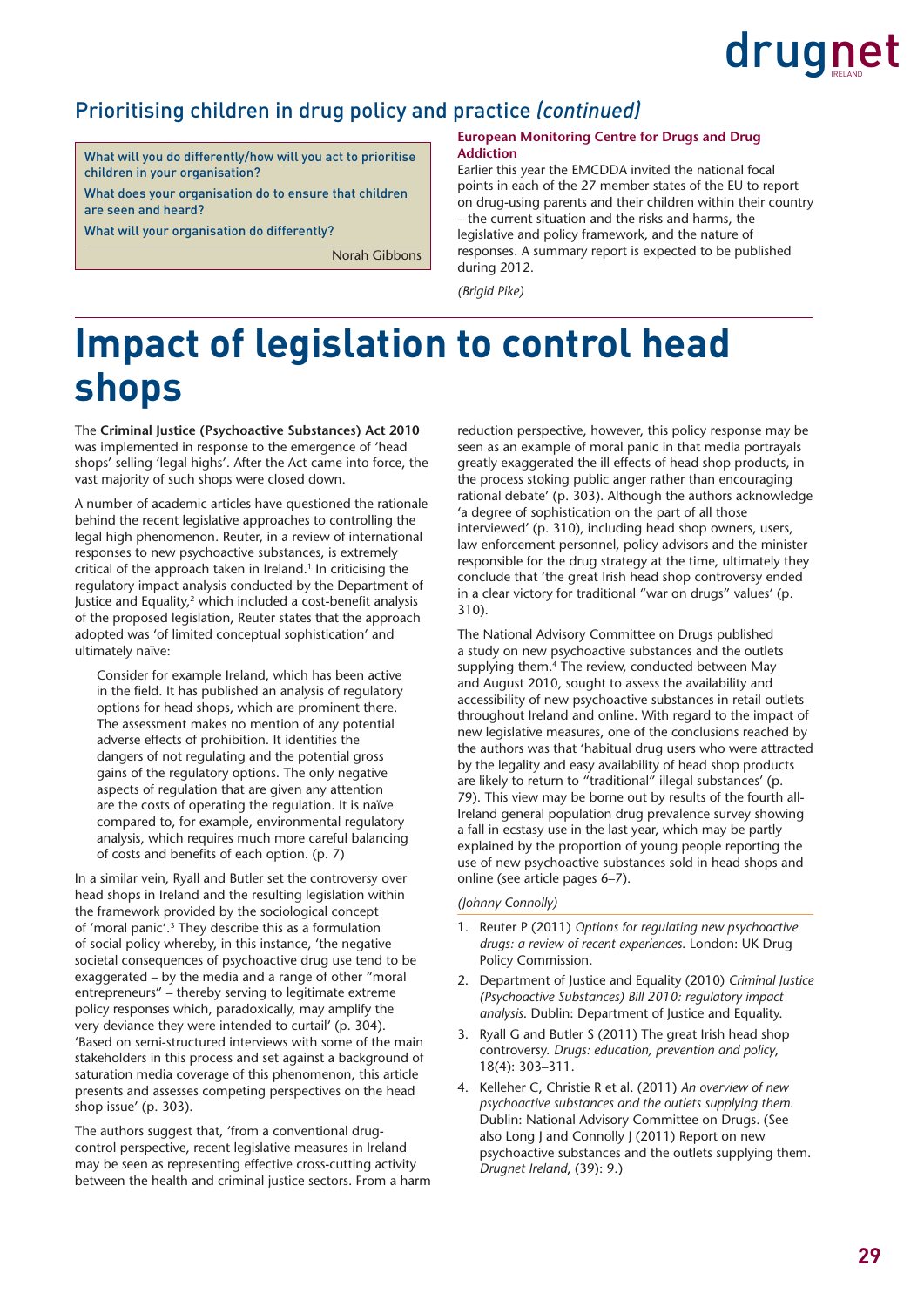### **Drug tests in Irish prisons**

Information on drug testing in prisons in 2010 was obtained from the Irish Prison Service. These data indicate that more than 22,500 voluntary tests were carried out in 2010 to monitor drug use and responses to treatment. The tests included those carried out on people who were classified as inmates, and excluded committals. It may be assumed therefore that the positive test results relate to drugs or alcohol consumed inside the prison.

The results indicate that a large proportion of drug users in treatment are opiate dependent and are in receipt of prescribed methadone. The numbers of positive tests for benzodiazepines indicates that benzodiazepines are prescribed for a significant minority of prisoners attending drug treatment, or that these prisoners are obtaining benzodiazepines through unregulated sources. The common illicit drug metabolites detected indicate use of cannabis

and opiates in prison (Table 1). Cocaine, amphetamines and alcohol were detected in a very small number of tests, indicating that these drugs are rarely used in the prison environment.

The profile of positive cannabis, opiate and benzodiazepine tests indicates use of these drugs among prisoners tested in Mountjoy Main prison. A sizeable number of inmates tested positive for benzodiazepines in the Dóchas Centre and Limerick prison. There is a sizeable amount of cannabis use at Loughan House and Mountjoy Main. There is a small but notable amount of benzodiazepine use at Castlerea prison, Cloverhill prison, Cork prison, Portlaoise prison, Loughan House, and the Midlands prison. There are small but notable amounts of opiate use at Portlaoise and the Midlands Prisons.

*(Jean Long)*

#### **Table 1 Number of drug tests, and number (%) of positive tests, by prison and by drug type, 2010**

| <b>Prison</b>                    | No. of<br>tests* |              | <b>Alcohol</b> |                | Amphet-<br>amines |              | <b>Benzo-</b><br>diazepines | Cocaine        |       | <b>Methadone</b> |             | <b>Opiates</b>  |            | <b>Cannabis</b> |            |
|----------------------------------|------------------|--------------|----------------|----------------|-------------------|--------------|-----------------------------|----------------|-------|------------------|-------------|-----------------|------------|-----------------|------------|
|                                  |                  | $\mathsf{n}$ | (%)            | $\mathsf{n}$   | (%)               | $\mathsf{n}$ | (%)                         | $\mathsf{n}$   | (%)   | $\mathbf n$      | (%)         | $\mathsf{n}$    | (%)        | $\mathbf n$     | (%)        |
| Mountjoy Main                    | 5266             | 20           | (0.4)          | 2              | (0.0)             | 2301         | (43.7)                      | 24             | (0.5) | 3864             | (73.4)      | 2308            | (43.8)     | 2011            | (38.2)     |
| Mountjoy Medical Unit            | 2871             | 9            | (0.3)          | $\mathbf 0$    | (0.0)             | 245          | (8.5)                       | 2              | (0.1) |                  | 1372 (47.8) |                 | 318 (11.1) | 273             | (9.5)      |
| Dóchas Centre<br>(Female)        | 1768             | 9            | (0.5)          | 2              | (0.1)             | 959          | (54.2)                      | 25             | (1.4) |                  | 1610 (91.1) |                 | 296 (16.7) | 271             | (15.3)     |
| <b>Training Unit</b>             | 2270             | 4            | (0.2)          | 3              | (0.1)             | 19           | (0.8)                       | 3              | (0.1) | $\overline{3}$   | (0.1)       | 33              | (1.5)      | 24              | (1.1)      |
| Wheatfield                       | 3499             | 28           | (0.8)          | 2              | (0.1)             |              | 695 (19.9)                  | $\overline{0}$ | (0.0) | 2936             | (83.9)      |                 | 546 (15.6) | 333             | (9.5)      |
| Cloverhill                       | 1868             | 24           | (1.3)          | 2              | (0.1)             |              | 445 (23.8)                  | 48             | (2.6) |                  | 1350 (72.3) |                 | 309 (16.5) |                 | 203 (10.9) |
| St Patrick's Institution         | 295              | 1            | (0.3)          | $\overline{0}$ | (0.0)             |              | 33 (11.2)                   | $\overline{0}$ | (0.0) |                  | 40 (13.6)   | 11              | (3.7)      |                 | 38 (12.9)  |
| Castlerea                        | 118              | 5            | (4.2)          | $\mathbf 0$    | (0.0)             |              | 40 (33.9)                   |                | (0.8) |                  | 20(16.9)    |                 | 23(19.5)   |                 | 28 (23.7)  |
| Loughan House                    | 218              | 3            | (1.4)          | 4              | (1.8)             |              | 50 (22.9)                   | 1              | (0.5) | $\mathbf{0}$     | (0.0)       |                 | 29(13.3)   |                 | 84 (38.5)  |
| Shelton Abbey                    | 384              | 20           | (5.2)          | 3              | (0.8)             | 25           | (6.5)                       | 8              | (2.1) | $\mathbf 0$      | (0.0)       | 10 <sup>°</sup> | (2.6)      |                 | 61 (15.9)  |
| Limerick<br>(Male and Female)    | 793              | 21           | (2.6)          | 5              | (0.6)             |              | 309 (39.0)                  | 5              | (0.6) | 633              | (79.8)      |                 | 142 (17.9) |                 | 125 (15.8) |
| Cork                             | 67               | 4            | (6.0)          | 2              | (3.0)             |              | 16(23.9)                    | $\mathbf{0}$   | (0.0) |                  | 11(16.4)    | $\overline{3}$  | (4.5)      |                 | 11(16.4)   |
| Midlands                         | 2756             | 20           | (0.7)          | 10             | (0.4)             |              | 807 (29.3)                  | 7              | (0.3) |                  | 2563 (93.0) | 818             | (29.7)     |                 | 412 (14.9) |
| Portlaoise                       | 332              | 4            | (1.2)          | $\mathbf 0$    | (0.0)             |              | 83 (25.0)                   | $\overline{0}$ | (0.0) |                  | 214 (64.5)  |                 | 75(22.6)   |                 | 57 (17.2)  |
| Arbour Hill                      | 8                | $\Omega$     | (0.0)          | $\mathbf{0}$   | (0.0)             | 0            | (0.0)                       | $\mathbf{0}$   | (0.0) | $\overline{0}$   | (0.0)       | $\overline{0}$  | (0.0)      | $\overline{0}$  | (0.0)      |
| *Results exclude all committals. |                  |              |                |                |                   |              |                             |                |       |                  |             |                 |            |                 |            |

Source: Irish Prison Service, unpublished data, 2011

### **Neuroscience and addiction recovery – NEAR conference**

The first international NEAR conference took place in Wicklow over three days from 10 November 2011. There were three objectives:

- to introduce delegates to Irish and international experts in the field of addiction;
- to explore the latest neurological developments on potential causes and treatments;
- to educate delegates about the latest evidence based recovery practices and their application.

The multi-disciplinary audience was composed primarily of counsellors, psychotherapists and other practitioners. Presentations explored issues arising from a range of addictions such as gambling, food, sex, and videogames, as well as alcohol and drugs.



**Contributors to the NEAR conference: Paddy Creedon, Brendan Murphy and Oisin McConville**

Some keynote speakers focused the neuroscience of addiction. For example, Dr Shelly Uram showed how psychological trauma can impact the brain and subsequent behaviour. She described how the effects of trauma are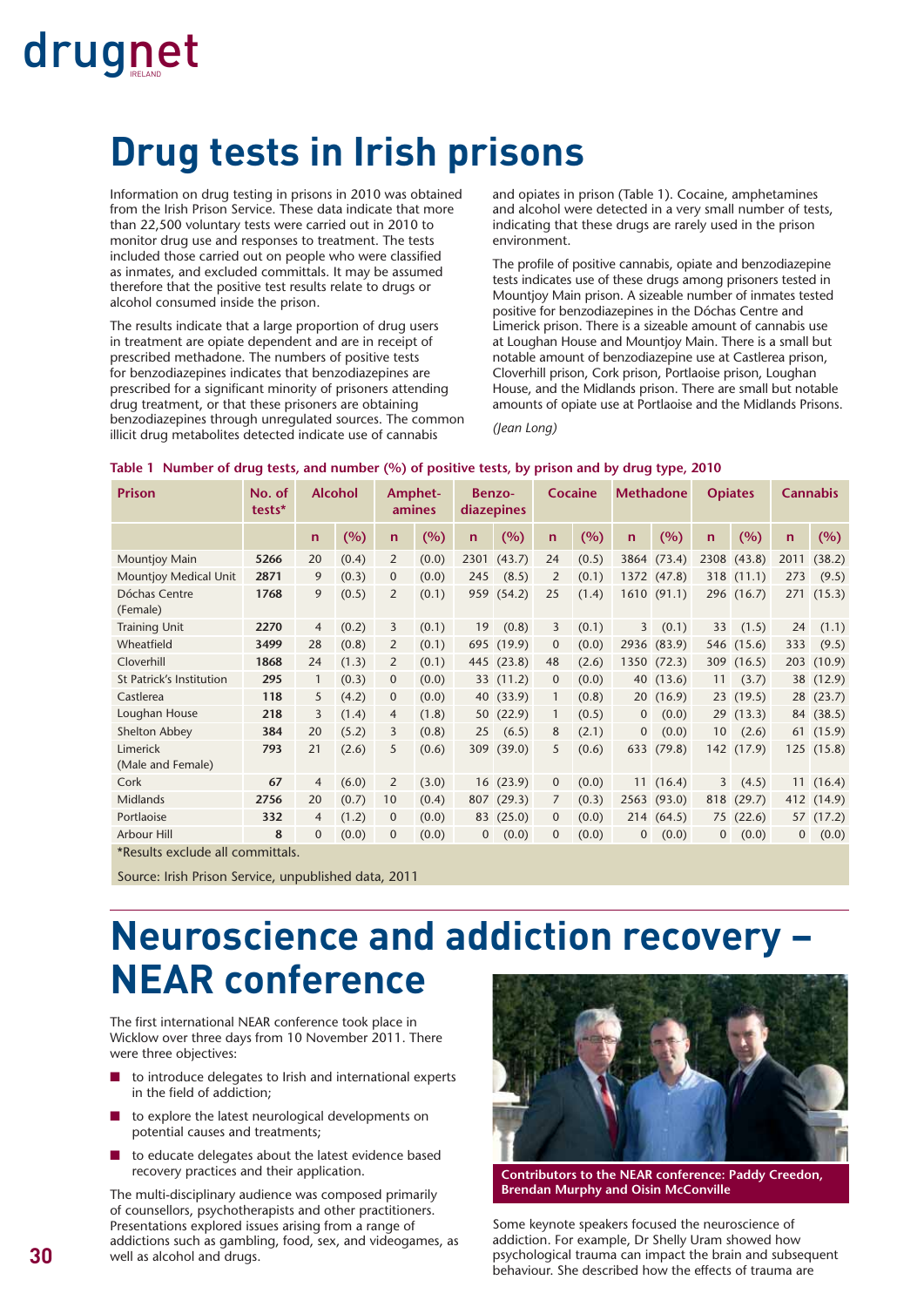

#### NEAR conference *(continued)*

stored in the brain's survival areas implicated in flight, fight or freeze (shut-down or depressed) responses. Therapies such as EMDR (Eye movement desensitization and reprocessing) may be required to reach these ancient 'unconscious' brain areas before 'talking therapies' are of use. She also suggested that recovery goes beyond stopping using addictive substances or behaviours, and means recovering one's underlying true nature, which can be helped through processes such as 12-step. (To view videos on this topic by Dr Uram visit [www.youtube.com/watch?v=6926eENqzwg.\)](http://www.youtube.com/watch?v=6926eENqzwg)

In another keynote address, Dr Carlton Erickson described addiction as a chronic, relapsing brain disease causing out-of-control behaviour. Drugs (including alcohol) are associated with specific neurotransmitters (chemicals which allow the transmission of signals from one brain neuron to the next). It is assumed that for some people genetics, drug use and, possibly, environmental issues lead to dysregulation of the neurotransmitter system leading to compulsive use. People may get better through various types of treatment, such as psychosocial therapies, which 'push back' this system towards normal function. (For more information visit the University of Texas Addiction Science Research and Education Center at [www.utexas.edu/research/asrec/.\)](http://www.utexas.edu/research/asrec/) 

Workshop sessions of 90 minutes gave presenters ample time to illustrate and discuss treatment topics such as mindfulness, group analytic psychotherapy, experiential therapies, oxygen therapy, and EMDR. Wider issues, such as the doctors' role in addiction practice, dual diagnosis,

including families in recovery, and the development of Irish drug and alcohol policy, were also included.

In one of these sessions, Brendan Murphy and Paul Goff spoke about the development of the alcohol and substance abuse prevention (ASAP) programme in the Gaelic Athletic Association (GAA), which helps clubs prevent and respond to problems. A new brief intervention training programme based on the SAOR model<sup>1</sup> has been introduced for coaches. They are taught to **S**upport, **A**sk and assess, **O**ffer assistance and **R**efer players with substance-related issues for help. This intervention has the potential to reach large numbers of amateur sportsmen, who have reported high rates of alcohol consumption and alcohol-related harm.2

For more information about the conference programme and speakers visit the Toranfield House conference website [www.nearconference.com. Th](http://www.nearconference.com)e 2012 conference is scheduled to take place between 8–10 November.

*(Mary Dunne)*

- 1. O'Shea J and Goff P (2011) SAOR model. *Screening and brief interventions for problem alcohol use in the emergency department & acute care settings*. Waterford: Health Service Executive. [www.drugsandalcohol.ie/15791](http://www.drugsandalcohol.ie/15791)
- 2. O'Farrell A, Allwright S, Kenny S, Roddy G and Eldin N (2010) Alcohol use among amateur sportsmen in Ireland. *BMC Research Notes*. 3:313. [www.drugsandalcohol.ie/14227](http://www.drugsandalcohol.ie/14227)

### **ACAMH youth mental health conference**

The Association for Child and Adolescent Mental Health special interest group, Youth Mental Health, held its first national research conference, Emerging evidence on youth mental health: multi-disciplinary perspectives, on 14 October 2011.



**Dr Bobby Smyth speaking at the ACAMH conference**

The morning session focused on the rights of the child, with a talk by Emily Logan, Ombudsman for Children, and the launch of the *International Declaration on Youth Mental Health*, which sets out a range of measurable targets to be achieved over a 10-year period.<sup>1</sup>

Research on recognising mental health problems and on working towards solutions was then presented. A number of speakers quoted from Kessler and colleagues,<sup>2</sup> whose study found that half of all cases of mental illness start by age 14 years and three quarters by age 24 years. This key message underlined the importance of understanding and tackling mental health issues among young people.

The final session of the day centred on substance use among young people. Dr Bobby Smyth outlined a descriptive study of adolescents assessed at the Drug Treatment Centre Board.3 He highlighted the multiple and complex needs of teenagers who abused opiates, and concluded that services

will require a broad range of interventions and effective interagency co-operation in order to meet these needs. Details of a recently published study on the outcomes for heroin-dependent adolescents were also provided.4 Professor Walter Cullen closed this session with a presentation about the role of community-based practice for mental and substance use disorders.<sup>5</sup>

The following services presented information about their work at the conference:

- Jigsaw: a network of projects working with communities to better support young people's mental health [www.jigsaw.ie](http://www.jigsaw.ie)
- Working Things Out: a therapeutic resource for adolescents dealing mental health problems [www.workingthingsout.ie](http://www.workingthingsout.ie)
- *Inspire Ireland*: which manages http://ie.reachout.com, an online service to help young people aged 16–25 get through tough times.

#### *(Mary Dunne)*

- 1. Buckley S, Canon M, Chambers D, Coughlan H, Duffy M, Gavin B et al. (2011) *International Declaration on Youth Mental Health*. Dublin: Association for Child and Adolescent Mental Health. [www.drugsandalcohol.ie/16297](http://www.drugsandalcohol.ie/16297)
- 2. Kessler RC, Berglund P, Dernler O, Jin R, Merikangas KR and Walters EE (2005) Lifetime prevalence and age-ofonset distributions of DSM-IV disorders in the National Comorbidity Survey Replication, *Archives of General Psychiatry*[, 62\(6\): 593–602. http://archpsyc.ama-assn.](http://archpsyc.ama-assn.org/cgi/content/abstract/62/6/593) org/cgi/content/abstract/62/6/593
- 3. Fagan J, Naughton L and Smyth BP (2008) Opiatedependent adolescents in Ireland: a descriptive study at treatment entry. *Irish Journal of Psychological Medicine*. 25(2): 46–51. [www.drugsandalcohol.ie/12407](http://www.drugsandalcohol.ie/12407)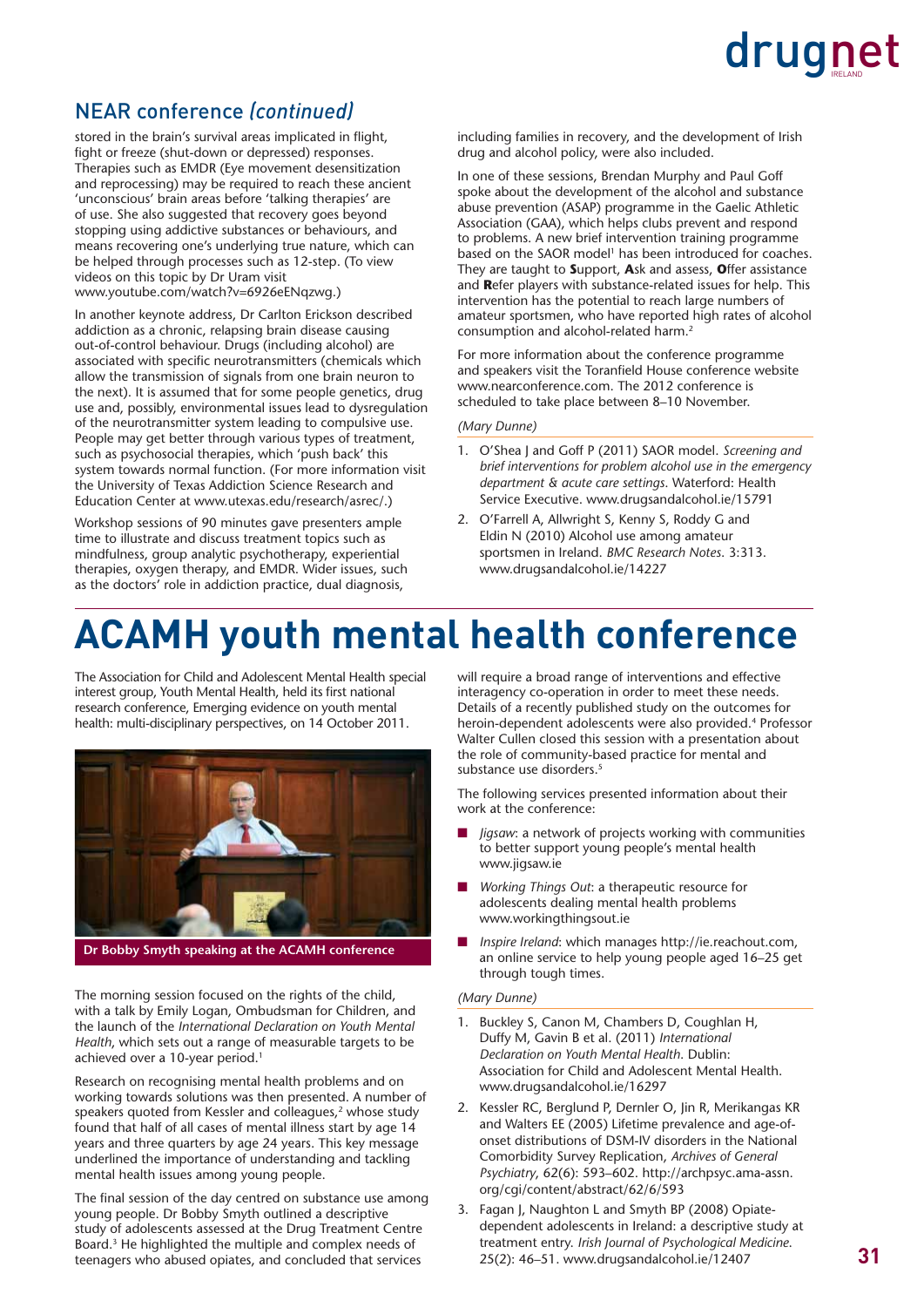#### ACAMH youth mental health conference *(continued)*

- 4. Smyth BP, Fagan J and Kernan K (2012) Outcome of heroin-dependent adolescents presenting for opiate substitution treatment. *Journal of Substance Abuse Treatment*. 42(1):35–44. [www.drugsandalcohol.ie/15964](http://www.drugsandalcohol.ie/15964)
- 5. Cullen W, Broderick N, Connolly D and Meagher D (2011) What is the role of general practice in addressing youth mental health? A discussion paper. *Irish Journal of Medical Science*, Early online. [www.drugsandalcohol.ie/16025](http://www.drugsandalcohol.ie/16025)

### **MQI annual review 2010**

The Merchants Quay Ireland (MQI) annual review for 2010 was launched on 30 September 2011 by the Minister of State at the Department of Health, Róisín Shortall TD.1

2010 saw the development of a number of important new initiatives at MQI. These initiatives are the Extended Day Service developed in association with Focus Ireland, New Communities Support Service, Midlands Traveller Specific Drugs Project, Aftercare Housing in conjunction with Respond Housing Association, Drug Free Day Programme and Easy Access Education for Homeless People

The review also provides additional information that is not fully reflected in the treatment figures recorded by the National Drug Treatment Reporting System (NDTRS).

MQI's needle-exchange service recorded approximately 25,000 client visits in 2010, a 20% decrease on 2009 figures. The report highlights a continuing high level of demand for homeless services, with 57,840 meals provided in 2010. The number of health care interventions provided increased by 15% to 3,685 in 2010.

In 2010 MQI successfully tendered to provide the national prison-based addiction counselling service to 13 prisons. In excess of 13,000 counselling hours were provided during 2010. This service is provided by 23 counsellors, each with an average caseload of 550 prisoners.

MQI in association with the Midland Regional Drugs Task Force administers the Midlands Family Support and Community Harm Reduction Service, providing outreach and working with families of those actively using drugs in that task force region. The family support service provided services to 237 new clients across the region during 2010. The harm reduction service provided needle-exchange services to an average of 124 clients each month during 2010.

The services offered by MQI and the numbers of people accessing them in 2010 are shown below.

| <b>Service</b>                                      | <b>Type of intervention</b>                                                                                                                                           | No. of participants                                                                                 | <b>Outcomes</b>                                                                                                                     |
|-----------------------------------------------------|-----------------------------------------------------------------------------------------------------------------------------------------------------------------------|-----------------------------------------------------------------------------------------------------|-------------------------------------------------------------------------------------------------------------------------------------|
| Needle-exchange and<br>health-promotion<br>services | Promotes safer injecting techniques<br>HIV and hepatitis prevention<br>Safe sex advice<br>Information on overdose<br>Early referral to drug treatment                 | 4308 used needle-<br>exchange services, of<br>whom 575 were new<br>clients<br>1,617 safer injecting |                                                                                                                                     |
|                                                     | services                                                                                                                                                              | workshops                                                                                           |                                                                                                                                     |
| <b>Stabilisation services</b>                       | Methadone substitution<br>Supportive day programmes                                                                                                                   | 19                                                                                                  |                                                                                                                                     |
|                                                     | Gateway programme<br>Counseling                                                                                                                                       | 78 (monthly average)                                                                                |                                                                                                                                     |
| Settlement service                                  | Assists service users to access interim<br>and long-term accommodation                                                                                                | 74 (quarterly average)                                                                              | 45 clients were resettled.                                                                                                          |
| Integration<br>programmes                           | Access to transitional accommodation<br><b>Ballymount House</b>                                                                                                       | 3 (annual average)                                                                                  |                                                                                                                                     |
|                                                     | Group and one-to-one therapeutic<br>sessions                                                                                                                          |                                                                                                     |                                                                                                                                     |
| Training and work<br>programmes                     | FÁS Community Employment scheme                                                                                                                                       | 90                                                                                                  | Of the 26 who completed<br>FÁS placements at<br>Merchants Quay, 6 secured<br>permanent employment, 2<br>moved to further education. |
| <b>High Park</b>                                    | 17-week, drug-free residential<br>programme including individual<br>counseling, group therapy,<br>educational groups, work assignments<br>and recreational activities | 62 (of whom 13<br>were admitted for<br>detoxification)                                              | 10 clients completed detox                                                                                                          |
| St Francis Farm                                     | Therapeutic facility offering a<br>6-12-month programme.                                                                                                              | 34                                                                                                  | 11 clients completed three<br>months or more                                                                                        |

(Vivion McGuire)

1. Merchants Quay Ireland (2011) *Annual review 2010*. Dublin: MQI. Available at [www.mqi.ie](http://www.mqi.ie)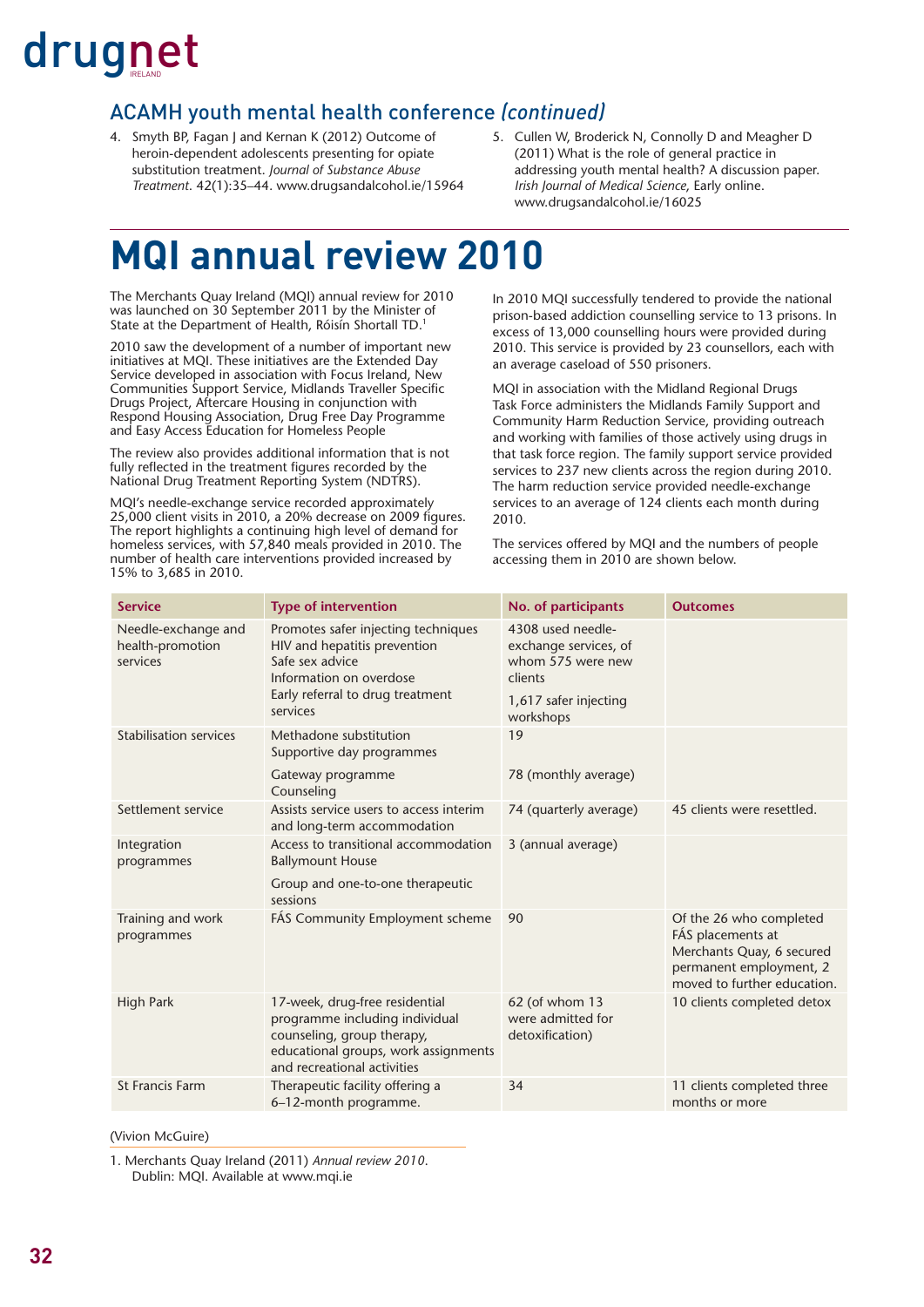### *Drugs in focus* – policy briefing

#### **Responding to new psychoactive substances**

Cited from *Drugs in focus,* No. 22, 2nd issue 2011

#### Key issues at a glance

- 1. New psychoactive substances are not easily detected and identified by forensic laboratories. This may hinder targeted and timely responses by legislators and law enforcement.
- 2. It is not legally possible to criminalise the unauthorised distribution of all psychoactive substances, so legislation, rather than being proactive, can only react to substances as they appear.
- 3. New psychoactive substances may pose risks to individual and public health as well as social risks, affecting the broader community. However, when they first appear on the market, information on their associated risks is lacking.
- 4. The legislative procedure required to bring a substance under the control of the drug laws takes time, in some countries more than a year.
- 5. Controlling a new psychoactive substance might have unintended and unwanted consequences. It may stimulate the search for, and distribution of, a noncontrolled replacement, possibly one more harmful than its predecessor.
- 6. Other control options, though faster, lack the penalties to send the same messages of deterrence and health risk. Furthermore, they might not be effective in preventing or stopping the marketing and distribution of a new substance.

### **From** *Drugnet* **Europe**

#### Conclusions and policy considerations

- 1. Detecting and identifying new psychoactive substances as they appear on the market are the first steps to assessing the risks of, and ultimately controlling, potentially dangerous new drugs. The capacity to achieve this task is an essential element of early-warning systems.
- 2. Risk assessment systems can provide evidence to support the legislative process. Targeted research is key to providing a firm evidence base for risk assessment and for ongoing justification of control measures.
- 3. Striking the right balance between swiftness of response to new substances, on the one hand, and sufficient scientific evidence and legislative supervision, on the other, is an important policy goal.
- 4. Drug laws should address substances that pose serious health and social threats. Other measures, combined with prevention programmes, may also be used to dissuade the use of non-controlled substances that are not necessarily safe.
- 5. It is important to consider if other laws already available, such as consumer protection and medicines laws, might achieve the desired objective. Speed of reaction may be more important than severity. Import bans can reduce pressure on local enforcement mechanisms.
- 6. The European Commission, in co-operation with EU countries, the EMCDDA and Europol, is working on new legislation to better address the control of new psychoactive substances throughout the EU.

#### **Drugs and driving**

Cited from article by Brendan Hughes in *Drugnet Europe*, No. 76, October–December 2011

Many countries around the world are now developing solutions to deal effectively with the problem of drugs and driving. In July 2011, the Canadian Centre on Substance Abuse (CCSA) — in partnership with the EMCDDA, the United States Office of National Drug Control Policy (ONDCP) and the US National Institute on Drug Abuse (NIDA) — hosted the first international symposium on the subject in Montreal, Canada.

The purpose of the symposium was to build on the 2011 resolution on drugged driving adopted by the UN Commission on Narcotic Drugs. This recognises the importance of a coordinated approach to addressing the health and public safety consequences of this practice, through evidence-based research. A final report on the symposium will be published on the CCSA website [\(www.ccsa.ca\).](http://www.ccsa.ca) 

In Europe, the complex issue of drugged driving has been the subject of the multi-country DRUID project (Driving under the influence of drugs, alcohol and medicines), which held its final conference in September 2011. The EUR 24 million project, which has published over 30 reports ('see deliverables') on its website, used harmonised data-collection protocols to examine the effects of these substances on road safety ([www.druid-project.eu\).](http://www.druid-project.eu) 

#### **Overdose deaths — just the tip of the iceberg?**

Cited from *Drugnet Europe*, No. 76, October–December 2011

Over 7 600 fatal overdoses were reported in the EU and Norway in 2009, with opioids associated with the majority of these. But studies suggest that overdose deaths could be just the tip of the iceberg. A *Selected issue* publication on drug-related mortality published alongside the Annual report estimates that around 10 000 to 20 000 problem opioid users could be dying each year in Europe, mainly from overdose, but also from diseases, suicide and trauma.

The review looks at the 'excess mortality' in regular opioid users (risk of death compared with the general population) and finds that their risk of dying is 10 to 20 times higher than for their non-drug-using peers. The report underlines the role that services can play in reducing the human costs of longterm drug problems. Under evaluation in some countries are programmes targeting periods known to be risky for opioid users (e.g. leaving prison, dropping out of treatment).

*Drugnet Europe* is the quarterly newsletter of the European Monitoring Centre for Drugs and Drug Addiction (EMCDDA). *Drugs in focus* is a series of policy briefings published by the EMCDDA. Both publications are available at **[www.emcdda.europa.eu](http://www.emcdda.europa.eu)**.

**If you would like a hard copy of the current or future issues of either publication, please contact:** 

Health Research Board, Knockmaun House, 42–47 Lower Mount Street, Dublin 2. Tel: 01 2345 148; Email: [drugnet@hrb.ie](mailto:drugnet@hrb.ie)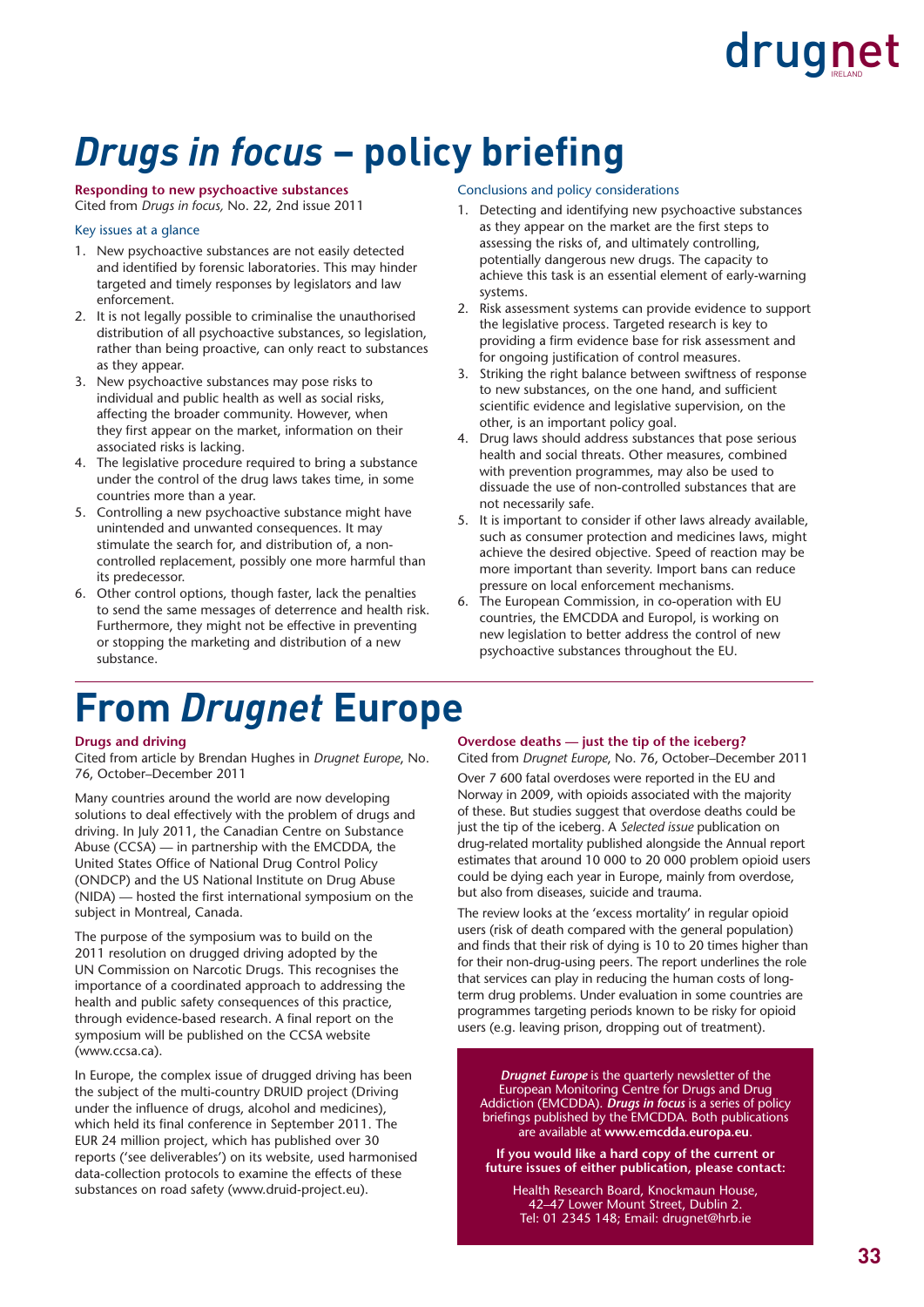### **In brief**

On 6 June 2011 the **Pharmaceutical Society of Ireland** presented the Minister for Health, Dr James Reilly TD, with the results of the first baseline research into community pharmacy practice in Ireland. A key element of the research was to examine the current service offering within pharmacies across the country, with a particular emphasis

on the extent of the provision of 'enhanced pharmacy services', i.e. 'services implemented in pharmacies that are additional to or not routinely provided with prescribed or non-prescribed medicines'. The following table outlines the responses with regard to two drug-related services. [www.pharmaceuticalsociety.ie](http://www.pharmaceuticalsociety.ie)

|                              | <b>Currently provided</b> |      | Not currently provided,<br>would like to provide in<br>future |               | Not currently provided,<br>would not like to provide<br>in future |               |
|------------------------------|---------------------------|------|---------------------------------------------------------------|---------------|-------------------------------------------------------------------|---------------|
|                              | $\mathbf n$               | $\%$ |                                                               | $\frac{0}{0}$ |                                                                   | $\frac{0}{0}$ |
| Supervised methadone service | 140                       | 36.1 | 74                                                            | 19.1          | 174                                                               | 44.8          |
| Needle exchange              | 10                        | 2.7  | 128                                                           | 35.1          | 227                                                               | 62.2          |

Between 22 and 24 September 2011 the **European Society for Social Drug Research** held its 22nd annual conference in Aarhus, Denmark. The results of two Irish research projects were presented. (1) A longitudinal pathways analysis of drug use among homelessness young people (Paula Mayock and Mary Louise Corr). The presenters focused on the relationship between the homeless and drug pathways. They described a connection between downward transitions in drug consumption and positive housing experiences, on the one hand, and upward transitions in drug use and chronic housing instability, on the other. They argued for a conceptual shift towards a focus on *housing*, rather than homelessness, when attempting to explain change in the drug consumption patterns of young people who negotiate the experience and consequences of homelessness during the transition to adulthood. (2) A qualitative study, using grounded theory, of treatment-seeking among heroin users (Anne McDonnell and Marie van Hout). Describing the social and contextual factors which enable change in perception of heroin use, recovery and treatment, the study supports the view that the concept of 'turning points' in the life course are valuable when thinking about how people give up the use of drugs. [www.essd-research.eu](http://www.essd-research.eu)

In September 2011 Issue 67 of **Working Notes**, the journal of the Dublin-based **Jesuit Centre for Faith and Justice**, included an article by Fr Peter McVerry SJ, in which he calls for a radical appraisal of current approaches to dealing with illegal drug use. Pointing out that 'drug policy' encompasses both policies to deal with the supply of drugs and policies to deal with demand, he says that addressing supply absorbs by far the greater share of public expenditure. Yet, despite successes in intercepting supplies, the inflow of drugs continues, with powerful criminal gangs controlling this trade. He suggests that the findings and recommendations of the Global Commission on Drug Policy, published in June 2011, provide some useful guidelines for the muchneeded public and political debate on the issue.<sup>1</sup> In relation to policies to control demand, Fr McVerry highlights the importance of addressing demand among those who are habitual users or who are addicted to drugs. He emphasises the need for a comprehensive range of detoxification, rehabilitative and after-care services, and says that it is essential that these be accessible without undue delays. While the importance of all these elements has long been recognised in official policy and strategy statements, provision falls far short of need, and existing services are endangered by current cutbacks in public funding. [www.workingnotes.ie](http://www.workingnotes.ie) 

In September 2011 the **Council of Europe** published *Some still more equal than others? Or equal opportunities*  *for all?*. The author of the report described research showing that inequality – in opportunities, wealth or health – is widespread in Europe and that the citizens of richer countries do not necessarily have healthier profiles than those of poorer countries; moreover, the citizens of egalitarian countries have the highest life expectancy. <http://book.coe.int/EN>

On 1 November 2011 **Merchants Quay Ireland** opened its new fully medically supervised residential detox unit at St Francis Farm, Tullow, Co Carlow. For referrals and further information please contact Rose Sheppard, Clinical Nurse Manager, Sycamore House, St Francis Farm, Tullow, Co Carlow, Tel: 087–9603905, e-mail: [rose.sheppard@mqi.ie](mailto:rose.sheppard@mqi.ie) 

On 18 November 2011 the annual reports for 2010 of the **Prison Visiting Committees** to Arbour Hill, Cloverhill, Castlerea, Cork, Dóchas Centre, Limerick, Loughan House, Midlands, Mountjoy, Portlaoise, Shelton Abbey, St Patrick's Institution, the Training Unit and Wheatfield were launched. [www.justice.ie](http://www.justice.ie) 

On 30 November 2011 the **Central Statistics Office** published the preliminary results of the *2010 Survey on Income and Living Conditions (SILC)*. Ireland's official source of data on household and individual income, including key national poverty indicators, SILC 2010 shows the following changes since the 2009 survey:

- Average annual equivalised disposable income (i.e. household income adjusted for household composition) dropped by 5%, from €23,326 in 2009 to €22,168 in 2010.
- Income inequality increased, with the average income of those in the highest income quintile being 5.5 times that of those in the lowest income quintile, compared to 4.3 one year earlier.
- Although the at-risk-of-poverty threshold decreased by more than 10% in 2010, the at-risk-of-poverty rate rose by 1.7%, from 14.1% in 2009 to 15.8% in 2010.
- The deprivation rate (those experiencing two of more types of enforced deprivation) rose by nearly 6%. This increase was largely attributable to an increase in the deprivation rate among those NOT at risk of poverty, from 13.7% in 2009 to 19.3% in 2010. [www.cso.ie](http://www.cso.ie)

#### *(Compiled by Brigid Pike)*

1. See 'In brief' in Issues 37 and 39 of *Drugnet Ireland* for a short account of the work and final report of the Global Commission on Drug Policy.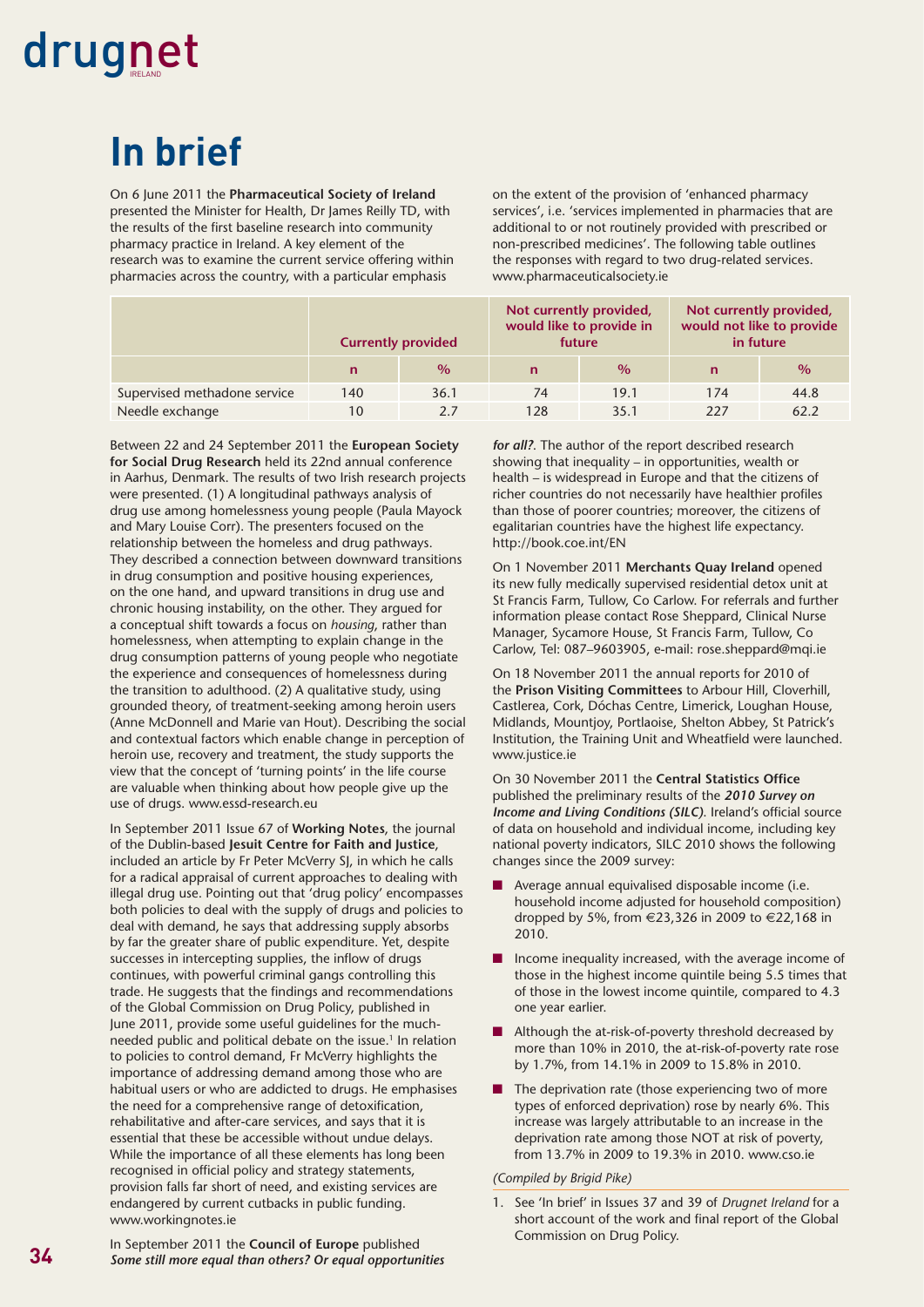### **Recent publications**

#### Journal articles

The following abstracts are cited from recently published articles relating to the drugs and alcohol situation in Ireland.

Brief interventions are effective in reducing alcohol consumption in opiate-dependent methadone-maintained patients: results from an implementation study

Darker C, Sweeney B, El Hassan HO, Smyth BP, Ivers, JH and Barry J *Drug and Alcohol Review, 2011*, September, Early online [www.drugsandalcohol.ie/15943](http://www.drugsandalcohol.ie/15943)

This study aimed to test the feasibility and effectiveness of brief interventions (BIs) to reduce hazardous and harmful alcohol consumption in opiate-dependent methadone-maintained patients. Methods involved before and after intervention comparison of Alcohol Use Disorders Identification Test (AUDIT-C) scores from baseline to three-month follow up. Seven hundred and ten (82%) of the 863 eligible methadone-maintained patients within three urban addiction treatment clinics were screened. A WHO protocol for a clinician-delivered single BI to reduce alcohol consumption was delivered. One hundred and sixty (23% of overall sample screened) 'AUDIT-positive' cases were identified at baseline screening with a mean total full AUDIT score of 13.5 (SD 6.7). There was a statistically significant reduction in AUDIT-C scores from T1 to T2 for the BI group. There was a statistically significant decrease in the proportion of men who were AUDIT-positive from T1 to T2. The authors conclude that it is feasible for a range of clinicians to screen for problem alcohol use and deliver BI within community methadone clinics. Opiate-dependent patients significantly reduced their alcohol consumption as a result of receiving a BI.

#### Does concurrent cocaine use compromise 1-year treatment outcomes for opiate users?

Cox G and Comiskey C

*Substance Use and Misuse*, 2011; 46(9): 1206–1216. [www.drugsandalcohol.ie/14865](http://www.drugsandalcohol.ie/14865)

This study aimed to determine whether cocaine use compromises treatment outcomes for opiate users. Data were collected from 404 opiate users at treatment intake and 1-year follow-up as part of a national treatment outcome study. Because of higher intake measures, cocaine users improved in more outcomes than nonusers, but comparisons between groups found that cocaine users had more coexisting problems. Regression analysis revealed that those who used cocaine at intake were more likely to use cocaine at 1-year follow-up, to commit crime, and to be homeless. It is concluded that treatment for opiate use 'works' even in the presence of concurrent cocaine use.

Users, carers and professionals experiences of treatment and care for heroin dependency: implications for practice. A preliminary study Braden M, McGowan IW, McLaughlin DF, McKenna H, Keeney S and Quinn B

*Journal of Substance Use*, 2011; 16(6): 452–463. [www.drugsandalcohol.ie/16653](http://www.drugsandalcohol.ie/16653)

This paper reports on the treatment and care experiences for heroin dependency in a Northern Ireland healthcare trust. Focus groups were undertaken with separate purposive samples of ex//current heroin users ( $n = 7$ ), carers of ex//current heroin users ( $n = 4$ ) and professionals involved in heroin dependency service provision ( n = 4). Non-directive question schedules elicited collective phenomenological experiences. Focus groups were transcribed verbatim and content analyzed.

**Findings:** Study participants shared mainly dehumanizing experiences of treatment and care provision often characterized by non-communicative and judgemental health professional conduct. Unpredictable prescribing protocol and limited treatment resources overshadowed any beneficial experiences of substitute prescribing in our pilot study. Findings also showed that participants requested treatment choice and holistic care provision. Conclusions: Incoherent drug treatment policy and communication breakdown between treatment stakeholders has influenced a cyclical blame culture in this study.

#### Area of residence and alcohol-related mortality risk: a five-year follow-up study

Connolly S, O'Reilly D, Rosato M and Cardwell C *Addiction*, 2011; 106(1): 84–92. [www.drugsandalcohol.ie/14503](http://www.drugsandalcohol.ie/14503)

This was a five-year longitudinal study of individual and area characteristics of those dying and not dying from alcohol-related deaths

**Participants:** A total of 720,627 people aged 25–74, enumerated in the Northern Ireland 2001 Census, not living in communal establishments.

**Findings:** There was an increased risk of alcohol-related mortality among disadvantaged individuals, and divorced, widowed and separated males. The risk of an alcohol-related death was significantly higher in deprived areas for both males [hazard ratio (HR) 3.70;  $95\%$  confidence interval (CI) 2.65, 5.18] and females (HR 2.67 (95% CI 1.72, 4.15); however, once adjustment was made for the characteristics of the individuals living within areas, the excess risk for more deprived areas disappeared. Both males and females in rural areas had a reduced risk of an alcohol-related death compared to their counterparts in urban areas; these differences remained after adjustment for the composition of the people within these areas.

**Conclusions:** Alcohol-related mortality is higher in more deprived, compared to more affluent areas; however, this appears to be due to characteristics of individuals within deprived areas, rather than to some independent effect of area deprivation per se. Risk of alcoholrelated mortality is lower in rural than urban areas, but the cause is unknown.

#### Over-the-counter medicine abuse – a review of the literature Cooper RJ

*Journal of Substance Use*, 2011, 3 October; Early online [www.drugsandalcohol.ie/16456](http://www.drugsandalcohol.ie/16456)

This review describes the current knowledge and understanding of OTC medicine abuse, as found in a comprehensive search of international empirical and review literature between 1990 and 2011. Findings were: OTC medicine abuse was identified in many countries and although implicated products varied, five key groups emerged: codeine-based (especially compound analgesic) medicines, cough products (particularly dextromethorphan), sedative antihistamines, decongestants and laxatives. No clear patterns relating to those affected or their experiences were identified and they may represent a hard-to-reach group, which coupled with heterogeneous data, makes estimating the scale of abuse problematic. Associated harms included direct physiological or psychological harm (e.g. opiate addiction),harm from another ingredient (e.g. ibuprofen-related gastric bleeding) and associated social and economic problems. Strategies and interventions included limiting supplies, raising public and professional awareness and using existing services and internet support groups, although associated evaluations were lacking. Terminological variations were identified.

**Conclusions:** OTC medicine abuse is a recognised problem internationally but is currently incompletely understood. Research is needed to quantify scale of abuse, evaluate interventions and capture individual experiences, to inform policy, regulation and interventions